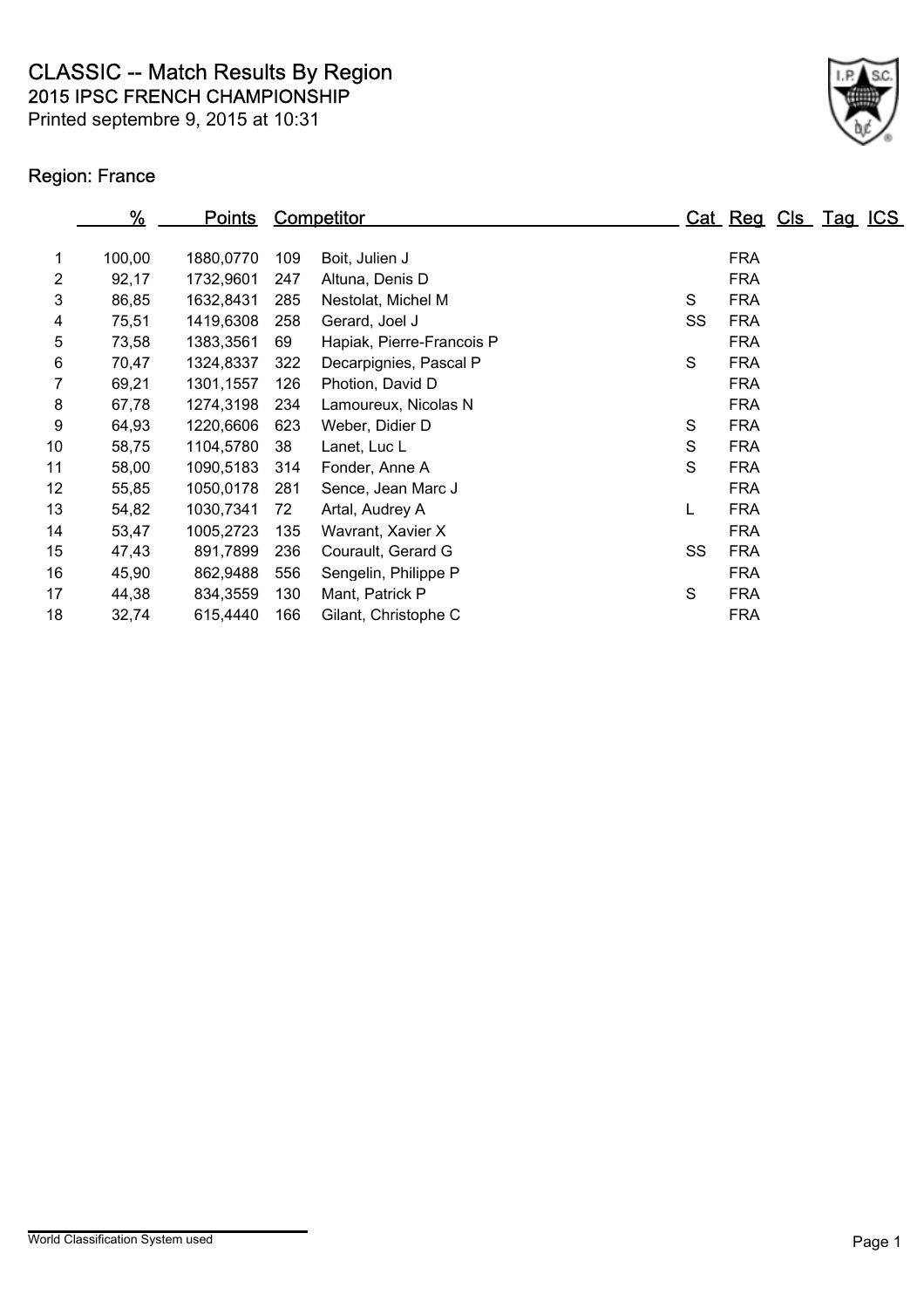## Region: Hungary

| %      | <b>Points Competitor</b>        | Cat Reg Cls Tag ICS |
|--------|---------------------------------|---------------------|
| 100.00 | 1474,5300 410 Bakonyi, András A | HUN                 |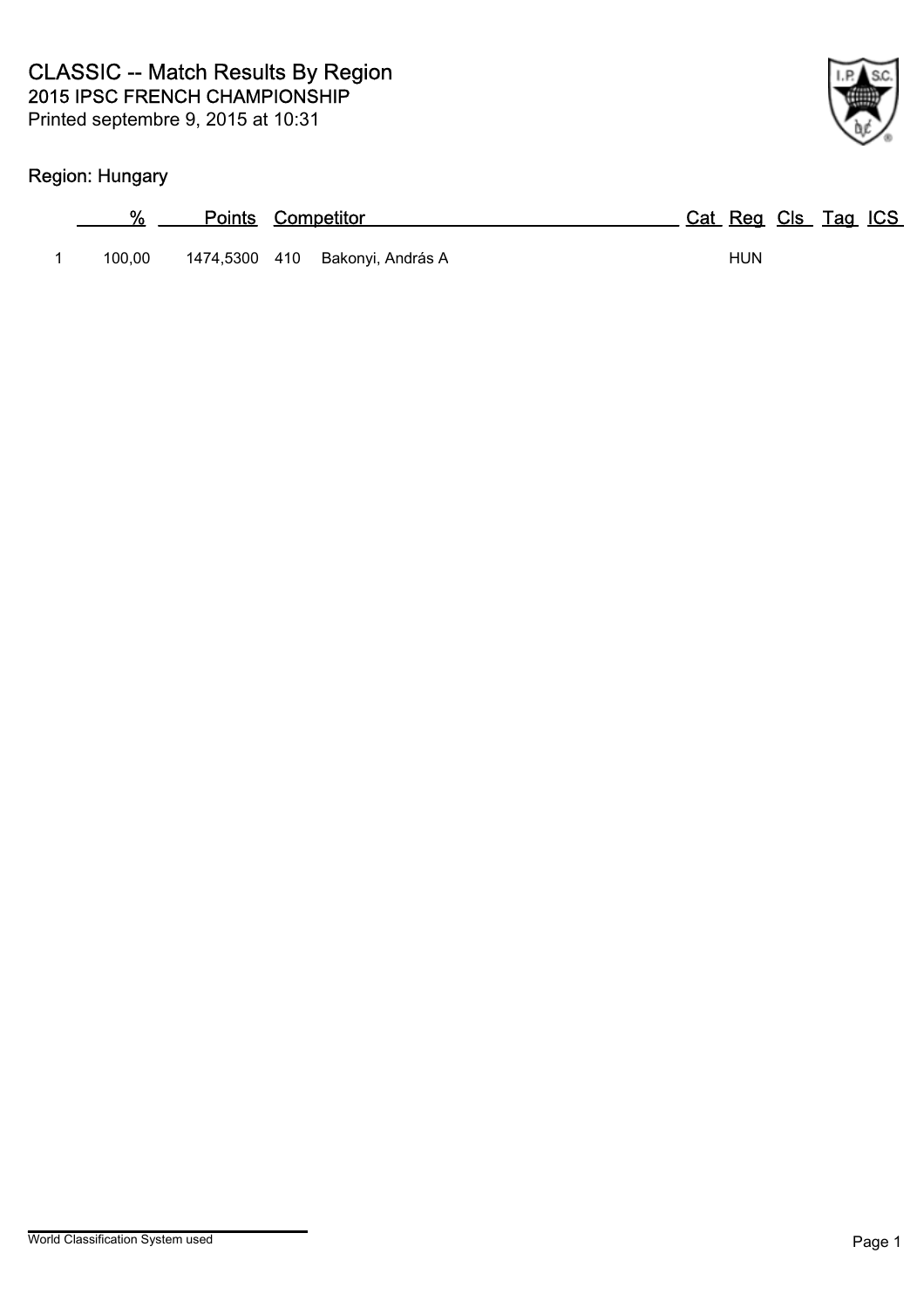## Region: Italy



|   |        | <b>Points Competitor</b> |                      |      | Cat Reg Cls Tag ICS |  |  |
|---|--------|--------------------------|----------------------|------|---------------------|--|--|
|   | 100.00 | 1533,2474 307            | Morata, Alessandro A |      | <b>ITA</b>          |  |  |
| 2 | 93.68  | 1436.4021 619            | Tiberi. Marco M      |      | <b>ITA</b>          |  |  |
|   | 61.41  | 941,5592 395             | Faveto. Pierluigi P  | SS . | - ITA               |  |  |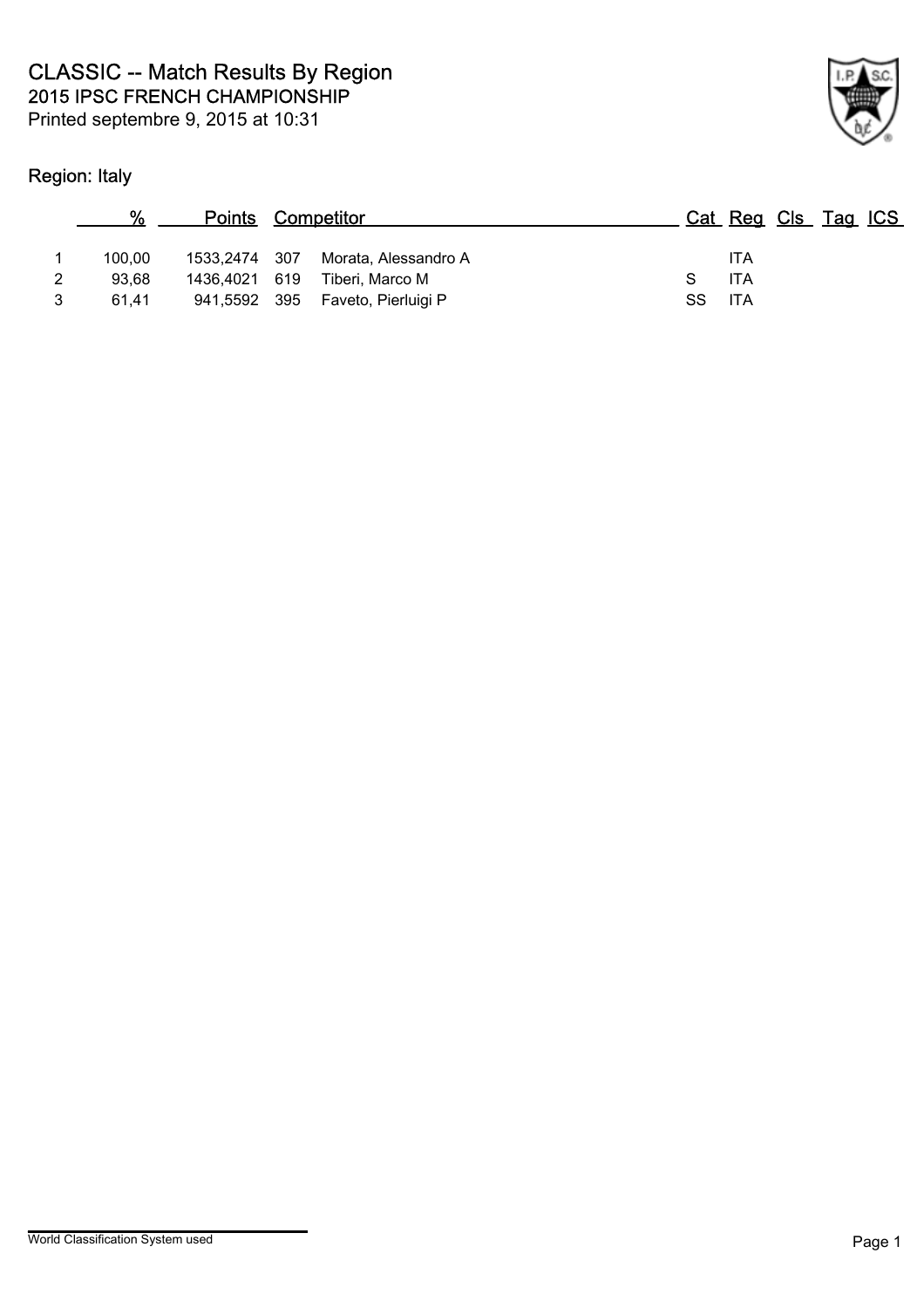## Region: Portugal



|   | %      | <b>Points Competitor</b> |                              |  | Cat Reg Cls Tag ICS |  |  |
|---|--------|--------------------------|------------------------------|--|---------------------|--|--|
|   | 100.00 |                          | 1237,4904 604 Gomes, Pedro P |  | <b>POR</b>          |  |  |
| 2 | 89.33  | 1105,4540 539            | Nuno, Diogo D                |  | <b>POR</b>          |  |  |
| 3 | 66.59  |                          | 824,0488 555 Santos, Paulo P |  | <b>POR</b>          |  |  |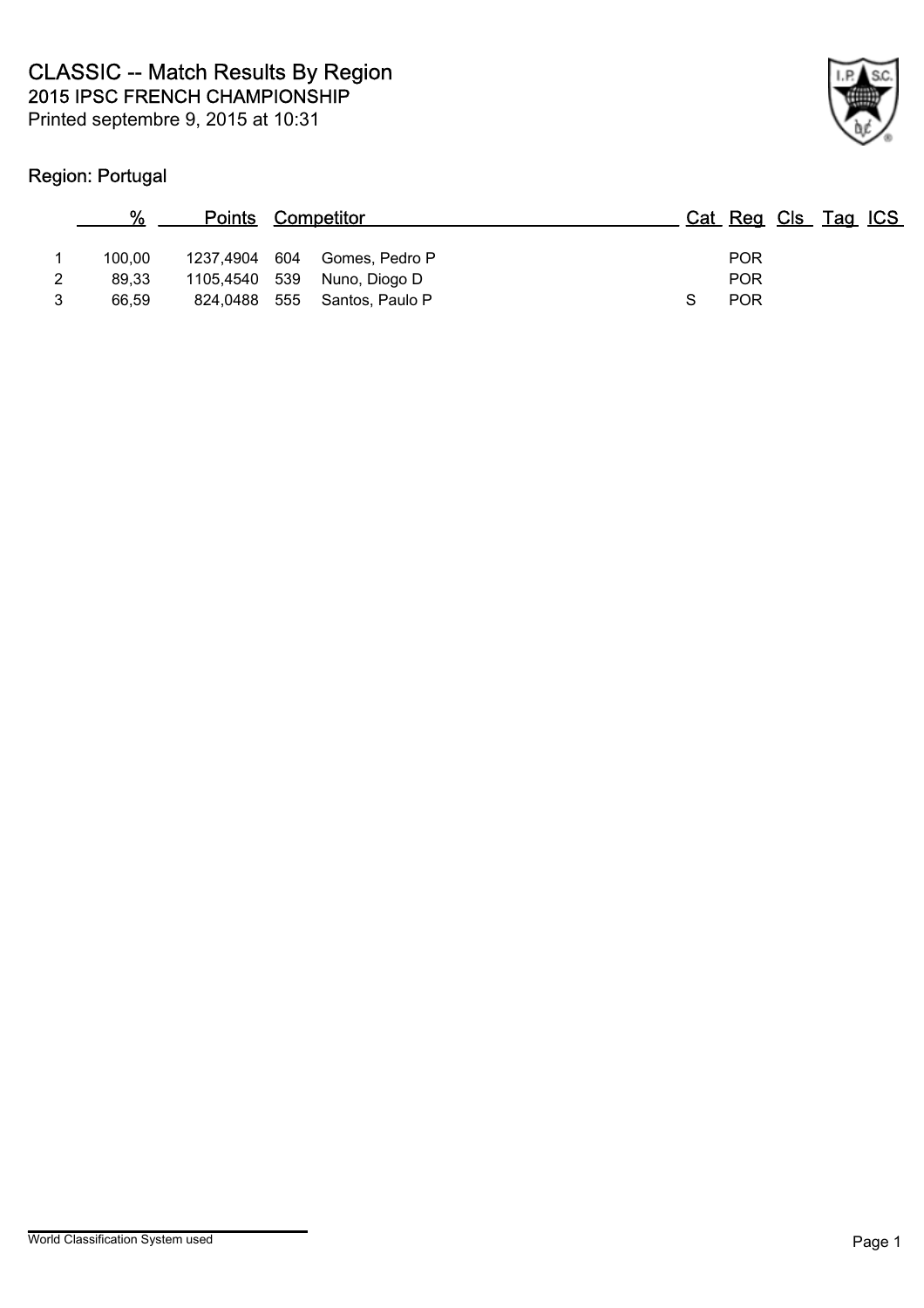## Region: Spain

| $\frac{0}{0}$ | <b>Points Competitor</b> |                                         |     | Cat Reg Cls Tag ICS |  |  |
|---------------|--------------------------|-----------------------------------------|-----|---------------------|--|--|
| 100.00        |                          | 1135,7272 464 Sanchez Lumbreras, Jose J |     | ESP                 |  |  |
| 54.25         |                          | 616,0800 496 Espilez Elipe, Jose Luis J | SS. | ESP                 |  |  |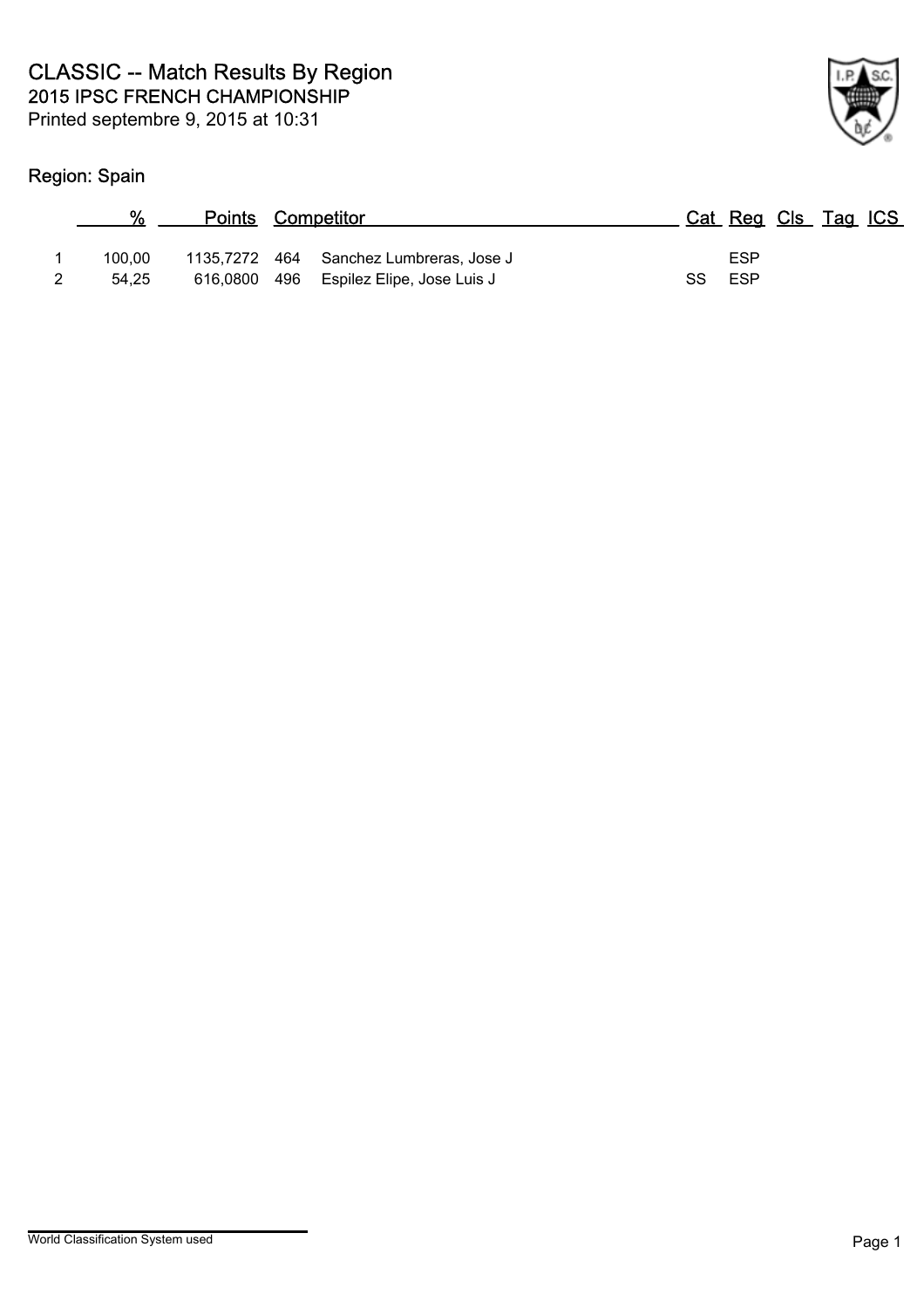## Region: Belgium

| %      | <b>Points Competitor</b>       | Cat Reg Cls Tag ICS |
|--------|--------------------------------|---------------------|
| 100.00 | 1450,6209 370 Ronsse, Jurgen J | BEL                 |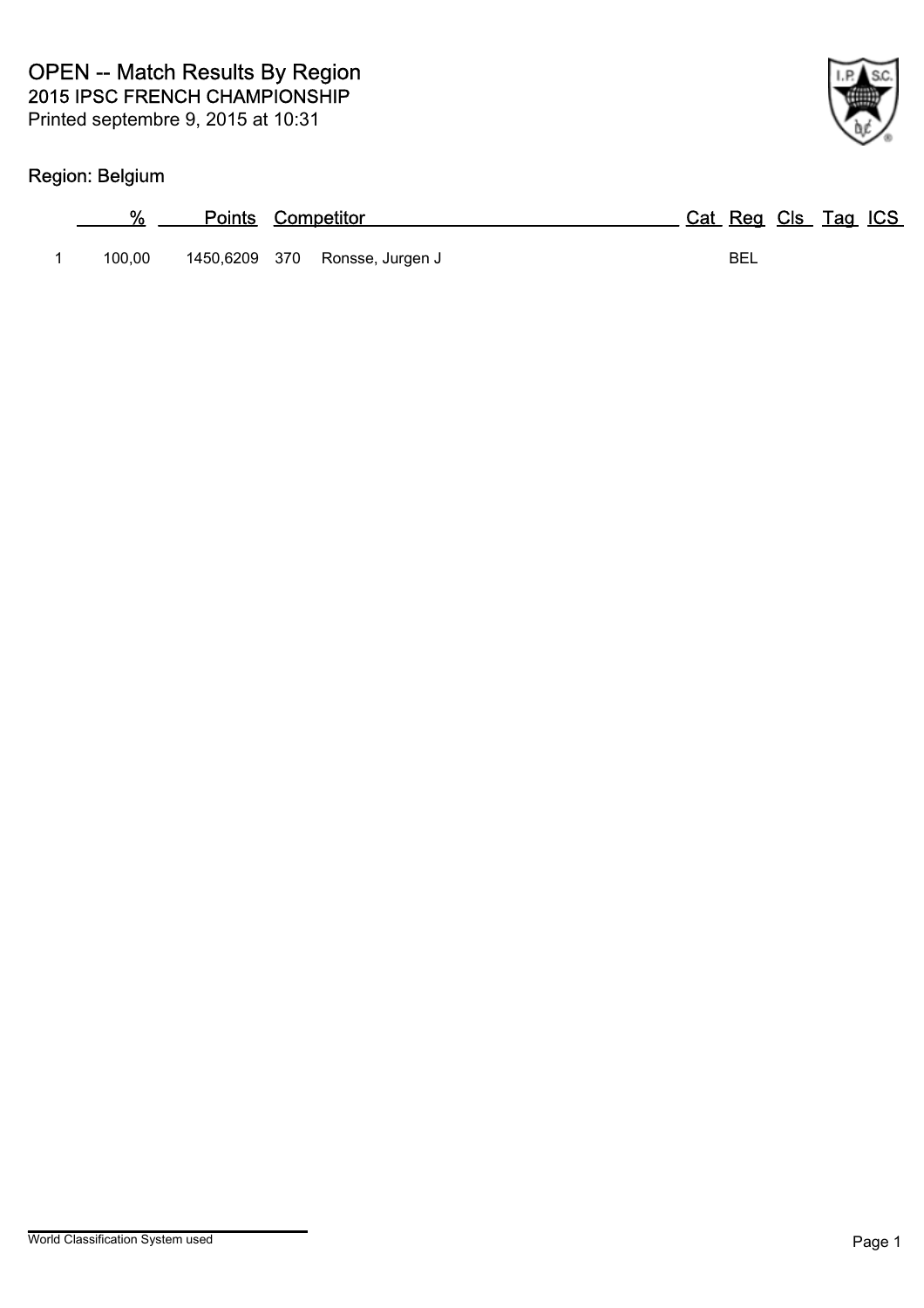## Region: Brazil

| %      | <b>Points Competitor</b>       | Cat Reg Cls Tag ICS |
|--------|--------------------------------|---------------------|
| 100.00 | 1594,3201 614 Ribas, Augusto A | <b>BRA</b>          |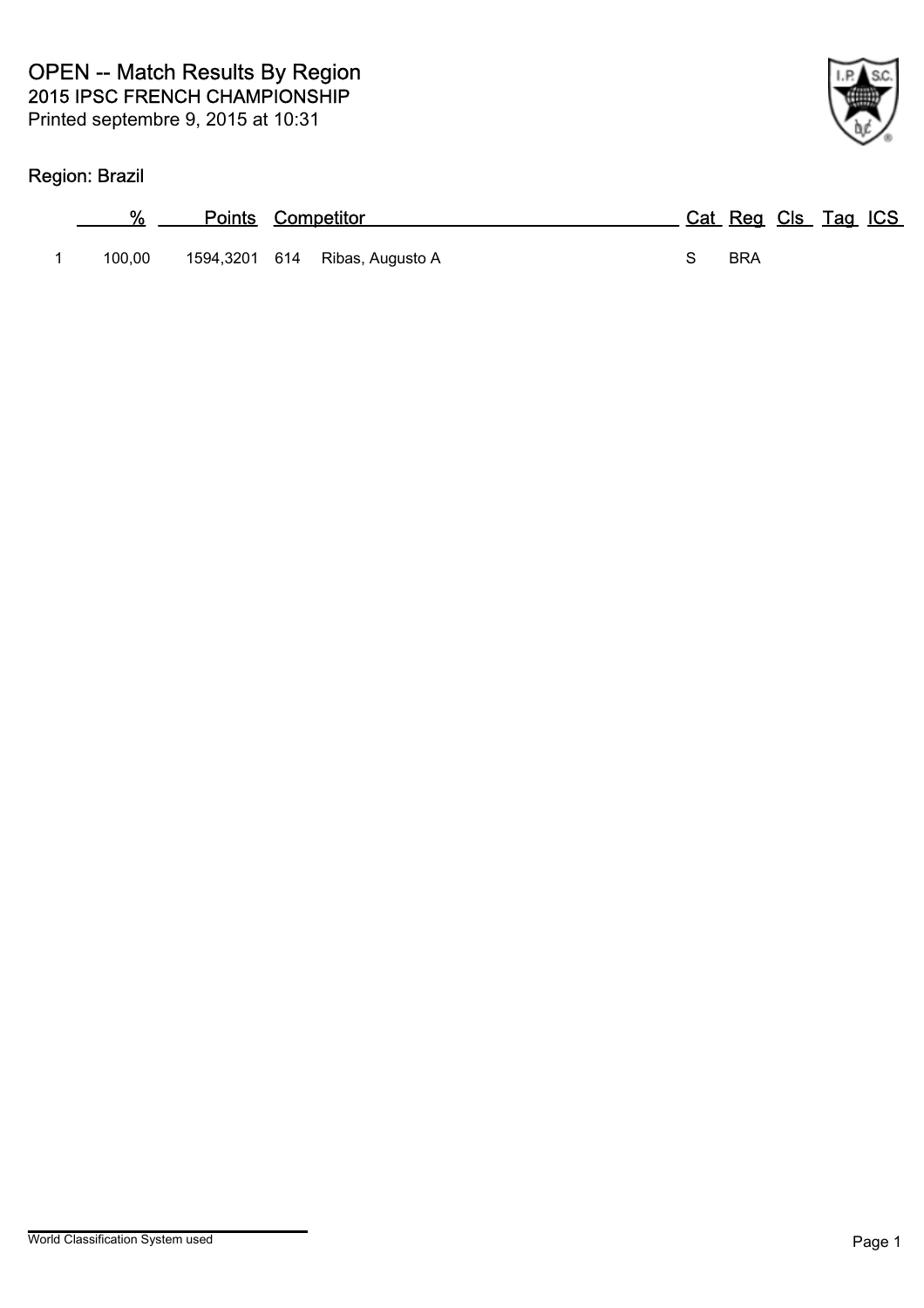

## Region: Czech Republic

| %               | <b>Points Competitor</b> |                                                       | Cat Reg Cls Tag ICS |
|-----------------|--------------------------|-------------------------------------------------------|---------------------|
| 100.00<br>97.89 | 1709,7842 639            | 1746,6985 594 Havlicek, Miroslav M<br>Pisacek, Petr P | CZE<br>CZE          |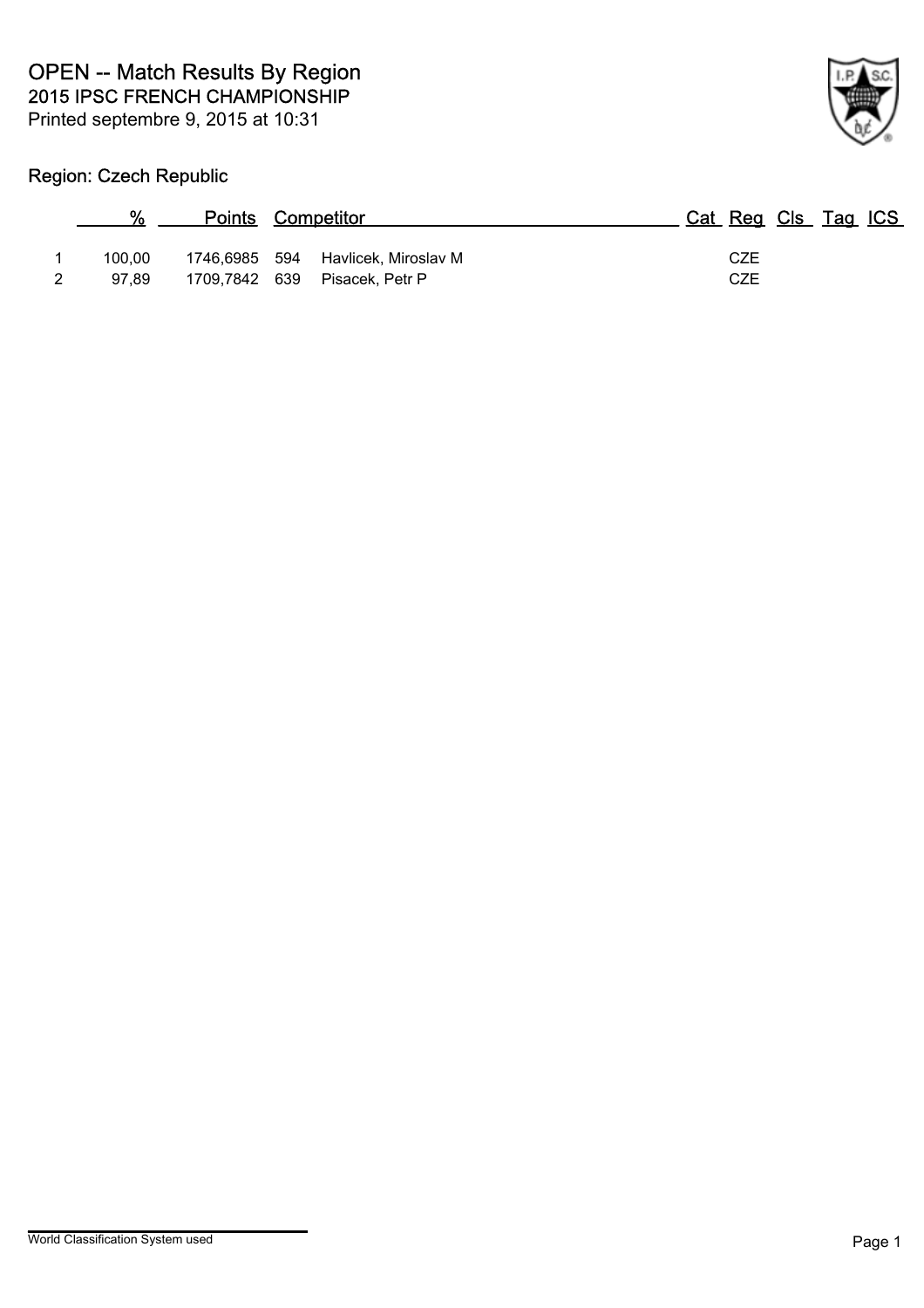Printed septembre 9, 2015 at 10:31

## Region: France



|                           | $\frac{9}{6}$ | <u>Points</u> |     | Competitor                     |               | Cat Reg Cls Tag ICS |  |  |
|---------------------------|---------------|---------------|-----|--------------------------------|---------------|---------------------|--|--|
| 1                         | 100,00        | 1856,4383     | 202 | Obriot, Emile E                |               | <b>FRA</b>          |  |  |
| $\boldsymbol{2}$          | 81,48         | 1512,6756     | 189 | Deville, Remy R                |               | <b>FRA</b>          |  |  |
| $\ensuremath{\mathsf{3}}$ | 74,89         | 1390,1941     | 316 | Egret, Sebastien S             |               | <b>FRA</b>          |  |  |
| 4                         | 74,16         | 1376,7549     | 110 | Deithrich, Kurt K              |               | <b>FRA</b>          |  |  |
| $\mathbf 5$               | 73,98         | 1373,4534     | 220 | Obriot, Thierry T              | SS            | <b>FRA</b>          |  |  |
| 6                         | 73,07         | 1356,4946     | 331 | Da Costa, Patrice P            |               | <b>FRA</b>          |  |  |
| $\boldsymbol{7}$          | 72,71         | 1349,8625     | 251 | Martin, Patrice P              |               | <b>FRA</b>          |  |  |
| 8                         | 72,61         | 1347,9971     | 161 | Tarrade, Alain A               | SS            | <b>FRA</b>          |  |  |
| 9                         | 72,31         | 1342,3924     | 34  | Grasso, Bruno B                |               | <b>FRA</b>          |  |  |
| 10                        | 70,74         | 1313,2636     | 106 | Desagneaux, Jean-Luc J         | ${\mathsf S}$ | <b>FRA</b>          |  |  |
| 11                        | 70,29         | 1304,9432     | 268 | Pitot-Aimaretti, Christophe C  |               | <b>FRA</b>          |  |  |
| 12                        | 68,79         | 1277,0807     | 190 | Bizouarn, Eric E               | S             | <b>FRA</b>          |  |  |
| 13                        | 67,95         | 1261,3843     | 127 | Gibert, Philippe P             | SS            | <b>FRA</b>          |  |  |
| 14                        | 66,56         | 1235,7091     | 365 | Balesi, Daniel D               | S             | <b>FRA</b>          |  |  |
| 15                        | 65,14         | 1209,3527     | 327 | Pirlot, Emmanuel E             |               | <b>FRA</b>          |  |  |
| 16                        | 64,79         | 1202,7487     | 141 | Renoux, Gilles G               | ${\mathsf S}$ | <b>FRA</b>          |  |  |
| 17                        | 64,52         | 1197,8465     | 223 | Renaud, Patrick P              |               | <b>FRA</b>          |  |  |
| 18                        | 64,08         | 1189,5158     | 278 | Pénalva-Pasquet, Pierre-Jean P |               | <b>FRA</b>          |  |  |
| 19                        | 63,88         | 1185,9639     | 114 | Goli, Gerard G                 | S             | <b>FRA</b>          |  |  |
| 20                        | 63,71         | 1182,8141     | 134 | Demanet, Jean Michel J         | S             | <b>FRA</b>          |  |  |
| 21                        | 63,47         | 1178,2490     | 244 | Gougis, Remi R                 |               | <b>FRA</b>          |  |  |
| 22                        | 62,41         | 1158,5409     | 129 | Garnier, Sullivan S            |               | <b>FRA</b>          |  |  |
| 23                        | 61,90         | 1149,1100     | 139 | Pellegrini, Jean François J    | SS            | <b>FRA</b>          |  |  |
| 24                        | 60,98         | 1132,0851     | 351 | Oganesian, Sargis S            |               | <b>FRA</b>          |  |  |
| 25                        | 60,66         | 1126,0720     | 254 | Colombini, Jean Pierre J       | $\mathbb S$   | <b>FRA</b>          |  |  |
| 26                        | 60,60         | 1124,9429     | 142 | Damiano, Georges G             | $\mathsf S$   | <b>FRA</b>          |  |  |
| 27                        | 60,53         | 1123,7556     | 570 | Verdon, James J                |               | <b>FRA</b>          |  |  |
| 28                        | 60,25         | 1118,4623     | 212 | Randaxhe, Patrick P            |               | <b>FRA</b>          |  |  |
| 29                        | 60,15         | 1116,5615     | 107 | Schumann, Christophe C         |               | <b>FRA</b>          |  |  |
| 30                        | 59,00         | 1095,2077     | 582 | Lopez, Christophe C            |               | <b>FRA</b>          |  |  |
| 31                        | 58,91         | 1093,5559     | 191 | Deville, Pauline P             | L             | <b>FRA</b>          |  |  |
| 32                        | 58,57         | 1087,2885     | 192 | Deville, Jacques J             | $\mathsf S$   | <b>FRA</b>          |  |  |
| 33                        | 56,61         | 1050,9757     | 441 | Balliere, Guillaume G          |               | <b>FRA</b>          |  |  |
| 34                        | 56,55         | 1049,7240     | 252 | Martin, Olivia O               | L             | <b>FRA</b>          |  |  |
| 35                        | 55,69         | 1033,7798     | 87  | Leleu, Christian C             | S             | <b>FRA</b>          |  |  |
| 36                        | 54,23         | 1006,7720     | 587 | Nadin, Philippe P              | S             | <b>FRA</b>          |  |  |
| 37                        | 53,99         | 1002,2019     | 94  | Curi, Yann Y                   |               | <b>FRA</b>          |  |  |
| 38                        | 53,89         | 1000,4294     | 330 | Marcand, Mickael M             |               | <b>FRA</b>          |  |  |
| 39                        | 53,22         | 987,9632      | 58  | Guinchard, Patrick P           | ${\mathsf S}$ | <b>FRA</b>          |  |  |
| 40                        | 53,02         | 984,2945      | 571 | Mabilais, Grégory G            |               | <b>FRA</b>          |  |  |
| 41                        | 51,26         | 951,5770      | 325 | Laurembourle, Jacques J        | SS            | <b>FRA</b>          |  |  |
| 42                        | 50,58         | 938,9824      | 208 | Desaugere, J-F J               | SS            | <b>FRA</b>          |  |  |
| 43                        | 49,72         | 923,1135      | 369 | Astorg, Gerard G               | SS            | <b>FRA</b>          |  |  |
| 44                        | 49,16         | 912,6299      | 565 | Meunier, Gerard G              | SS            | <b>FRA</b>          |  |  |
| 45                        | 47,89         | 889,1229      | 210 | Grandgerard, Hervé H           | SS            | <b>FRA</b>          |  |  |
| 46                        | 46,37         | 860,7586      | 88  | Pane, Bernard B                | S             | <b>FRA</b>          |  |  |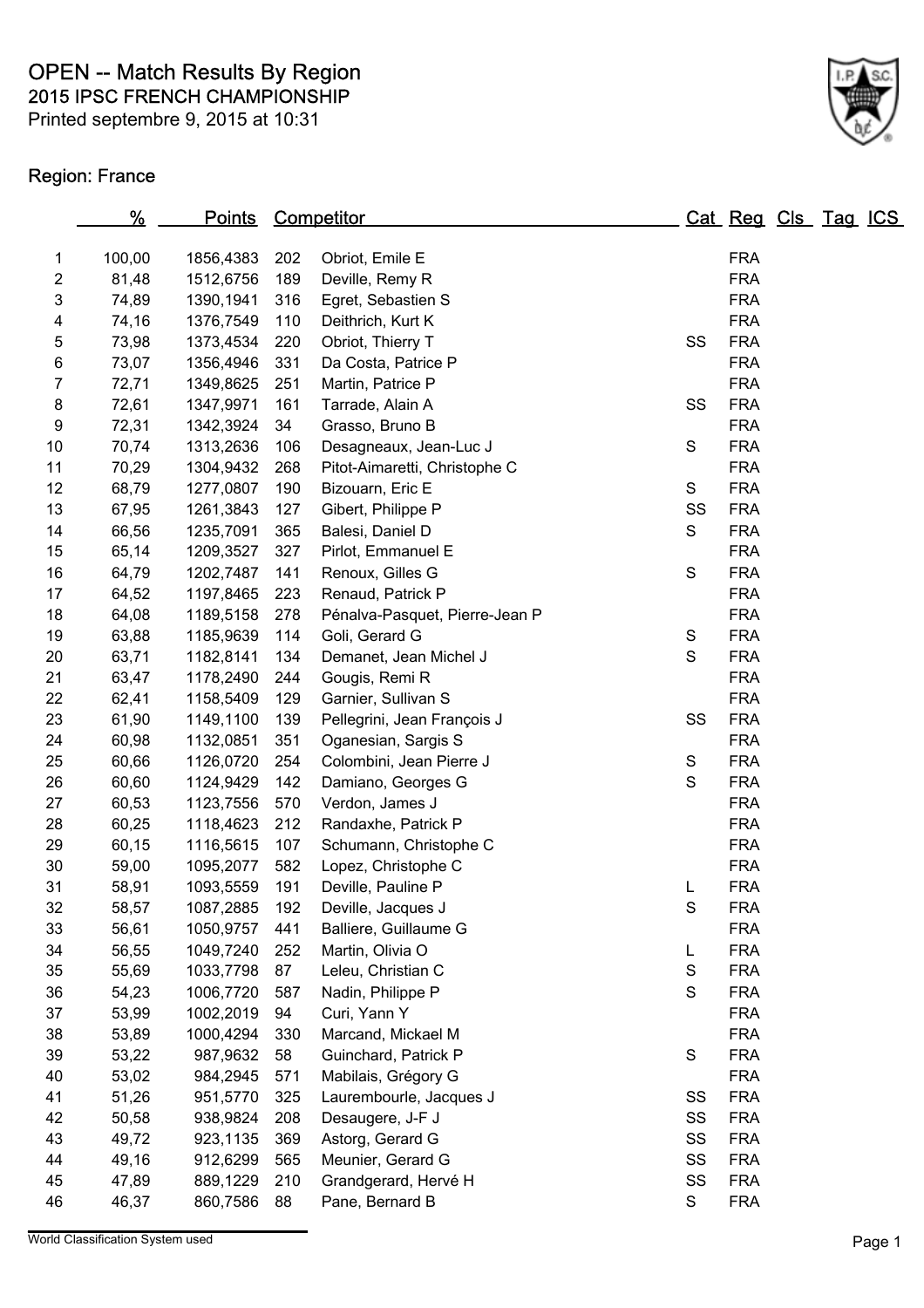Printed septembre 9, 2015 at 10:31

## Region: France



| %     | <u>Points</u> |     |                           |                   |            |                                                          |                     |
|-------|---------------|-----|---------------------------|-------------------|------------|----------------------------------------------------------|---------------------|
| 44,75 | 830,8326      | 198 | Arena, Gyl G              |                   | <b>FRA</b> |                                                          |                     |
| 44,47 | 825,5957      | 500 | Chuvand, Pascal P         |                   | <b>FRA</b> |                                                          |                     |
| 43,65 | 810,2844      | 160 | Noel, Francis F           |                   | <b>FRA</b> |                                                          |                     |
| 43,53 | 808,0408      | 265 | Demangeot, Laurent L      |                   | <b>FRA</b> |                                                          |                     |
| 43,48 | 807,1238      | 64  | Buffard, Francois F       | $\mathsf S$       | <b>FRA</b> |                                                          |                     |
| 42,57 | 790,3015      | 630 | Guyon, Ludovic L          |                   | <b>FRA</b> |                                                          |                     |
| 42,53 | 789,5529      | 140 | Cervello, Richard R       |                   | <b>FRA</b> |                                                          |                     |
| 41,54 | 771,1073      | 376 | Badesa, Pierre P          | S                 | <b>FRA</b> |                                                          |                     |
| 39,34 | 730,3692      | 453 | Pandele, Jacques J        |                   | <b>FRA</b> |                                                          |                     |
| 39,08 | 725,4959      | 323 | Wolan, Joseph J           |                   | <b>FRA</b> |                                                          |                     |
| 37,65 | 698,9166      | 438 | Richard, Jean Michel J    | S                 | <b>FRA</b> |                                                          |                     |
| 37,30 | 692,4393      | 338 | Aguer, Raymond R          |                   | <b>FRA</b> |                                                          |                     |
| 36,39 | 675,4737      | 296 | Agrinier, Didier D        |                   | <b>FRA</b> |                                                          |                     |
| 36,08 | 669,7520      | 153 | Aiello, Jean Luc J        |                   | <b>FRA</b> |                                                          |                     |
| 35,80 | 664,6820      | 560 | Paletou, René R           |                   | <b>FRA</b> |                                                          |                     |
| 33,99 | 631,0745      | 509 | Dubois, Thierry T         | S                 | <b>FRA</b> |                                                          |                     |
| 33,41 | 620,3031      | 269 | Pitot-Aimaretti, Robert R |                   | <b>FRA</b> |                                                          |                     |
| 33,19 | 616,0800      | 214 | Charpentier, Bernard B    |                   | <b>FRA</b> |                                                          |                     |
| 32,59 | 604,9616      | 568 | Benne, Matthieu M         |                   | <b>FRA</b> |                                                          |                     |
| 27,61 | 512,5374      | 311 | Nowak, Hubert H           |                   | <b>FRA</b> |                                                          |                     |
| 20,14 | 373,8697      | 627 | Heckel, Jean Michel J     |                   | <b>FRA</b> |                                                          |                     |
|       |               |     |                           | <b>Competitor</b> |            | SS<br>SS<br>SS<br>SS<br>SS<br>SS<br>SS<br>SS<br>SS<br>SS | Cat Reg Cls Tag ICS |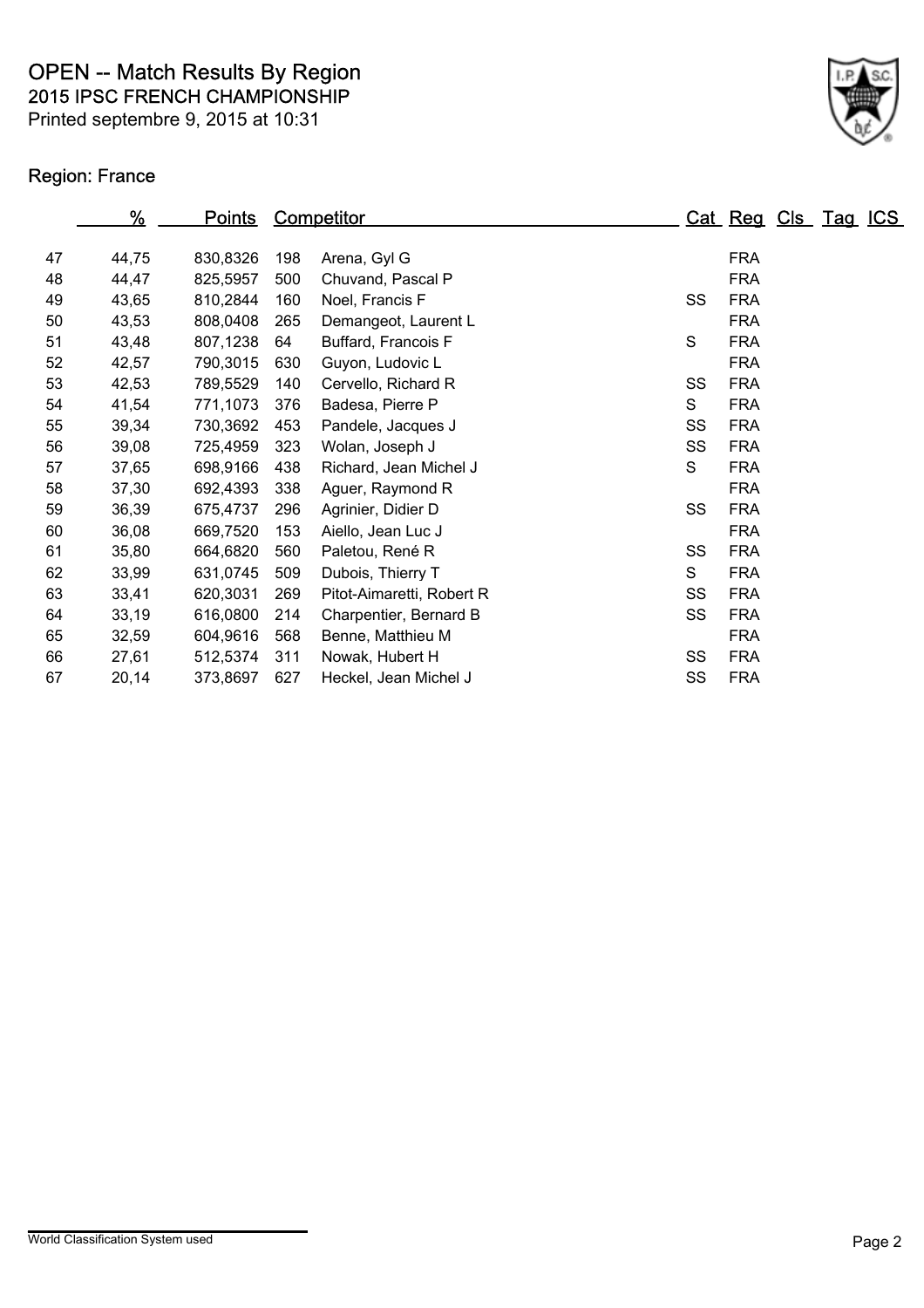## Region: Israel



|        | $\alpha$<br><b>Points Competitor</b> |                                                                  |   | Cat Reg Cls Tag ICS |  |  |
|--------|--------------------------------------|------------------------------------------------------------------|---|---------------------|--|--|
| 100.00 | 86.25                                | 857,5781 425 Yanko, Robert R<br>739,6226 424 Ellenbogen, Izhak I | S | -ISR<br><b>ISR</b>  |  |  |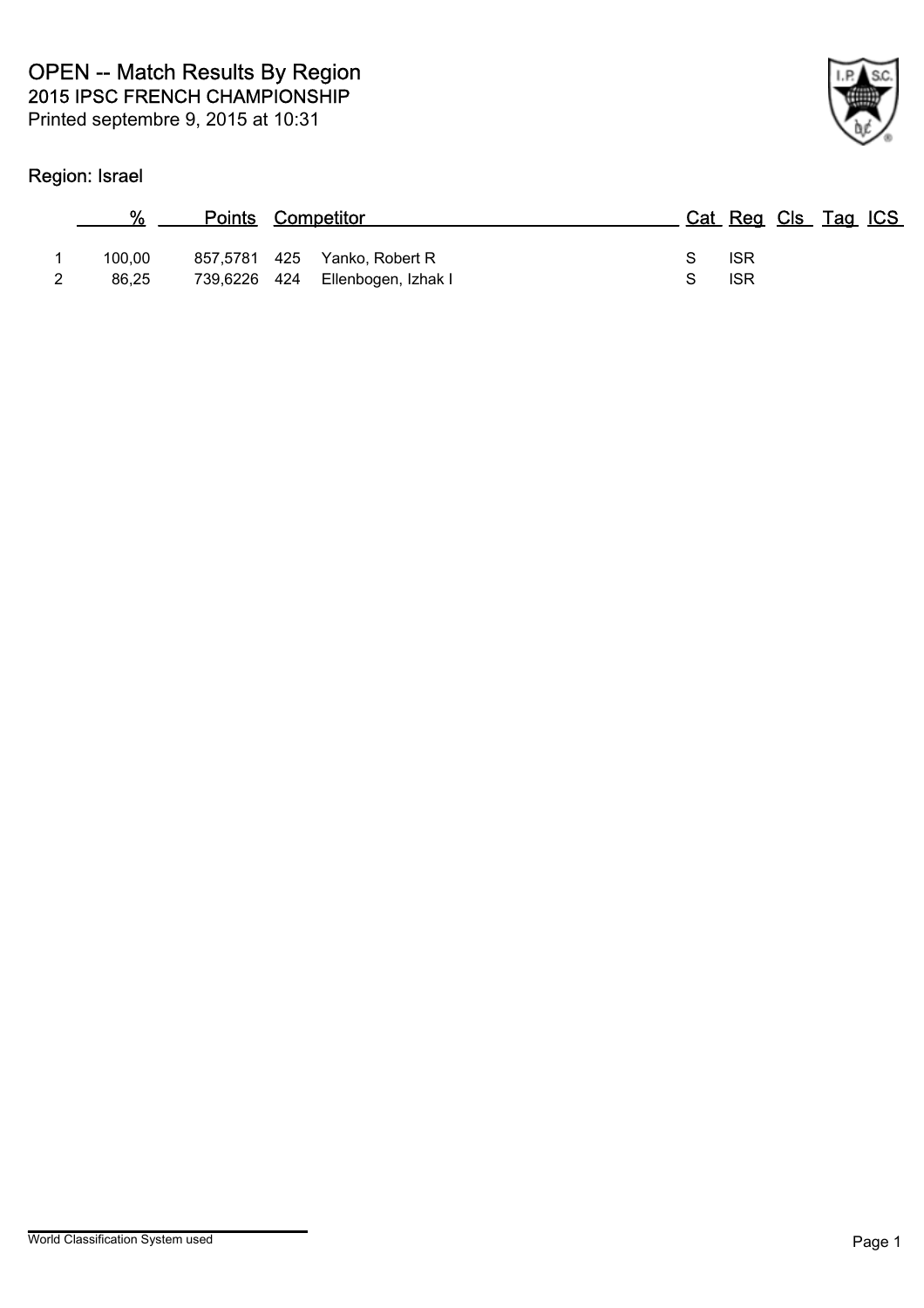## Region: Italy

| %      | <b>Points Competitor</b> |                                     |        | Cat Reg Cls Tag ICS |  |  |
|--------|--------------------------|-------------------------------------|--------|---------------------|--|--|
| 100.00 |                          | 844,6949 313 Pernigotti, Gerolamo G | SS ITA |                     |  |  |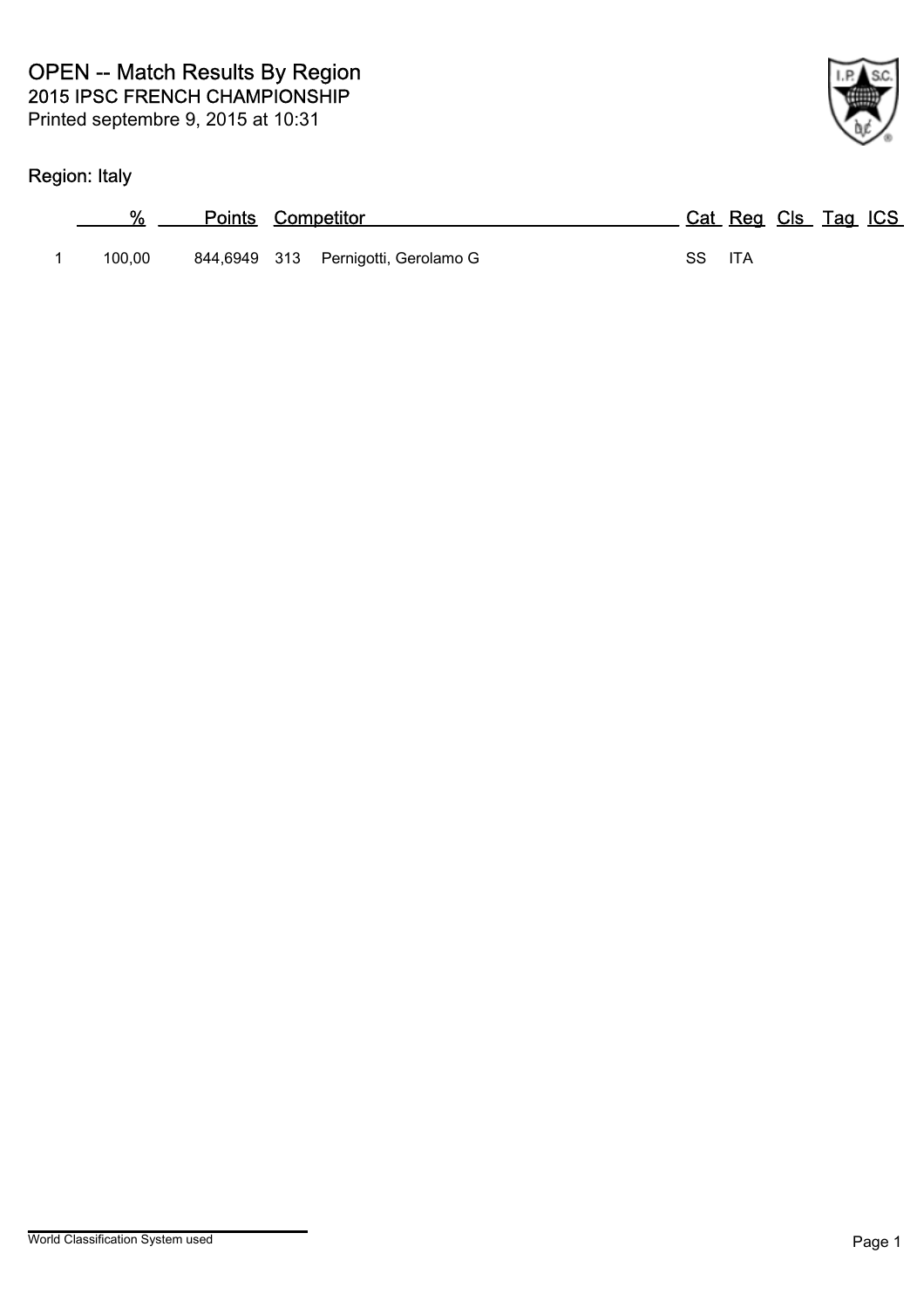## Region: Monaco



| 100.00 |     |                                                |                                                                      | <b>MON</b> |                     |
|--------|-----|------------------------------------------------|----------------------------------------------------------------------|------------|---------------------|
| 96.90  |     | Martinez, Olivier O                            |                                                                      | <b>MON</b> |                     |
| 83.87  |     | Bouchoucha, Marc M                             | SS                                                                   | <b>MON</b> |                     |
| 72.36  | 144 | Hazan, Albert A                                | SS                                                                   | <b>MON</b> |                     |
|        |     | 1069.5343 517<br>- 143<br>925.7292<br>798.7255 | <b>Points Competitor</b><br>1103,7853 354<br>Calmes, Jean Francois J |            | Cat Reg Cls Tag ICS |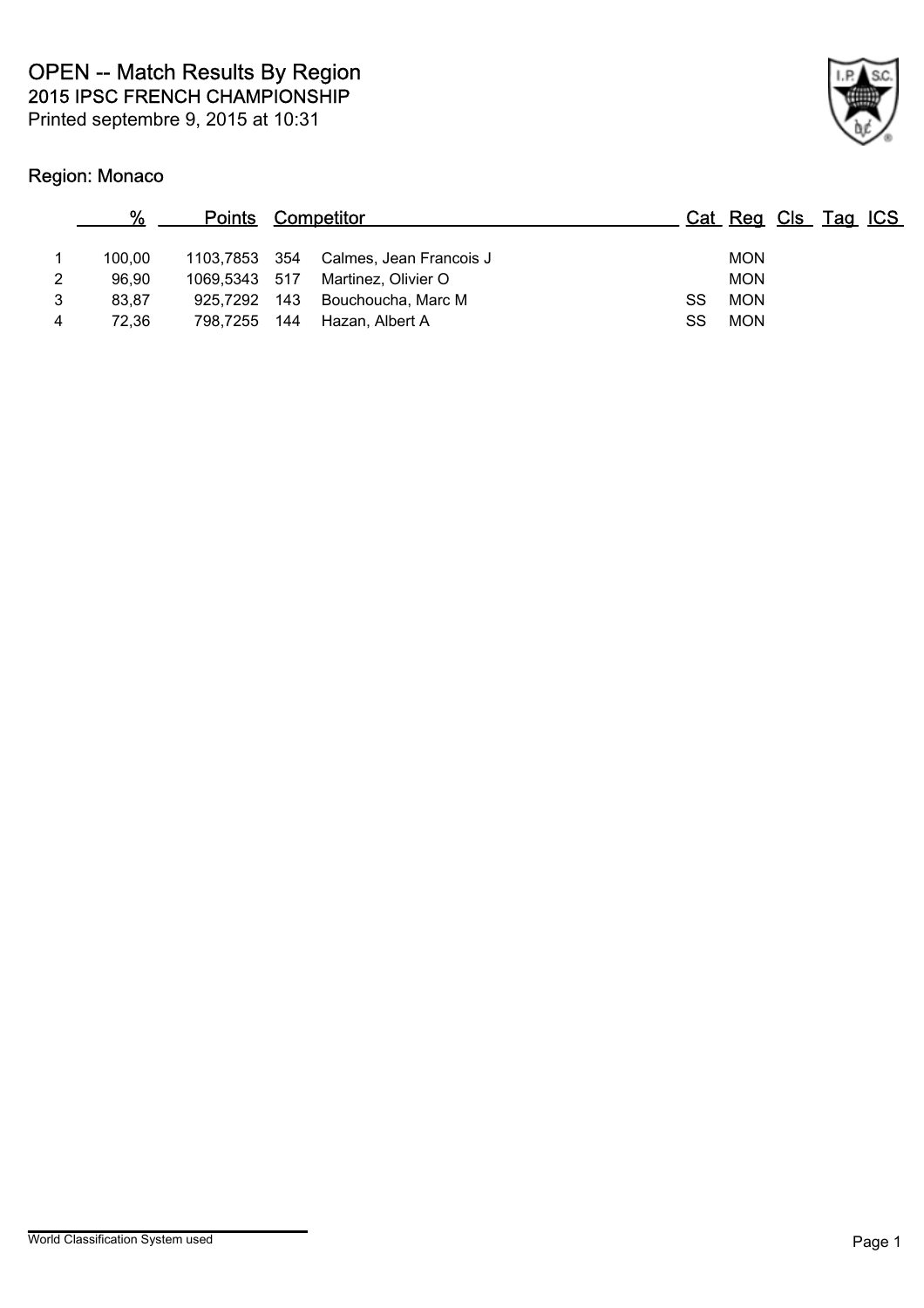## Region: Netherlands



| $\%$   |              | <b>Points Competitor</b>          |  | Cat Reg Cls Tag ICS |  |  |
|--------|--------------|-----------------------------------|--|---------------------|--|--|
| 100.00 | 795,0291 526 | Tissingh, Klaas K                 |  | <b>NED</b>          |  |  |
| 82.43  |              | 655,3030 527 Pattimukaij, Nonna N |  | <b>NED</b>          |  |  |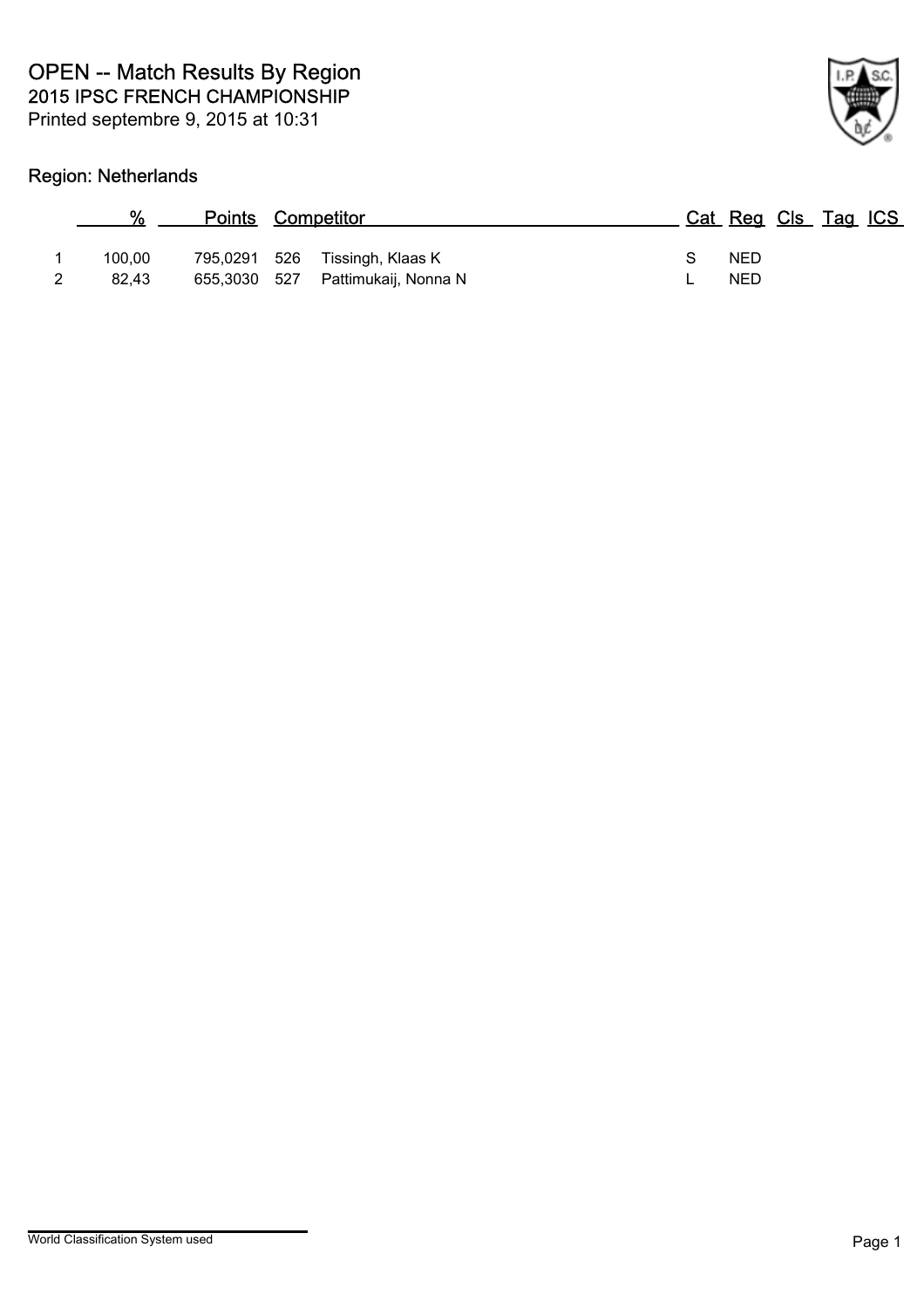### Region: Northern Ireland

| %<br>the control of the control of | <b>Points Competitor</b> |                              |   |       | Cat Reg Cls Tag ICS |  |
|------------------------------------|--------------------------|------------------------------|---|-------|---------------------|--|
| 100.00                             |                          | 1066,1534 542 Cowan, David D | S | - NIR |                     |  |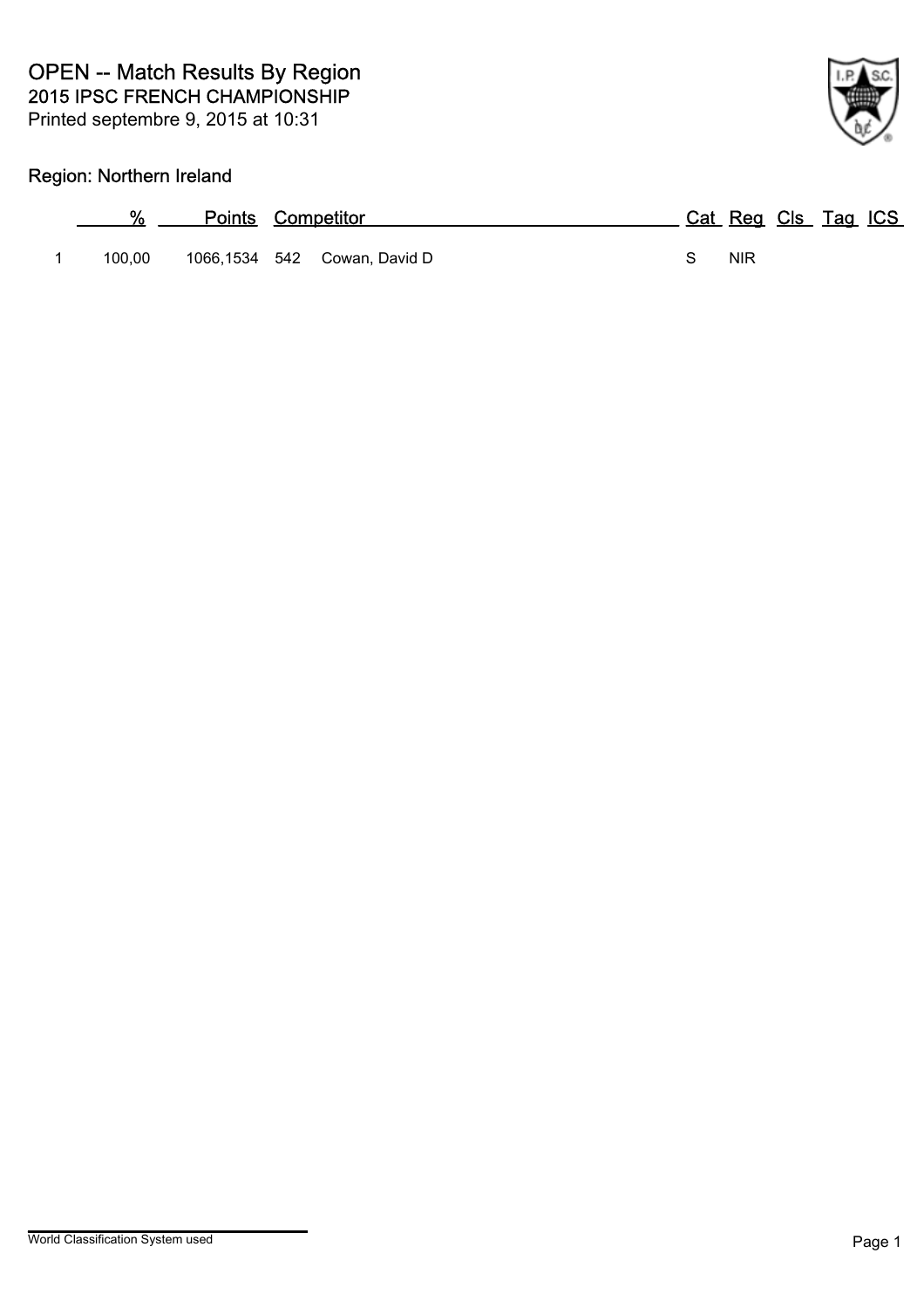## Region: Philippines

| %      | <b>Points Competitor</b> |                                 | Cat Reg Cls Tag ICS |  |  |
|--------|--------------------------|---------------------------------|---------------------|--|--|
| 100.00 |                          | 105,4675 86 Lemaitre, Marieta M | PHI                 |  |  |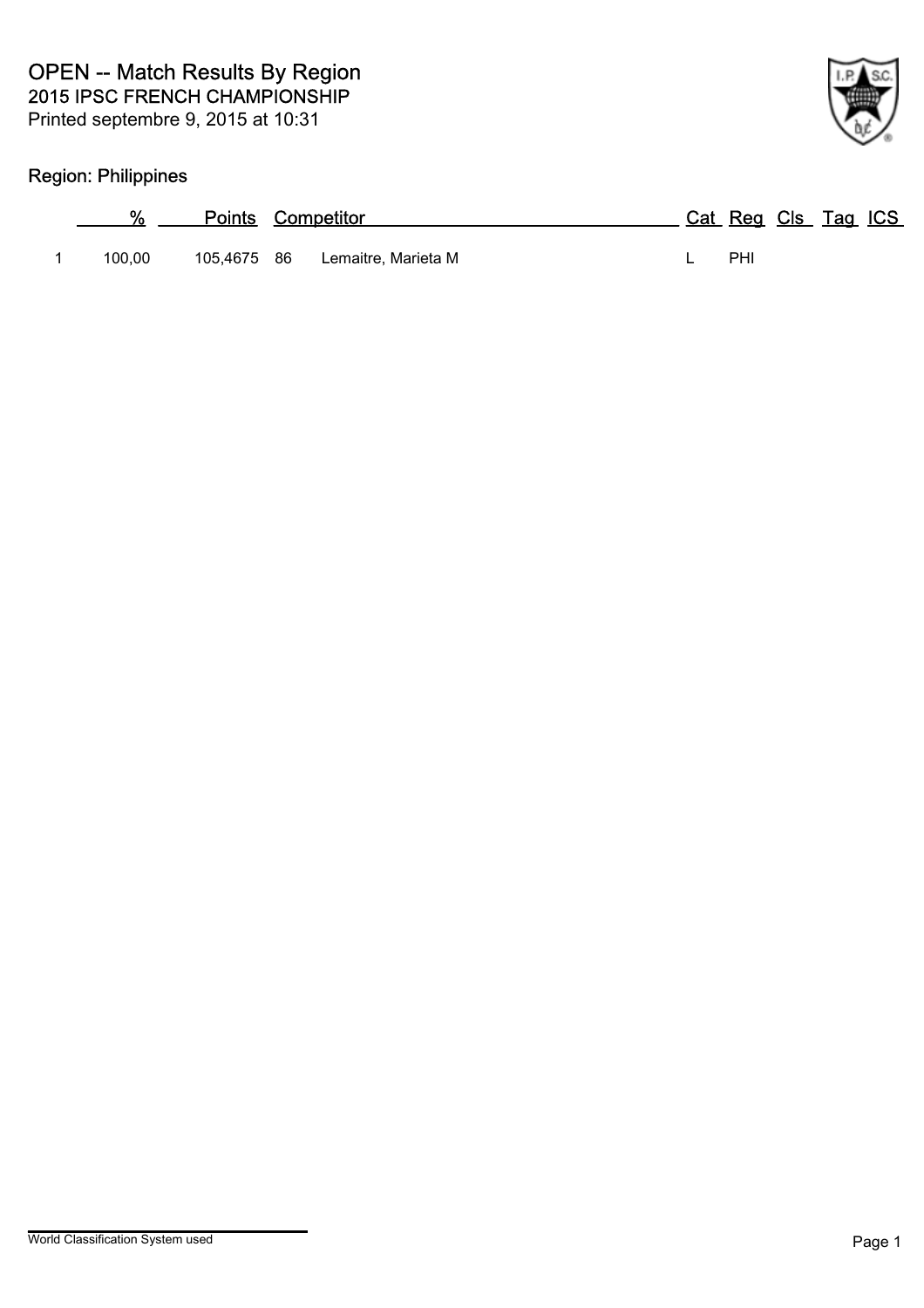Printed septembre 9, 2015 at 10:31

## Region: Spain

|                | ℅      | <u>Points</u> |      | Competitor                       |    | Cat Reg Cls Tag ICS |  |  |
|----------------|--------|---------------|------|----------------------------------|----|---------------------|--|--|
|                | 100,00 | 1984.7099     | 544  | Ballesteros Fernandez, Jorge J   |    | <b>ESP</b>          |  |  |
| $\overline{2}$ | 88,76  | 1761,6188     | 497  | Espilez Urbon, Ivan I            |    | <b>ESP</b>          |  |  |
| 3              | 79,55  | 1578.8502     | 551  | Gonzalez Diez, Jesus J           |    | <b>ESP</b>          |  |  |
| 4              | 77,81  | 1544.2696     | -233 | Bernabe, Horaci H                |    | <b>ESP</b>          |  |  |
| 5              | 67,27  | 1335,1750     | 475  | Guerra, Jose Maria J             | S  | <b>ESP</b>          |  |  |
| 6              | 59,57  | 1182,3654     | 550  | Gonzalez Rivero, Miguel Angel M  | S  | <b>ESP</b>          |  |  |
|                | 56,32  | 1117,8287     | 562  | Riubrugent, Victor V             | S  | <b>ESP</b>          |  |  |
| 8              | 54,80  | 1087,5535     | 611  | Salaberria, Joaquin J            |    | <b>ESP</b>          |  |  |
| 9              | 42,81  | 849.5624      | 498  | Andreu Gargallo, Luis L          |    | <b>ESP</b>          |  |  |
| 10             | 42,16  | 836,7510      | 559  | Barros Gussoni, Maria Cristina M | L  | <b>ESP</b>          |  |  |
| 11             | 32,21  | 639,3520      | 413  | Villaseca, Angel A               | SS | <b>ESP</b>          |  |  |
| 12             | 17,47  | 346.7441      | 324  | Diego, Cruz Menbibrez C          | S  | <b>ESP</b>          |  |  |
| 13             | 15,31  | 303,9190      | 271  | Perez Cateura, Jordi J           |    | <b>ESP</b>          |  |  |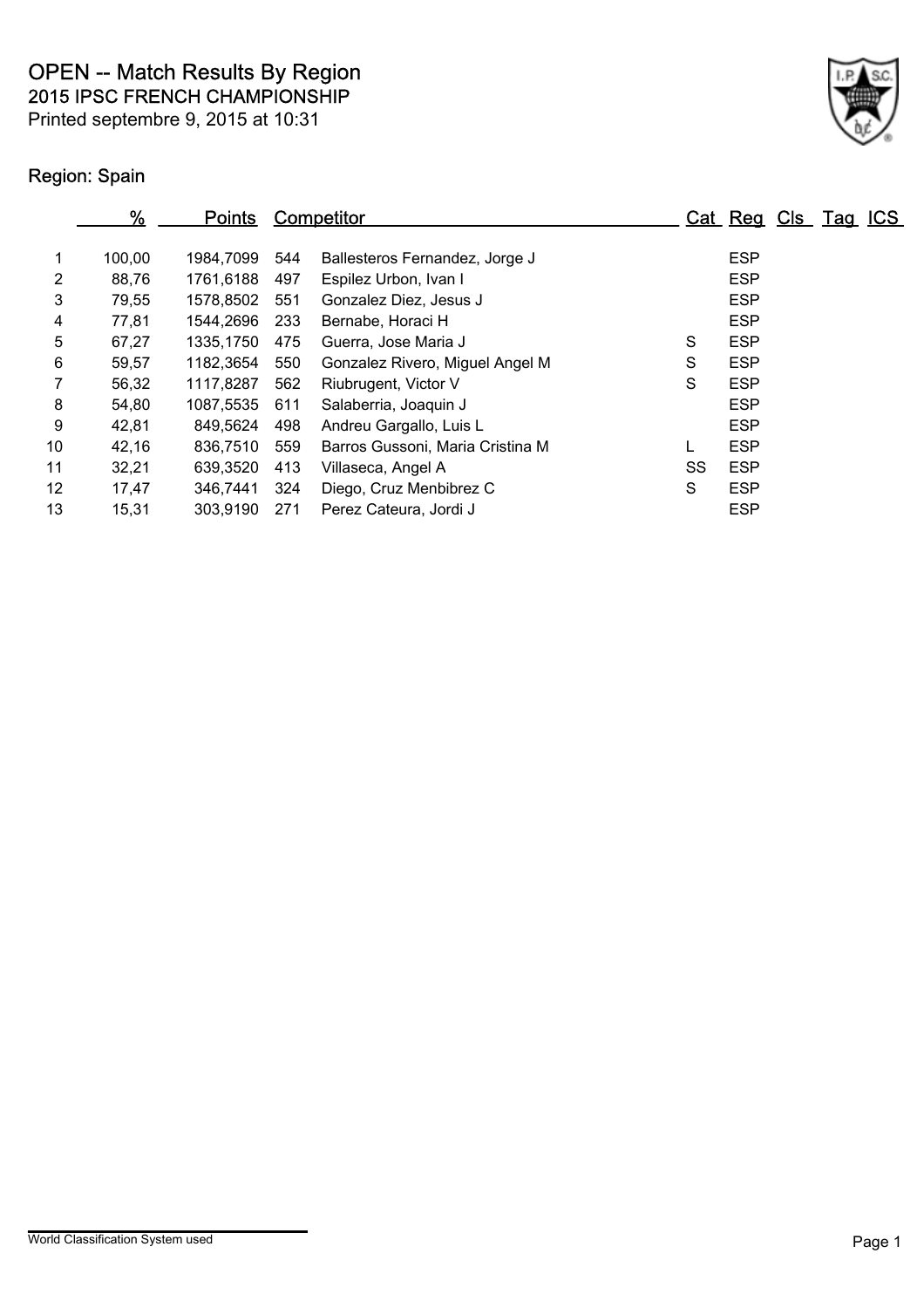## Region: Switzerland

| %      | <b>Points Competitor</b>       | Cat Reg Cls Tag ICS |
|--------|--------------------------------|---------------------|
| 100.00 | 1602,8681 347 Meier, Dominic D | SUI                 |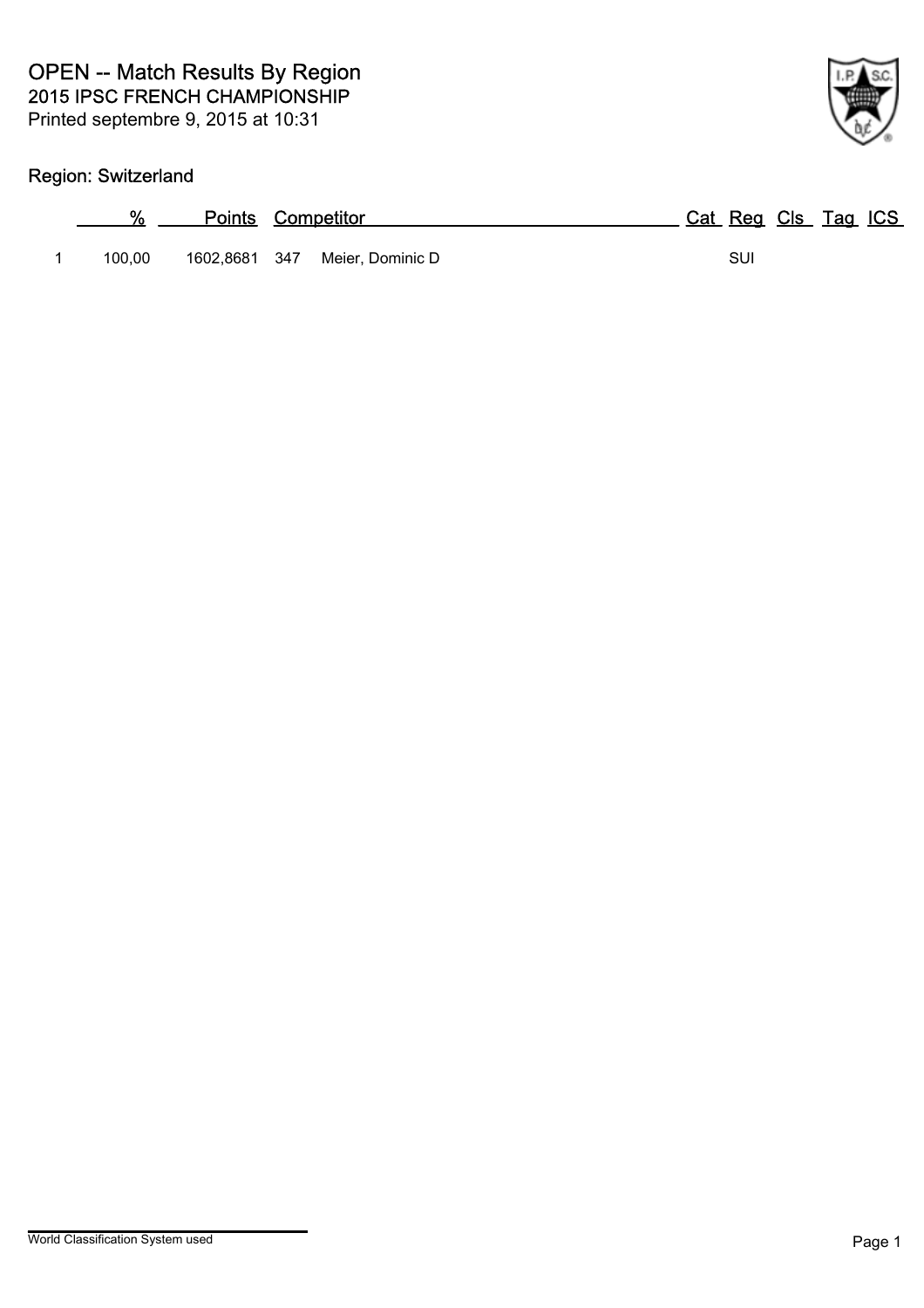Printed septembre 9, 2015 at 10:31



## Region: Belgium

|                | %      | <u>Points</u> |     | Competitor         |    | Cat Reg Cls Tag ICS |  |  |
|----------------|--------|---------------|-----|--------------------|----|---------------------|--|--|
| $\mathbf 1$    | 100,00 | 1166.5536     | 273 | Brochard, Pierre P | S  | <b>BEL</b>          |  |  |
| $\overline{2}$ | 96,63  | 1127,2725     | 486 | De Mezel, Joel J   | S  | <b>BEL</b>          |  |  |
| 3              | 83,23  | 970,9530      | 433 | De Poorter, Eric E | S  | <b>BEL</b>          |  |  |
| $\overline{4}$ | 82,18  | 958.6763      | 435 | Smeers, Marcel M   | SS | <b>BEL</b>          |  |  |
| 5              | 73,81  | 861.0736      | 430 | Cauchies, Marc M   | SS | <b>BEL</b>          |  |  |
| 6              | 72,70  | 848,0722      | 482 | Beuselinck, Koen K |    | <b>BEL</b>          |  |  |
| $\overline{7}$ | 70,56  | 823,0666      | 267 | Duro, Jérémie J    |    | <b>BEL</b>          |  |  |
| 8              | 70,25  | 819,5467      | 609 | Pauwels, Alex A    |    | <b>BEL</b>          |  |  |
| 9              | 69,02  | 805.1047      | 276 | Gérard, Emmanuel E | S  | <b>BEL</b>          |  |  |
| 10             | 50.90  | 593,7785      | 601 | Lambert, Jules J   | SS | <b>BEL</b>          |  |  |
| 11             | 41,25  | 481.1797      | 602 | Collin, Anne A     |    | <b>BEL</b>          |  |  |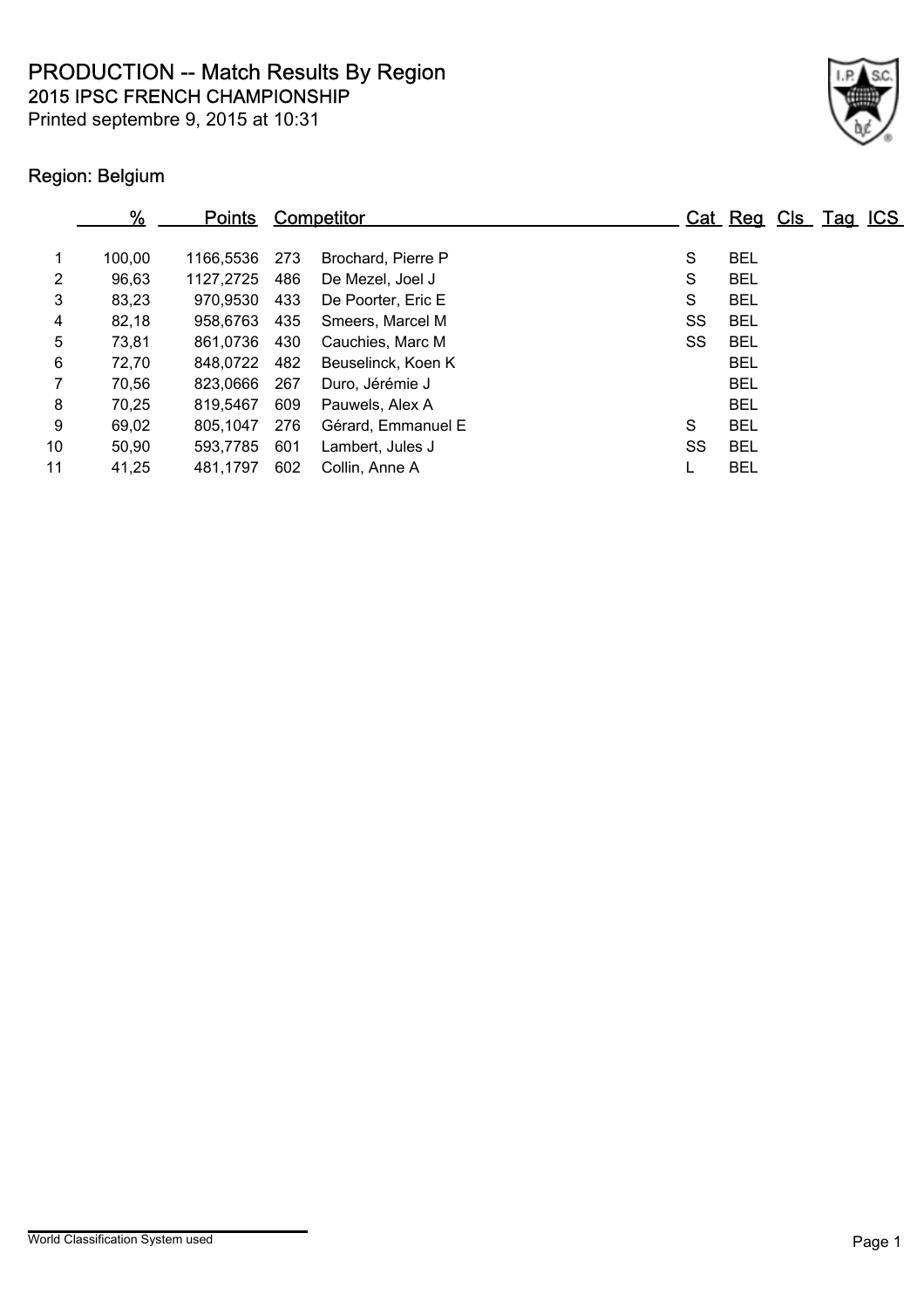

## Region: Czech Republic

| $\frac{0}{0}$ | <b>Points Competitor</b>       | Cat Reg Cls Tag ICS |
|---------------|--------------------------------|---------------------|
| 100.00        | 1937,2226 591 Sebo, Robin R    | CZE                 |
| 90.99         | 1762,7623 592 Stepan, Michal M | CZE                 |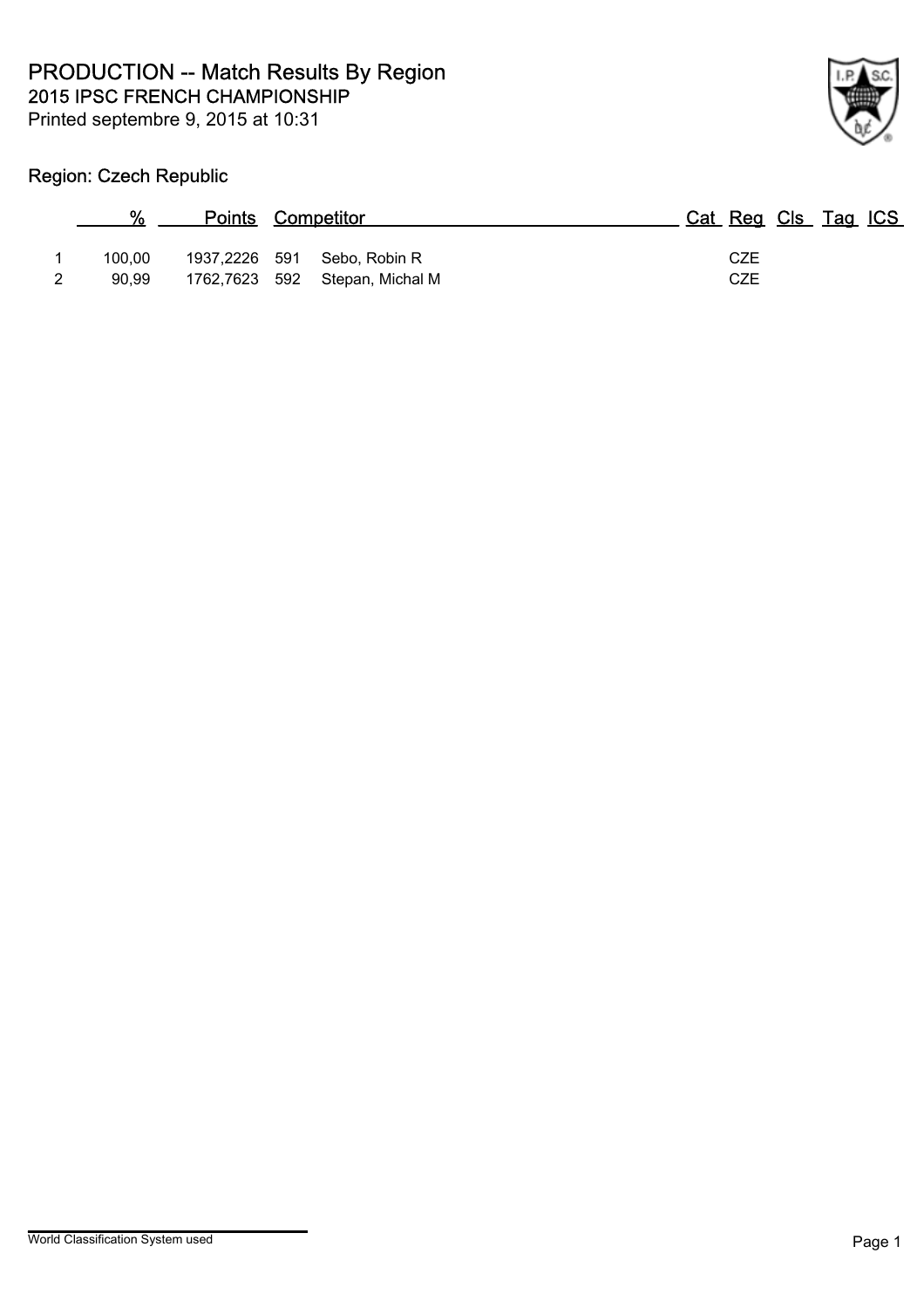Printed septembre 9, 2015 at 10:31



## Region: France

|                         | <u>%</u> | <u>Points</u> |     | Competitor              |    |            | <u>Cat Reg Cls Tag ICS</u> |  |
|-------------------------|----------|---------------|-----|-------------------------|----|------------|----------------------------|--|
| 1                       | 100,00   | 1696,5393     | 102 | Guichard, Louis L       |    | <b>FRA</b> |                            |  |
| $\overline{\mathbf{c}}$ | 90,17    | 1529,7436     | 224 | Busser, Alain A         |    | <b>FRA</b> |                            |  |
| 3                       | 88,37    | 1499,3093     | 147 | Claire, Olivier O       |    | <b>FRA</b> |                            |  |
| 4                       | 86,35    | 1464,9408     | 103 | Boittiaux, Bertrand B   |    | <b>FRA</b> |                            |  |
| 5                       | 86,13    | 1461,2305     | 256 | Felt, Baptiste B        | J  | <b>FRA</b> |                            |  |
| 6                       | 83,57    | 1417,7824     | 348 | Veziat, Pierre P        | S  | <b>FRA</b> |                            |  |
| 7                       | 82,52    | 1400,0149     | 73  | De Chesse, Laurent L    |    | <b>FRA</b> |                            |  |
| 8                       | 81,80    | 1387,6963     | 85  | Amaro, Dominique D      |    | <b>FRA</b> |                            |  |
| $\boldsymbol{9}$        | 81,72    | 1386,4100     | 377 | Denoyelles, Morgan M    |    | <b>FRA</b> |                            |  |
| 10                      | 80,27    | 1361,7409     | 70  | Meunier, Pierre P       |    | <b>FRA</b> |                            |  |
| 11                      | 79,64    | 1351,0391     | 150 | Bergamasco, Nicolas N   |    | <b>FRA</b> |                            |  |
| 12                      | 79,61    | 1350,5324     | 387 | Cardot, Thierry T       | S  | <b>FRA</b> |                            |  |
| 13                      | 79,32    | 1345,7219     | 242 | Meley, Philippe P       |    | <b>FRA</b> |                            |  |
| 14                      | 79,02    | 1340,5226     | 75  | Vacher, Benoit B        |    | <b>FRA</b> |                            |  |
| 15                      | 78,90    | 1338,4922     | 164 | Mourice, Benoit B       |    | <b>FRA</b> |                            |  |
| 16                      | 78,38    | 1329,7307     | 230 | Nycz, Margaux M         | L  | <b>FRA</b> |                            |  |
| 17                      | 76,89    | 1304,4374     | 289 | Armendariz, Sébastien S |    | <b>FRA</b> |                            |  |
| 18                      | 76,55    | 1298,6474     | 381 | Leretrif, Nicolas N     |    | <b>FRA</b> |                            |  |
| 19                      | 75,59    | 1282,4692     | 205 | Nasso, Michel M         | S  | <b>FRA</b> |                            |  |
| 20                      | 73,43    | 1245,8297     | 374 | Destrebecq, Marian M    |    | <b>FRA</b> |                            |  |
| 21                      | 72,27    | 1226,1208     | 89  | Burgada, Laurent L      |    | <b>FRA</b> |                            |  |
| 22                      | 71,91    | 1219,9643     | 371 | Gal, Didier D           | S  | <b>FRA</b> |                            |  |
| 23                      | 69,20    | 1174,0250     | 288 | Plait, Antoine A        |    | <b>FRA</b> |                            |  |
| 24                      | 67,54    | 1145,8029     | 489 | Hurst, Laurent L        |    | <b>FRA</b> |                            |  |
| 25                      | 67,54    | 1145,7692     | 290 | Guilmart, Nicolas N     |    | <b>FRA</b> |                            |  |
| 26                      | 67,28    | 1141,3981     | 156 | Ujevic, Christophe C    |    | <b>FRA</b> |                            |  |
| 27                      | 66,66    | 1130,8506     | 590 | Clin, Robert R          |    | <b>FRA</b> |                            |  |
| 28                      | 66,64    | 1130,5734     | 440 | Cassignac, Jean-Paul J  | S  | <b>FRA</b> |                            |  |
| 29                      | 66,20    | 1123,1909     | 227 | Poujol, Marc M          |    | <b>FRA</b> |                            |  |
| 30                      | 66,12    | 1121,7465     | 74  | Marye, Christophe C     |    | <b>FRA</b> |                            |  |
| 31                      | 65,39    | 1109,3950     | 217 | Viaud, Jean-Michel J    | SS | <b>FRA</b> |                            |  |
| 32                      | 64,70    | 1097,6890     | 211 | Perez, Guillaume G      |    | <b>FRA</b> |                            |  |
| 33                      | 64,28    | 1090,5856     | 162 | Raphoz, Dominic D       |    | <b>FRA</b> |                            |  |
| 34                      | 63,63    | 1079,5554     | 294 | Deroyer, Julien J       |    | <b>FRA</b> |                            |  |
| 35                      | 62,76    | 1064,8010     | 78  | Marye, Georges G        | J  | <b>FRA</b> |                            |  |
| 36                      | 62,15    | 1054,3335     | 167 | Bonnet, Frederic F      |    | <b>FRA</b> |                            |  |
| 37                      | 61,88    | 1049,8575     | 373 | Verlinde, Camille C     | SS | <b>FRA</b> |                            |  |
| 38                      | 61,76    | 1047,7714     | 216 | Dhelin, Herve H         | S  | <b>FRA</b> |                            |  |
| 39                      | 61,65    | 1045,9713     | 206 | Neumann, Julien J       |    | <b>FRA</b> |                            |  |
| 40                      | 61,48    | 1043,1136     | 91  | Matter, Sebastien S     |    | <b>FRA</b> |                            |  |
| 41                      | 61,34    | 1040,6854     | 606 | Rusche, Sébastien S     |    | <b>FRA</b> |                            |  |
| 42                      | 61,19    | 1038,0927     | 123 | Colombot, Sebastian S   |    | <b>FRA</b> |                            |  |
| 43                      | 60,41    | 1024,8000     | 531 | Tranca, Germano G       | S  | <b>FRA</b> |                            |  |
| 44                      | 60,35    | 1023,7795     | 235 | Juhel, Julien J         |    | <b>FRA</b> |                            |  |
| 45                      | 60,22    | 1021,6357     | 48  | Boutin, Hervé H         | S  | <b>FRA</b> |                            |  |
| 46                      | 59,05    | 1001,7999     | 631 | Troump, Berangere B     | L  | <b>FRA</b> |                            |  |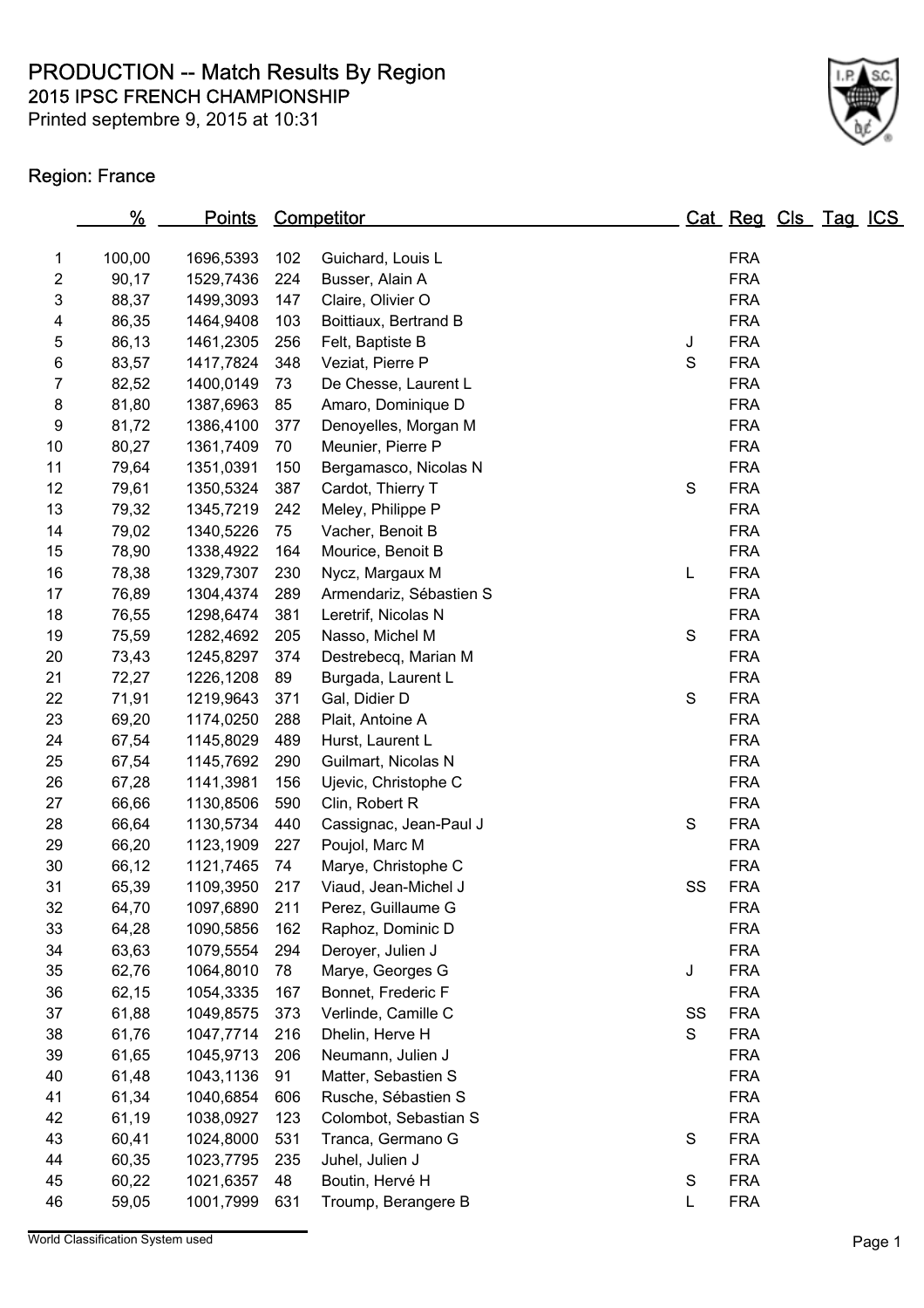Printed septembre 9, 2015 at 10:31



### Region: France

|    | <u>%</u> | <u>Points</u> |           | Competitor                       |               | <u>Cat Reg Cls Tag ICS</u> |  |  |
|----|----------|---------------|-----------|----------------------------------|---------------|----------------------------|--|--|
| 47 |          | 998,8274      |           |                                  |               | <b>FRA</b>                 |  |  |
| 48 | 58,87    | 997,5742      | 44<br>491 | Bohain, Robin R                  | J             | <b>FRA</b>                 |  |  |
| 49 | 58,80    |               |           | Papon, Norbert N                 |               | <b>FRA</b>                 |  |  |
|    | 58,76    | 996,9338      | 168       | Bausch, Pierre P                 |               |                            |  |  |
| 50 | 58,63    | 994,6248      | 84        | Alazard, Christophe C            |               | <b>FRA</b>                 |  |  |
| 51 | 58,60    | 994,1875      | 458       | Martinez, Vincent V              |               | <b>FRA</b>                 |  |  |
| 52 | 58,12    | 985,9938      | 445       | Cardoen, Vincent V               |               | <b>FRA</b>                 |  |  |
| 53 | 57,78    | 980,2903      | 219       | Martorell, Damien D              |               | <b>FRA</b>                 |  |  |
| 54 | 57,27    | 971,6243      | 76        | Santerre, Sebastien S            |               | <b>FRA</b>                 |  |  |
| 55 | 57,16    | 969,8045      | 293       | Gilibert, Stephane S             |               | <b>FRA</b>                 |  |  |
| 56 | 57,08    | 968,4654      | 320       | Melissa, Aurelie A               | L             | <b>FRA</b>                 |  |  |
| 57 | 56,82    | 963,9663      | 446       | Salac, Cosmin C                  |               | <b>FRA</b>                 |  |  |
| 58 | 56,63    | 960,7503      | 279       | Riou, Sylvain S                  |               | <b>FRA</b>                 |  |  |
| 59 | 56,26    | 954,4591      | 170       | Mallet, Jean Louis J             |               | <b>FRA</b>                 |  |  |
| 60 | 56,09    | 951,5888      | 145       | Farkas, Jean J                   | SS            | <b>FRA</b>                 |  |  |
| 61 | 55,82    | 946,9570      | 337       | Vandaele, François F             |               | <b>FRA</b>                 |  |  |
| 62 | 55,69    | 944,8588      | 418       | Michel, Thibault T               |               | <b>FRA</b>                 |  |  |
| 63 | 55,55    | 942,4385      | 187       | Syroka, Teresa T                 | L             | <b>FRA</b>                 |  |  |
| 64 | 54,97    | 932,6001      | 394       | Legrand, Guillaume G             |               | <b>FRA</b>                 |  |  |
| 65 | 54,76    | 929,0987      | 566       | De Bersaques, Christian C        | SS            | <b>FRA</b>                 |  |  |
| 66 | 54,06    | 917,1746      | 65        | Boucaut, Jean Louis J            | SS            | <b>FRA</b>                 |  |  |
| 67 | 53,78    | 912,3863      | 341       | Douroux, Benoit B                |               | <b>FRA</b>                 |  |  |
| 68 | 53,44    | 906,6739      | 163       | Welter, Tony T                   |               | <b>FRA</b>                 |  |  |
| 69 | 52,99    | 898,9354      | 101       | Simson, James J                  | S             | <b>FRA</b>                 |  |  |
| 70 | 52,91    | 897,6349      | 261       | Bach, Lucas L                    | J             | <b>FRA</b>                 |  |  |
| 71 | 52,87    | 897,0230      | 124       | Munier, Philippe P               |               | <b>FRA</b>                 |  |  |
| 72 | 52,53    | 891,2284      | 386       | Jouet, Rudy R                    | SS            | <b>FRA</b>                 |  |  |
| 73 | 52,46    | 889,9656      | 60        | Evesque, Michel M                | SS            | <b>FRA</b>                 |  |  |
| 74 | 52,08    | 883,5755      | 575       | Fournier, Alexandre A            |               | <b>FRA</b>                 |  |  |
| 75 | 51,77    | 878,3180      | 98        | Jeanjean, Jerome J               |               | <b>FRA</b>                 |  |  |
| 76 | 51,56    | 874,7920      | 443       | Bussy, Laurent L                 |               | <b>FRA</b>                 |  |  |
| 77 | 50,54    | 857,4904      | 449       | Lacour, Christophe C             |               | <b>FRA</b>                 |  |  |
| 78 | 50,53    | 857,2171      | 300       | Agrinier, Pascal P               |               | <b>FRA</b>                 |  |  |
| 79 | 50,17    | 851,1897      | 37        | Bohain, Jean-Luc J               |               | <b>FRA</b>                 |  |  |
| 80 | 50,13    | 850,4765      | 121       | Quoilin Ginolin, Jean - Pierre J | SS            | <b>FRA</b>                 |  |  |
| 81 | 49,96    | 847,5521      | 569       | Moreno, Cyrill C                 |               | <b>FRA</b>                 |  |  |
| 82 | 49,84    | 845,6244      | 390       | Brultey, Pascal P                |               | <b>FRA</b>                 |  |  |
| 83 | 49,82    | 845,2559      | 136       | Rossi, Benvenuto B               | S             | <b>FRA</b>                 |  |  |
| 84 | 49,62    | 841,7866      | 175       | Balandraux, Yves Y               | S             | <b>FRA</b>                 |  |  |
| 85 | 49,60    | 841,5399      | 97        | Bouillot, Emmanuel E             | ${\mathsf S}$ | <b>FRA</b>                 |  |  |
| 86 | 49,21    | 834,8225      | 245       | Gadat, Bruno B                   | $\mathsf S$   | <b>FRA</b>                 |  |  |
| 87 | 49,06    | 832,3376      | 67        | Gerard, Pierre P                 |               | <b>FRA</b>                 |  |  |
| 88 | 48,91    | 829,7798      | 574       | Nivinou, Frederic F              |               | <b>FRA</b>                 |  |  |
| 89 | 48,77    | 827,4451      | 318       | Montury, Robert R                |               | <b>FRA</b>                 |  |  |
| 90 | 48,67    | 825,6248      | 154       | Calle, Xavier X                  |               | <b>FRA</b>                 |  |  |
| 91 | 48,58    | 824,2547      | 176       | Cuny, Cyril C                    |               | <b>FRA</b>                 |  |  |
| 92 | 48,08    | 815,6648      | 339       | Mallet, Nicolas N                |               | <b>FRA</b>                 |  |  |
|    |          |               |           |                                  |               |                            |  |  |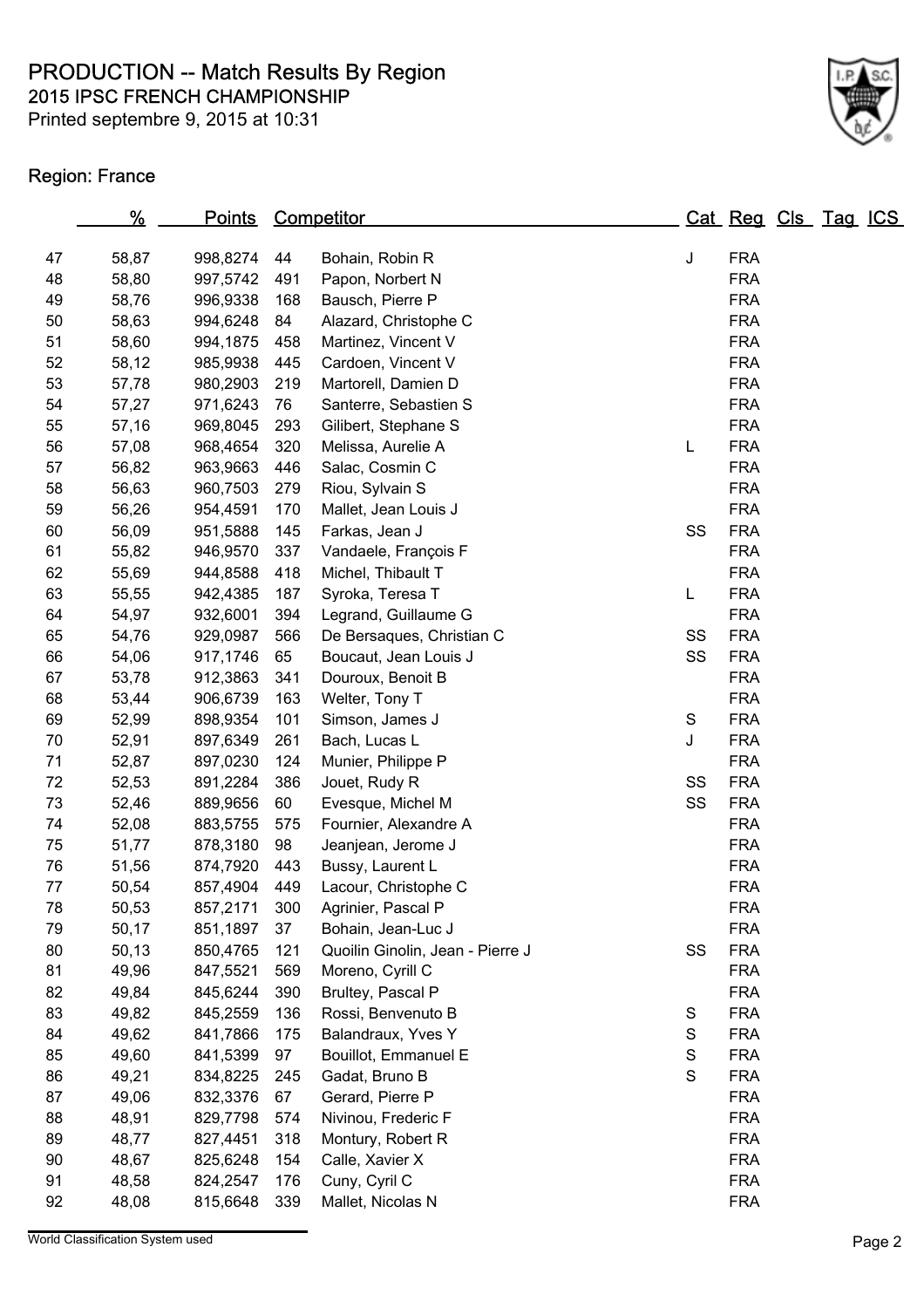Printed septembre 9, 2015 at 10:31



### Region: France

|     | <u>%</u> | <u>Points</u> |     | <b>Competitor</b>                |             | <u>Cat Reg Cls Tag ICS</u> |  |  |
|-----|----------|---------------|-----|----------------------------------|-------------|----------------------------|--|--|
| 93  | 48,01    | 814,4304      | 260 | Dagorno, Pascal P                |             | <b>FRA</b>                 |  |  |
| 94  | 47,93    | 813,1782      | 585 | Badaire, Patrick P               | S           | <b>FRA</b>                 |  |  |
| 95  | 47,46    | 805,1816      | 133 | Soul, Emmanuel E                 |             | <b>FRA</b>                 |  |  |
| 96  | 47,09    | 798,8635      | 629 |                                  | L           | <b>FRA</b>                 |  |  |
| 97  |          |               |     | Morey, Anais A                   |             | <b>FRA</b>                 |  |  |
|     | 46,97    | 796,8371      | 186 | Jouy, Jean-Claude J              | SS          |                            |  |  |
| 98  | 46,89    | 795,5348      | 226 | Figoli, Sergio S                 | SS<br>S     | <b>FRA</b><br><b>FRA</b>   |  |  |
| 99  | 46,61    | 790,8050      | 146 | Legal, Eric E                    |             |                            |  |  |
| 100 | 46,44    | 787,8834      | 95  | Payrault, Christian C            | SS          | <b>FRA</b>                 |  |  |
| 101 | 46,26    | 784,8206      | 82  | Verite, Isabelle I               | L           | <b>FRA</b>                 |  |  |
| 102 | 46,25    | 784,6925      | 455 | Paraz, Gerard G                  | S           | <b>FRA</b>                 |  |  |
| 103 | 46,18    | 783,4597      | 447 | Fernandes, Olivier O             |             | <b>FRA</b>                 |  |  |
| 104 | 46,09    | 781,9089      | 516 | Moltaldo, Camille C              |             | <b>FRA</b>                 |  |  |
| 105 | 45,74    | 776,0335      | 173 | Lapp, Pascal P                   | S           | <b>FRA</b>                 |  |  |
| 106 | 45,63    | 774,1358      | 51  | Clement, Aurelie A               | L           | <b>FRA</b>                 |  |  |
| 107 | 45,53    | 772,4779      | 131 | Mant, Lars L                     | J           | <b>FRA</b>                 |  |  |
| 108 | 45,42    | 770,5086      | 465 | Bezot, Patrick P                 |             | <b>FRA</b>                 |  |  |
| 109 | 45,07    | 764,6120      | 333 | Polo, Bruno B                    | S           | <b>FRA</b>                 |  |  |
| 110 | 44,94    | 762,4687      | 165 | Wohner, Jean-Philippe J          |             | <b>FRA</b>                 |  |  |
| 111 | 44,83    | 760,6404      | 635 | Carrillo, Dimitri D              |             | <b>FRA</b>                 |  |  |
| 112 | 44,36    | 752,6612      | 46  | Humilier, Nicolas N              | SS          | <b>FRA</b>                 |  |  |
| 113 | 43,94    | 745,4496      | 47  | Prieur, Perrine P                | L           | <b>FRA</b>                 |  |  |
| 114 | 43,71    | 741,5354      | 272 | Gros, Damien D                   |             | <b>FRA</b>                 |  |  |
| 115 | 43,23    | 733,4176      | 412 | Duchesne, Frédéric F             |             | <b>FRA</b>                 |  |  |
| 116 | 42,48    | 720,6624      | 157 | Boulanger, Laurent L             | $\mathsf S$ | <b>FRA</b>                 |  |  |
| 117 | 42,15    | 715,0918      | 328 | Demaret, Christian C             |             | <b>FRA</b>                 |  |  |
| 118 | 42,12    | 714,6658      | 250 | Venezia, Francis F               |             | <b>FRA</b>                 |  |  |
| 119 | 41,94    | 711,4699      | 596 | Catherine, Miguel M              |             | <b>FRA</b>                 |  |  |
| 120 | 41,04    | 696,3286      | 59  | Pierrestiger, Robin R            |             | <b>FRA</b>                 |  |  |
| 121 | 40,61    | 689,0097      | 624 | Meunier, Alain A                 |             | <b>FRA</b>                 |  |  |
| 122 | 40,46    | 686,4327      | 185 | Ille, Emeric E                   |             | <b>FRA</b>                 |  |  |
| 123 | 40,42    | 685,8078      | 350 | Chrapkiewicz, Olivier O          |             | <b>FRA</b>                 |  |  |
| 124 | 39,23    | 665,5504      | 367 | Picciotto, Tristian T            | S           | <b>FRA</b>                 |  |  |
| 125 | 39,18    | 664,7704      | 589 | Morais, Marie-Thérèse M          | L           | <b>FRA</b>                 |  |  |
| 126 | 39,15    | 664,1187      | 480 | Desroches, Guillaume G           |             | <b>FRA</b>                 |  |  |
| 127 | 39,01    | 661,7570      | 149 | Boeri, Pascal P                  | S           | <b>FRA</b>                 |  |  |
| 128 | 38,91    | 660,1014      | 534 | Louvier, Sebastien S             |             | <b>FRA</b>                 |  |  |
| 129 | 38,59    | 654,7668      | 576 | Moravie, Georges - Alain G       | S           | <b>FRA</b>                 |  |  |
| 130 | 38,54    | 653,8993      | 174 | Pasero, Damien D                 |             | <b>FRA</b>                 |  |  |
| 131 | 38,33    | 650,3211      | 81  | Buono, Delphine D                | L           | <b>FRA</b>                 |  |  |
| 132 | 38,29    | 649,5628      | 379 | Denoyelles Julie, Marie Claude M | L           | <b>FRA</b>                 |  |  |
| 133 | 37,89    | 642,7409      | 504 | Lafrogne, Yann Y                 |             | <b>FRA</b>                 |  |  |
| 134 | 37,66    | 638,8436      | 456 | Alonso, Jacques J                | S           | <b>FRA</b>                 |  |  |
| 135 | 37,59    | 637,7469      | 319 | Desfrancois, Christophe C        |             | <b>FRA</b>                 |  |  |
| 136 | 37,13    | 629,8749      | 448 | Da Costa Leiras, Rafael R        |             | <b>FRA</b>                 |  |  |
| 137 | 36,02    | 611,0969      | 179 | Gros-Jean, Remi R                |             | <b>FRA</b>                 |  |  |
| 138 | 35,47    | 601,6925      | 152 | Calvat, Jean J                   | S           | <b>FRA</b>                 |  |  |
|     |          |               |     |                                  |             |                            |  |  |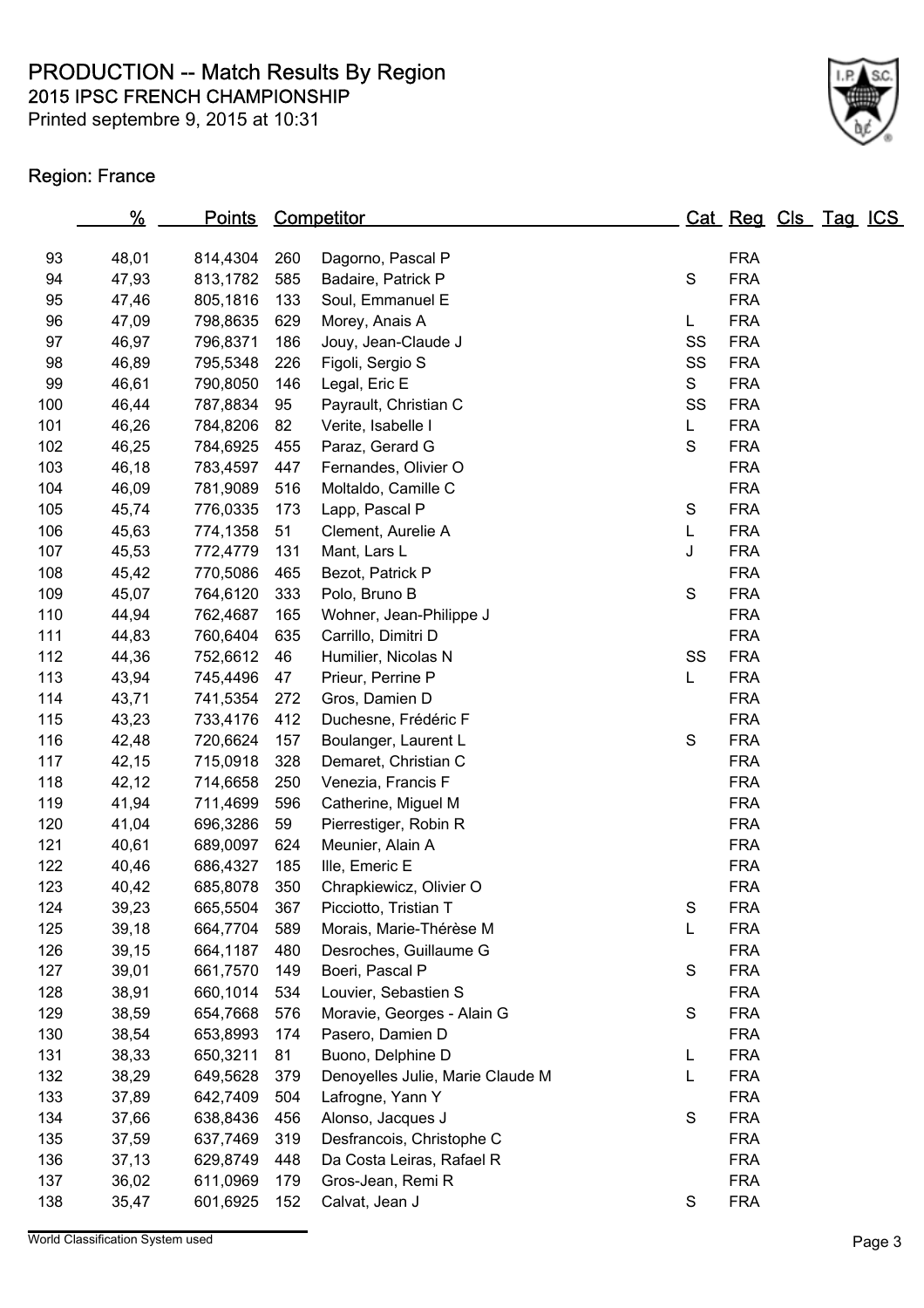Printed septembre 9, 2015 at 10:31



## Region: France

|     | %     | <u>Points</u> |     | <b>Competitor</b>     |    | Cat Reg Cls Tag ICS |  |  |
|-----|-------|---------------|-----|-----------------------|----|---------------------|--|--|
| 139 | 35,38 | 600,1909      | 508 | Buvry, François F     |    | <b>FRA</b>          |  |  |
| 140 | 34,19 | 580,0606      | 538 | Ouvrelle, Nathalie N  |    | <b>FRA</b>          |  |  |
| 141 | 34,06 | 577,8879      | 434 | Hage, Bruno B         | S  | <b>FRA</b>          |  |  |
| 142 | 33,14 | 562,1791      | 184 | Ille, Veronica V      |    | <b>FRA</b>          |  |  |
| 143 | 27,67 | 469,4060      | 100 | Lesaine, Claudine C   |    | <b>FRA</b>          |  |  |
| 144 | 26,32 | 446,5452      | 361 | Bruzac, Jean-Yves J   | SS | <b>FRA</b>          |  |  |
| 145 | 25,60 | 434,2492      | 505 | Mauran, Jean Pierre J | S  | <b>FRA</b>          |  |  |
| 146 | 12,68 | 215,1492 634  |     | Goudet, Philippe P    | S  | <b>FRA</b>          |  |  |
| 147 | 1,94  | 32,9765       | 43  | Cornut, Pierre P      | SS | <b>FRA</b>          |  |  |
| 148 | 0,00  | 0,0000        | 169 | Becret, Jean-Guy J    |    | <b>FRA</b>          |  |  |
| 149 | 0,00  | 0,0000        | 108 | Darras, Nicolas N     |    | <b>FRA</b>          |  |  |
| 150 | 0,00  | 0,0000        | 375 | Lavergne, Mathieu M   |    | <b>FRA</b>          |  |  |
|     |       |               |     |                       |    |                     |  |  |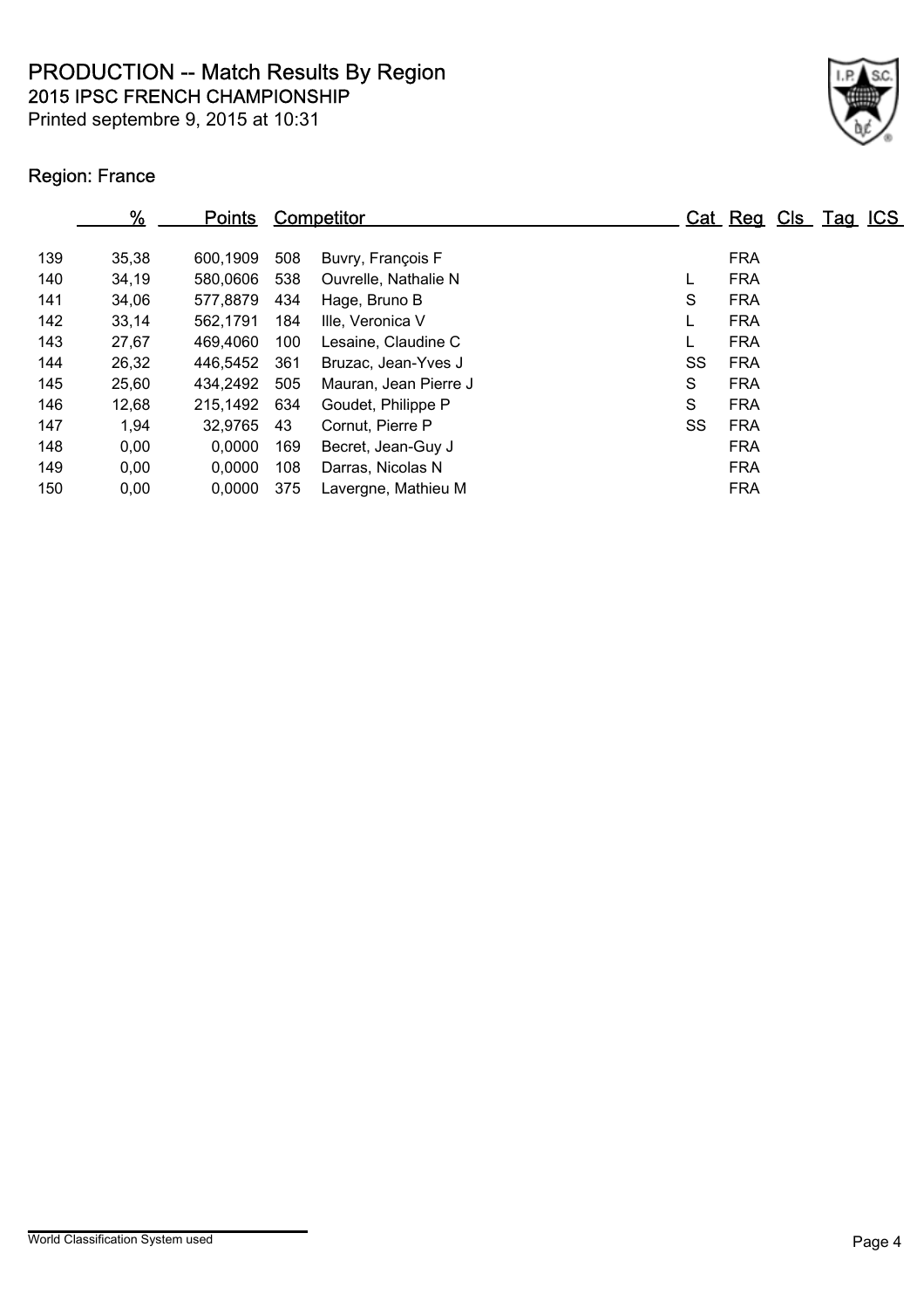Printed septembre 9, 2015 at 10:31



## Region: Italy

|                | %      | <b>Points</b> |     | Competitor            |    | Cat Reg Cls Tag ICS |  |  |
|----------------|--------|---------------|-----|-----------------------|----|---------------------|--|--|
| $\mathbf 1$    | 100,00 | 1719.8570     | 584 | Bragagnolo, Max M     |    | <b>ITA</b>          |  |  |
| $\overline{2}$ | 88,59  | 1523,7028     | 383 | Granata, Francesco F  |    | <b>ITA</b>          |  |  |
| 3              | 74,01  | 1272.8501     | 521 | Montrucchio, Davide D | S  | <b>ITA</b>          |  |  |
| 4              | 71,58  | 1231.1565     | 304 | Amatruda, Giuseppe G  | S  | <b>ITA</b>          |  |  |
| 5              | 58,69  | 1009.3626     | 312 | Ruini, Claudio C      |    | <b>ITA</b>          |  |  |
| 6              | 46.65  | 802,3864      | 382 | Badi. Desiree D       |    | <b>ITA</b>          |  |  |
| $\overline{7}$ | 46.44  | 798.7849      | 283 | Orlandini, Alberto A  | SS | <b>ITA</b>          |  |  |
| 8              | 46.28  | 795.8687      | 384 | Ramasco, Salvatore S  | S  | <b>ITA</b>          |  |  |
| 9              | 32,80  | 564.0937      | 417 | Caviglione, Cinzia C  |    | <b>ITA</b>          |  |  |
| 10             | 0,00   | 0,0000        | 298 | Cabona, Carolina C    |    | <b>ITA</b>          |  |  |
|                |        |               |     |                       |    |                     |  |  |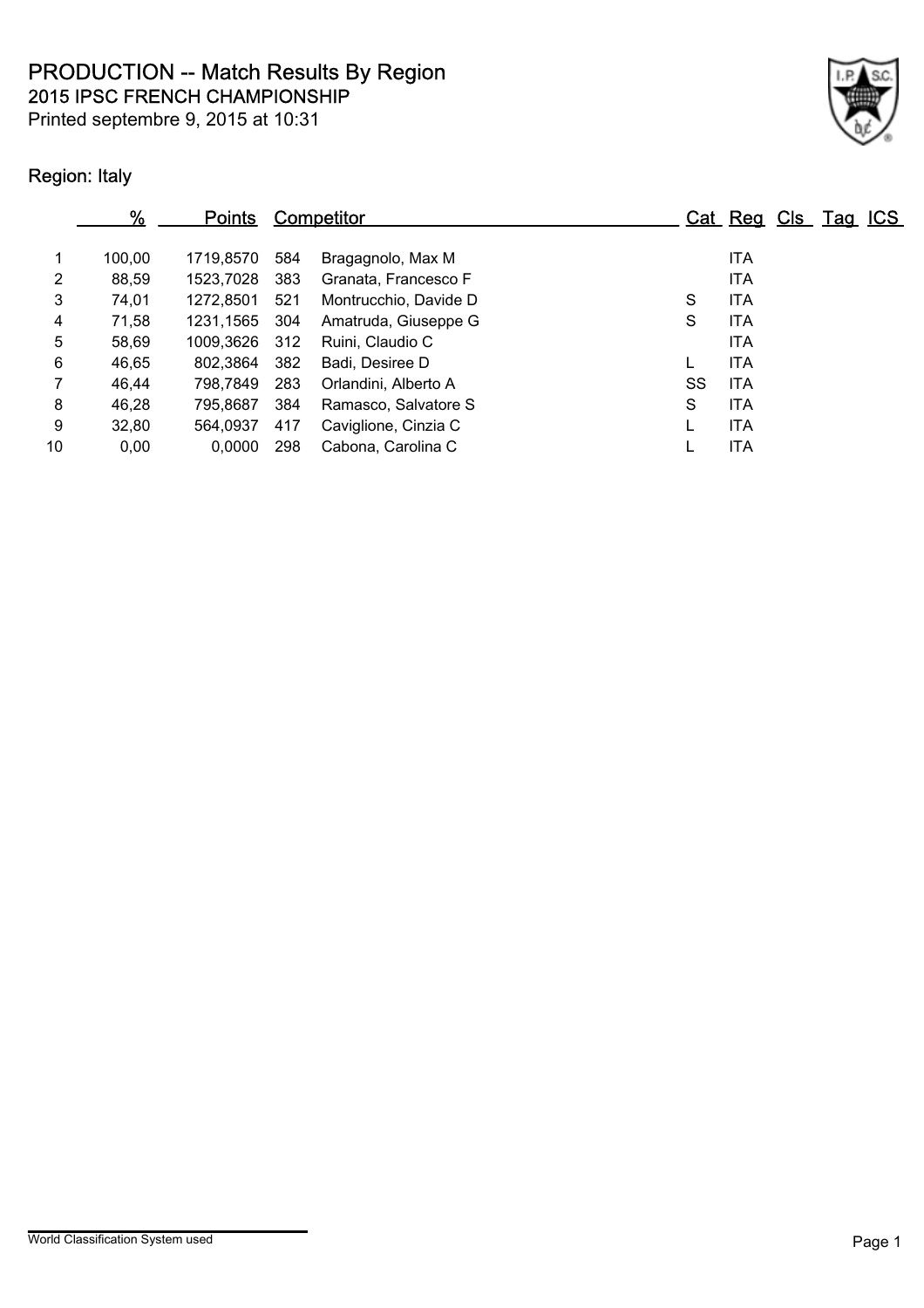# Region: New Zealand

| %      | <b>Points Competitor</b>      | Cat Reg Cls Tag ICS |
|--------|-------------------------------|---------------------|
| 100.00 | 1280,0901 583 Dickson, Greg G | NZL                 |

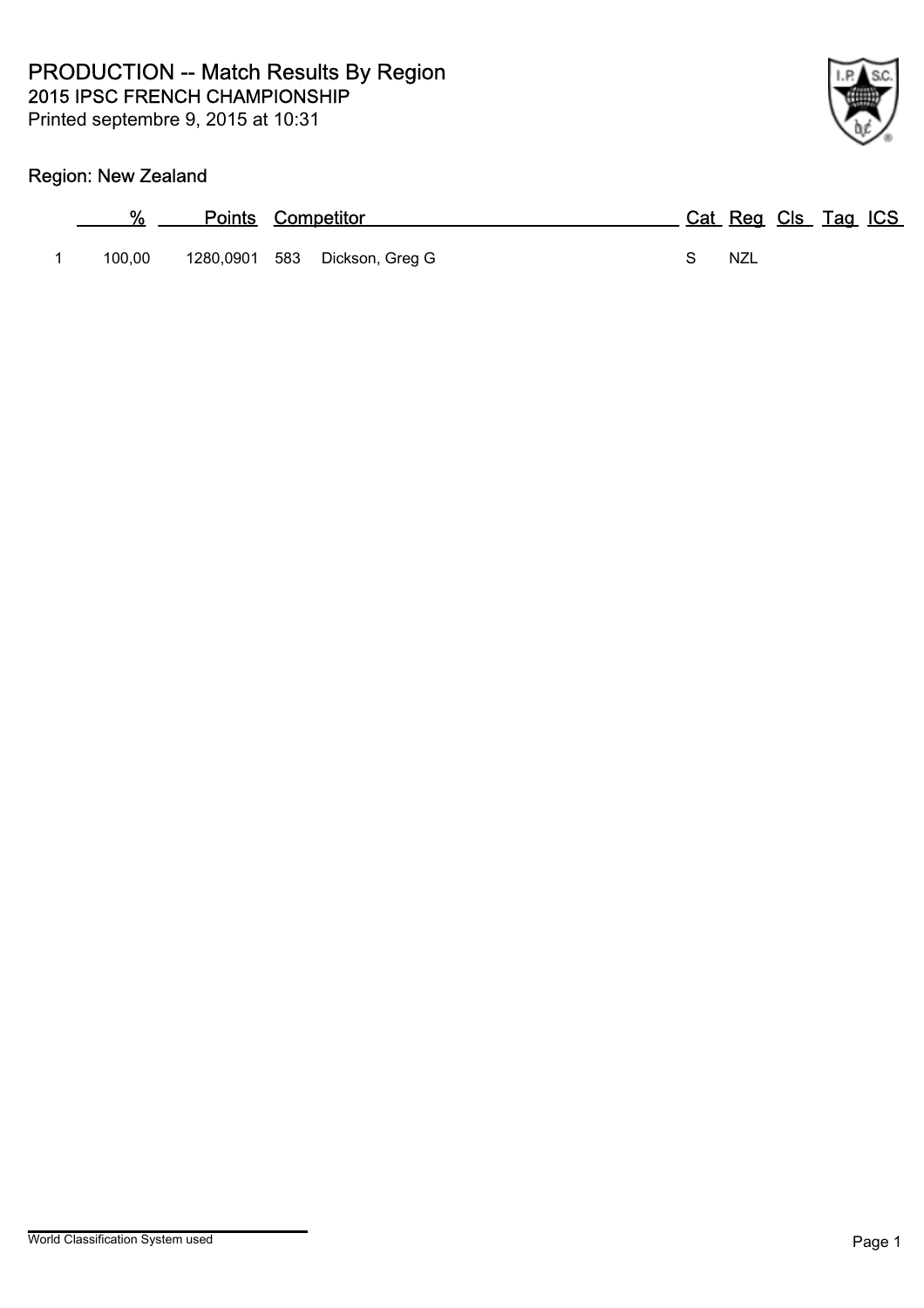

### Region: Northern Ireland

|   | %      | <b>Points Competitor</b> |                                | Cat Reg Cls Tag ICS |  |  |
|---|--------|--------------------------|--------------------------------|---------------------|--|--|
|   | 100.00 |                          | 942,7395 471 Cumming, David D  | <b>NIR</b>          |  |  |
| 2 | 84.85  |                          | 799,9051 543 Cairns, Maurice M | <b>NIR</b>          |  |  |
| 3 | 79.25  |                          | 747,1025 541 Smyth, Paul P     | <b>NIR</b>          |  |  |
|   |        |                          |                                |                     |  |  |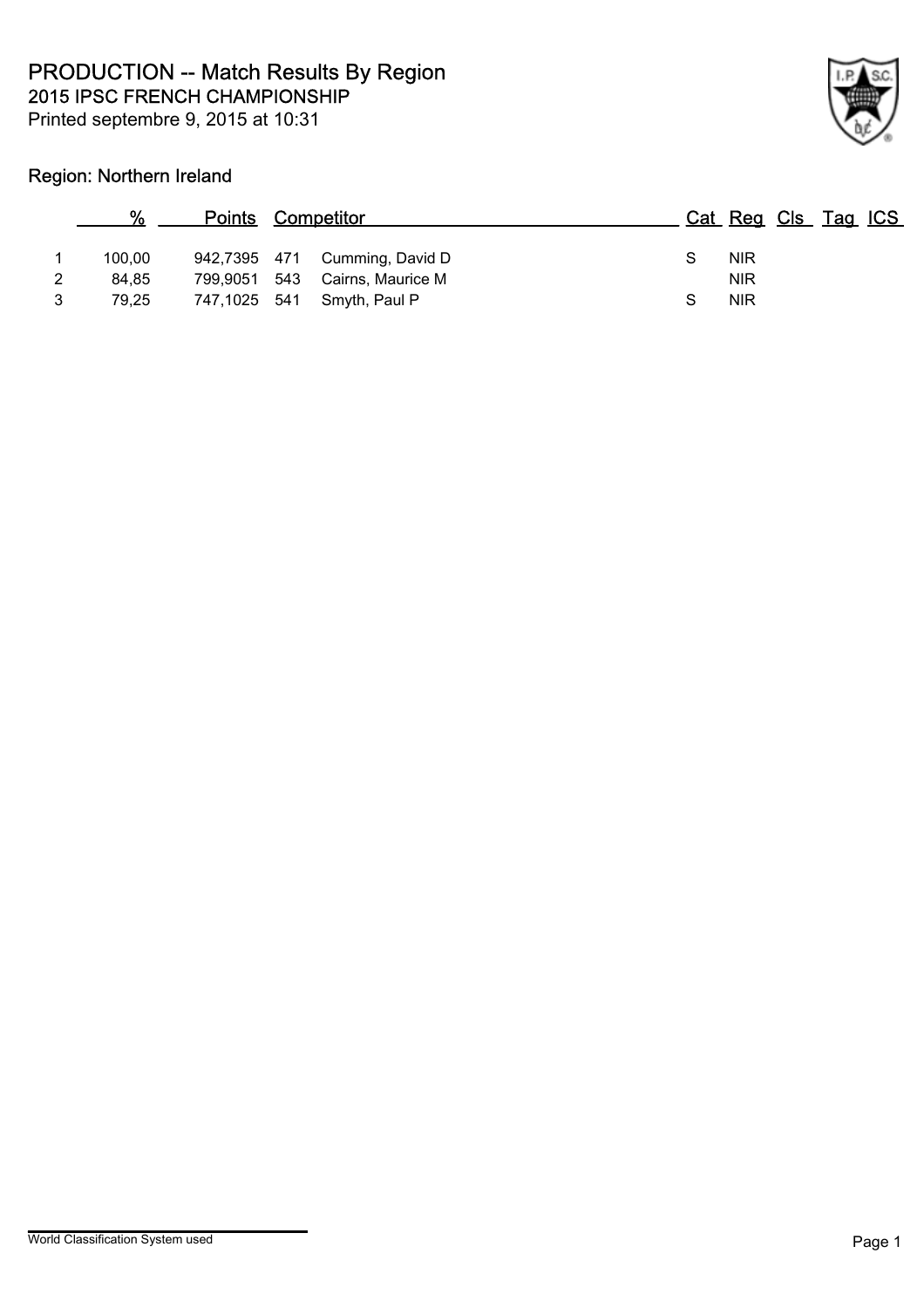

## Region: Portugal

|   | %      | <u>Points</u> |     | <u>Competitor</u>                          | Cat Reg Cls Tag ICS |  |  |
|---|--------|---------------|-----|--------------------------------------------|---------------------|--|--|
|   | 100.00 | 1654.5799 518 |     | Magina Da Silva, Manuel Augusto M          | <b>POR</b>          |  |  |
| 2 | 96.95  |               |     | 1604,1726 513 Costa Ramos, Miguel Angelo M | <b>POR</b>          |  |  |
| 3 | 79.12  | 1309,0235 519 |     | Joao Carlos Filipe, Santos S               | <b>POR</b>          |  |  |
| 4 | 72.88  | 1205.8029     | 605 | Guimarães, José Miguel J                   | <b>POR</b>          |  |  |
| 5 | 61.22  | 1012,8695 512 |     | Da Silva Bessa, Ana Barbara A              | <b>POR</b>          |  |  |
|   |        |               |     |                                            |                     |  |  |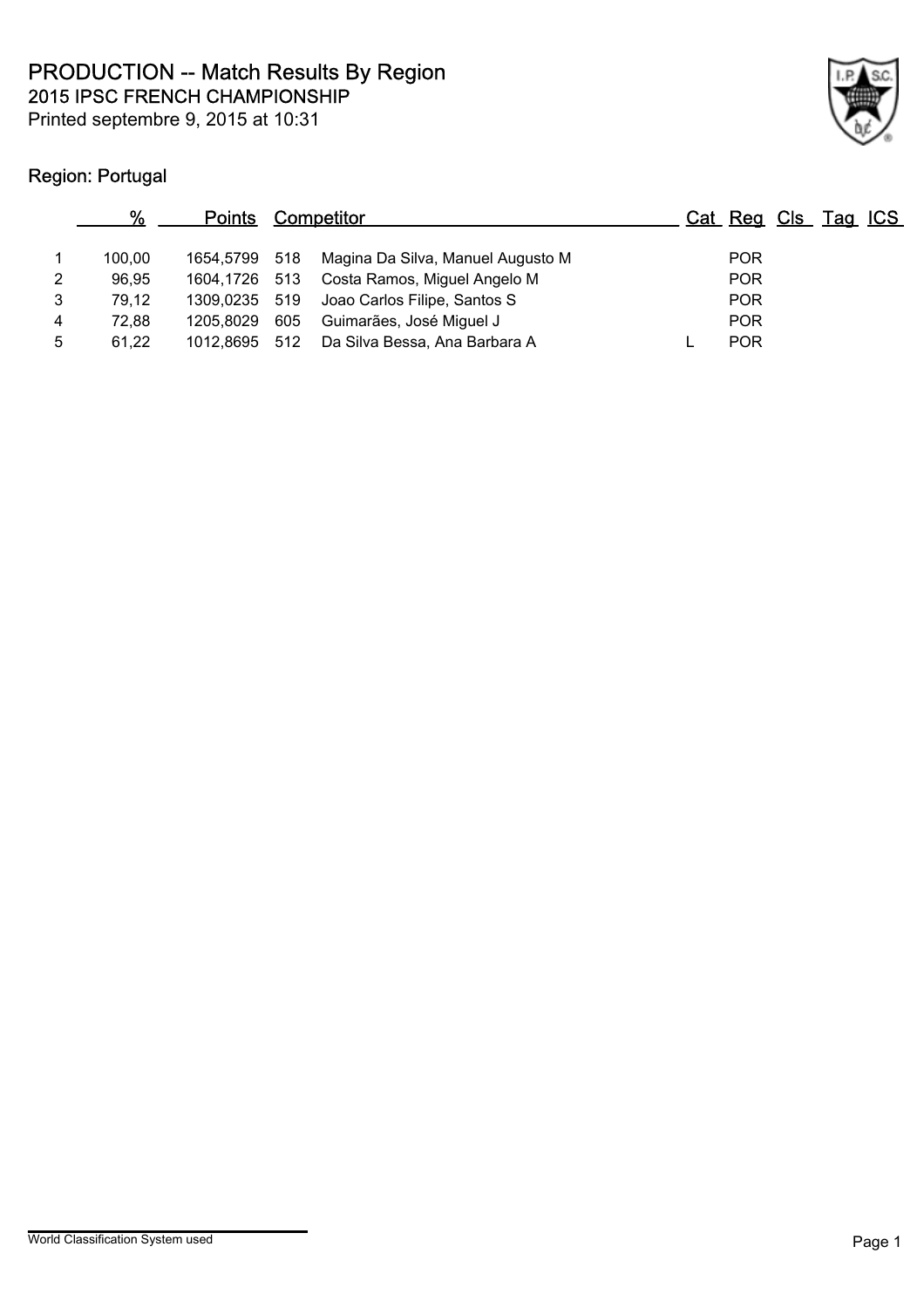## Region: Russia

| %      | <b>Points Competitor</b> |                                 | Cat Reg Cls Tag ICS |  |  |
|--------|--------------------------|---------------------------------|---------------------|--|--|
| 100.00 |                          | 1802,0515 636 Guschina, Maria M | - RUS               |  |  |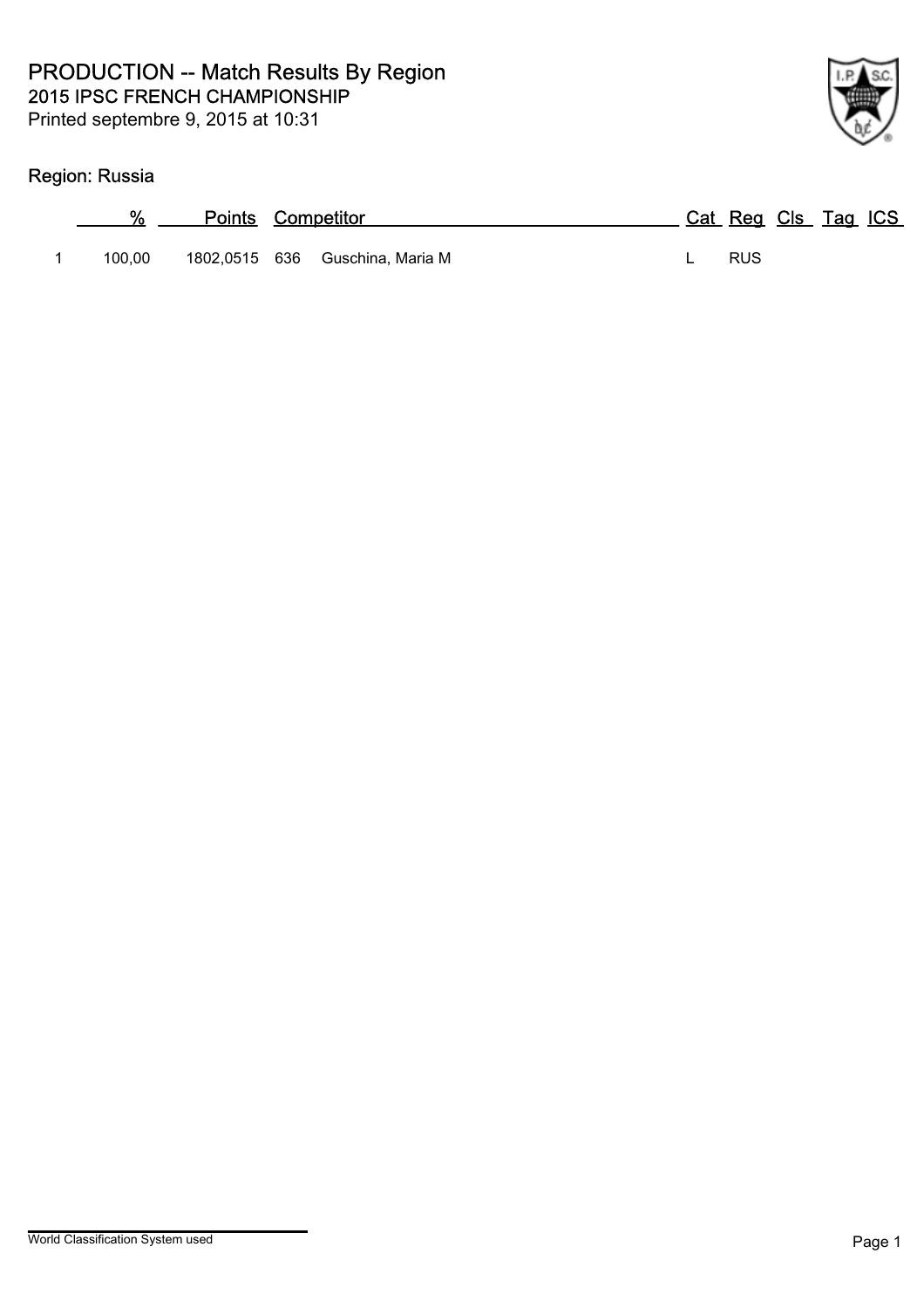Printed septembre 9, 2015 at 10:31



## Region: Spain

|                | %      | <b>Points</b> |     | Competitor                      |   | Cat Reg Cls Tag ICS |  |  |
|----------------|--------|---------------|-----|---------------------------------|---|---------------------|--|--|
| 1              | 100.00 | 1335.1084     | 237 | Jabier, Les Ortiz E Pin L       |   | <b>ESP</b>          |  |  |
| 2              | 91,81  | 1225.7013     | 239 | Malanda Ruiz, Rakel R           |   | <b>ESP</b>          |  |  |
| 3              | 91,33  | 1219.3009     | 263 | Salinas Laguna, Vicente V       |   | <b>ESP</b>          |  |  |
| 4              | 83,12  | 1109.6974     | 506 | Esteve, Alex A                  |   | <b>ESP</b>          |  |  |
| 5              | 76,79  | 1025.2108     | 197 | Fernandez Alarcon, Montserrat M |   | <b>ESP</b>          |  |  |
| 6              | 72,45  | 967.2456      | 520 | Ortiz Farre, Joan J             | S | <b>ESP</b>          |  |  |
| $\overline{7}$ | 58,35  | 779.0728      | 507 | Dalmau, Damià D                 |   | <b>ESP</b>          |  |  |
| 8              | 57,02  | 761.2659      | 463 | Carracedo Guerra, Maria M       |   | <b>ESP</b>          |  |  |
| 9              | 23,03  | 307.4795      | 277 | Castrillo, Alberto A            |   | <b>ESP</b>          |  |  |
|                |        |               |     |                                 |   |                     |  |  |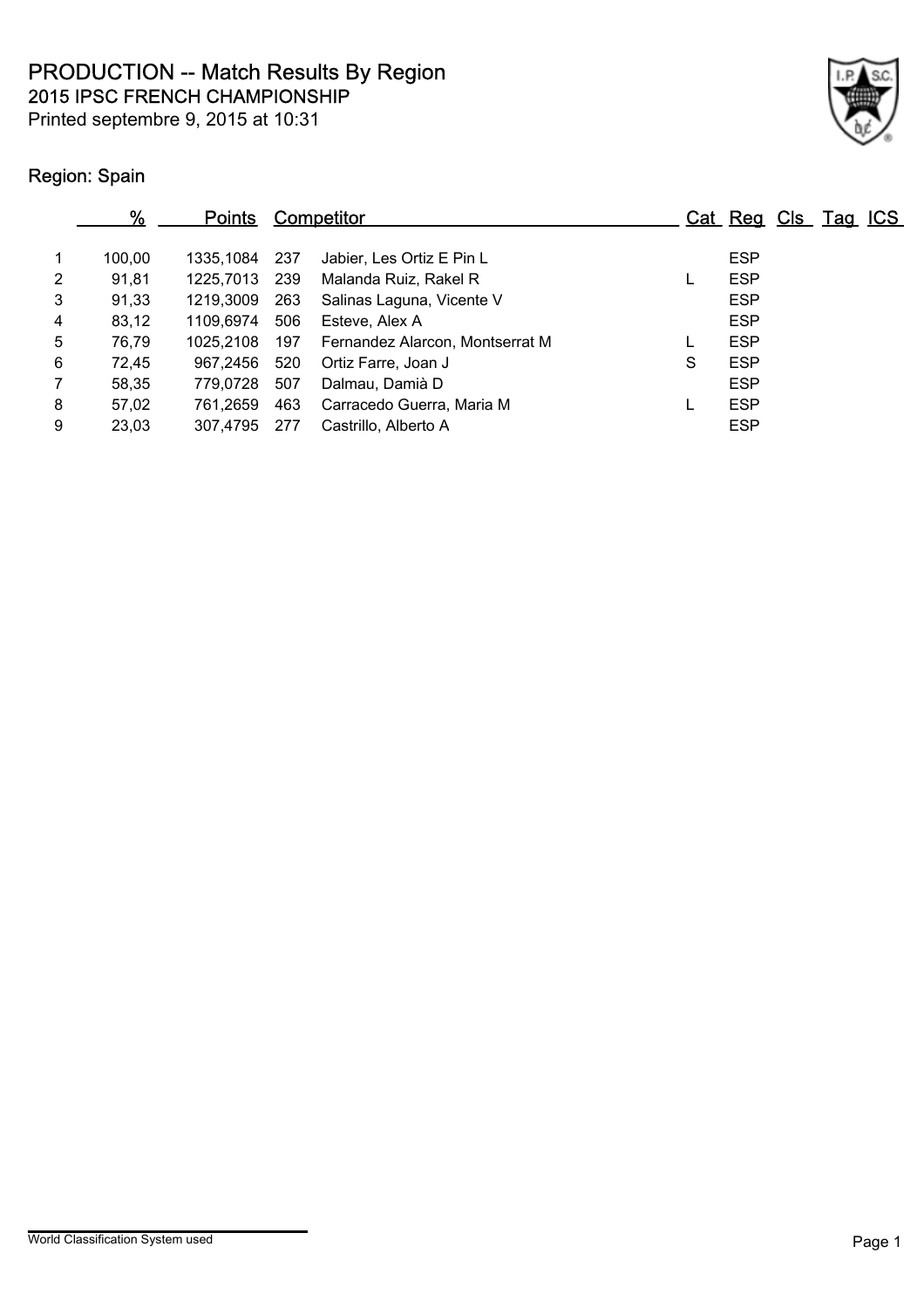

## Region: Switzerland

| <b>Contract Contract</b> | %               | <b>Points Competitor</b> |                                                                |    | Cat Reg Cls Tag ICS |  |  |
|--------------------------|-----------------|--------------------------|----------------------------------------------------------------|----|---------------------|--|--|
|                          | 100.00<br>53.96 |                          | 1454,2734 355 Heller, Peter P<br>784,7368 633 Wuest, Sabrina S | S. | – SUI<br>- SUI      |  |  |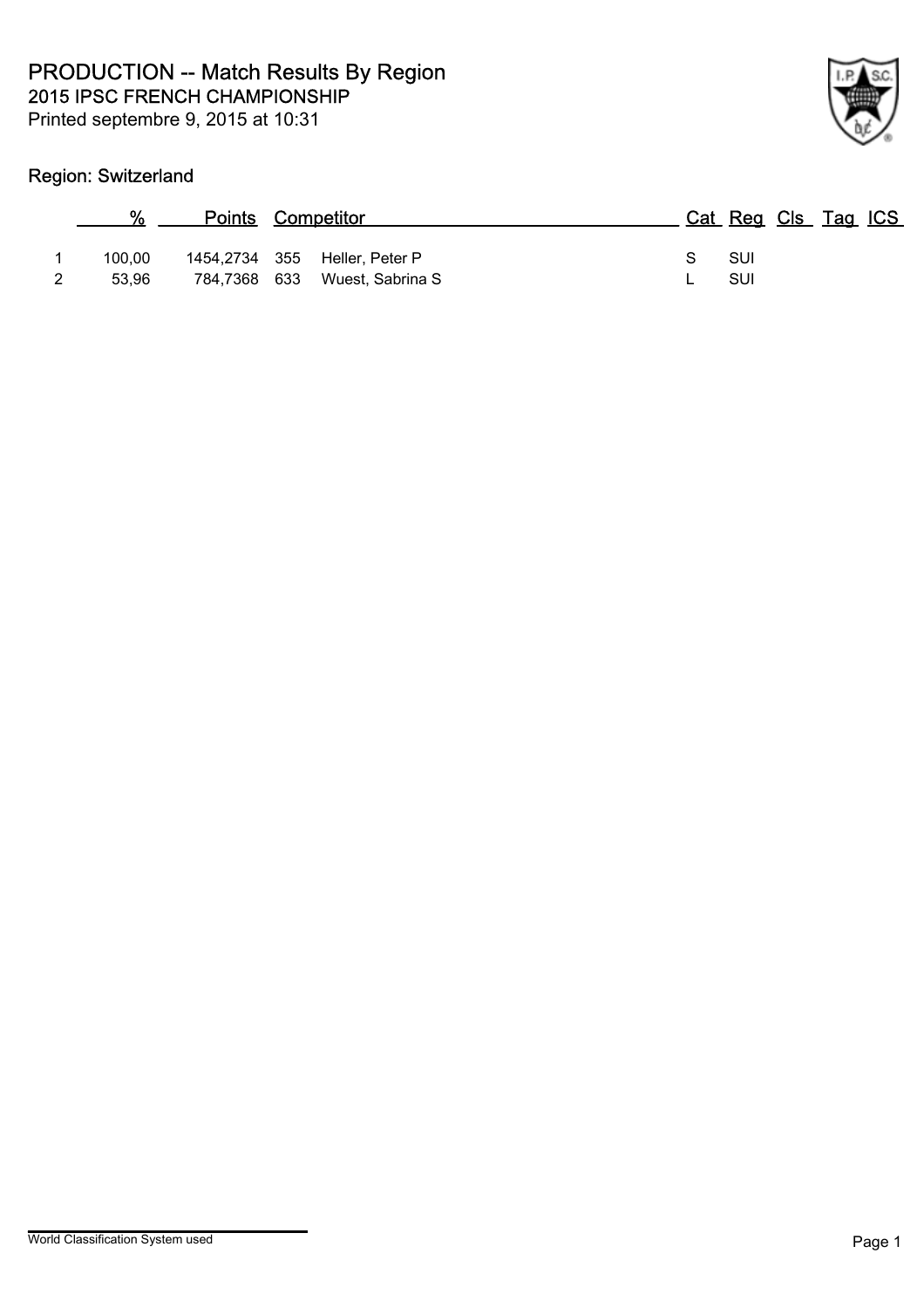

## Region: United Kingdom

| %      | <b>Points Competitor</b> |                                 |  | Cat Reg Cls Tag ICS |  |  |
|--------|--------------------------|---------------------------------|--|---------------------|--|--|
| 100.00 |                          | 951,5026 215 Clifton, Richard R |  | GBR                 |  |  |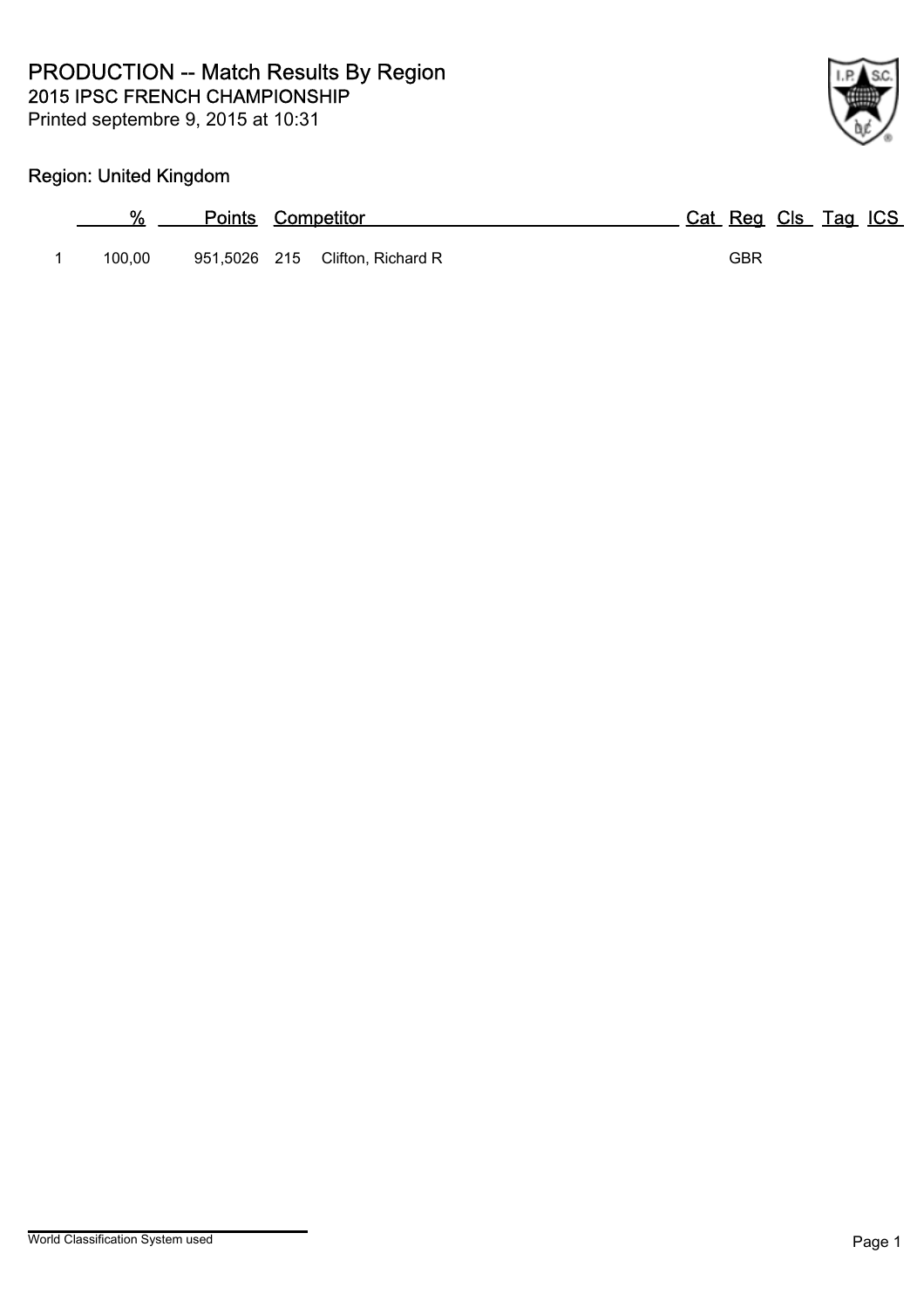## Region: France

|                | %      | <b>Points Competitor</b> |                                   |            | Cat Reg Cls Tag ICS |  |
|----------------|--------|--------------------------|-----------------------------------|------------|---------------------|--|
|                | 100.00 |                          | 1991,0628 389 Michel, Gregory G   | <b>FRA</b> |                     |  |
| 2              | 77,02  | 1533,5849 204            | Tournier, Pascal P                | <b>FRA</b> |                     |  |
| 3              | 75.66  |                          | 1506,3393 586 Fulminet, Anthony A | <b>FRA</b> |                     |  |
| $\overline{4}$ | 19.95  | 397.2343 478             | Desroches, Jocelyne J             | <b>FRA</b> |                     |  |
|                |        |                          |                                   |            |                     |  |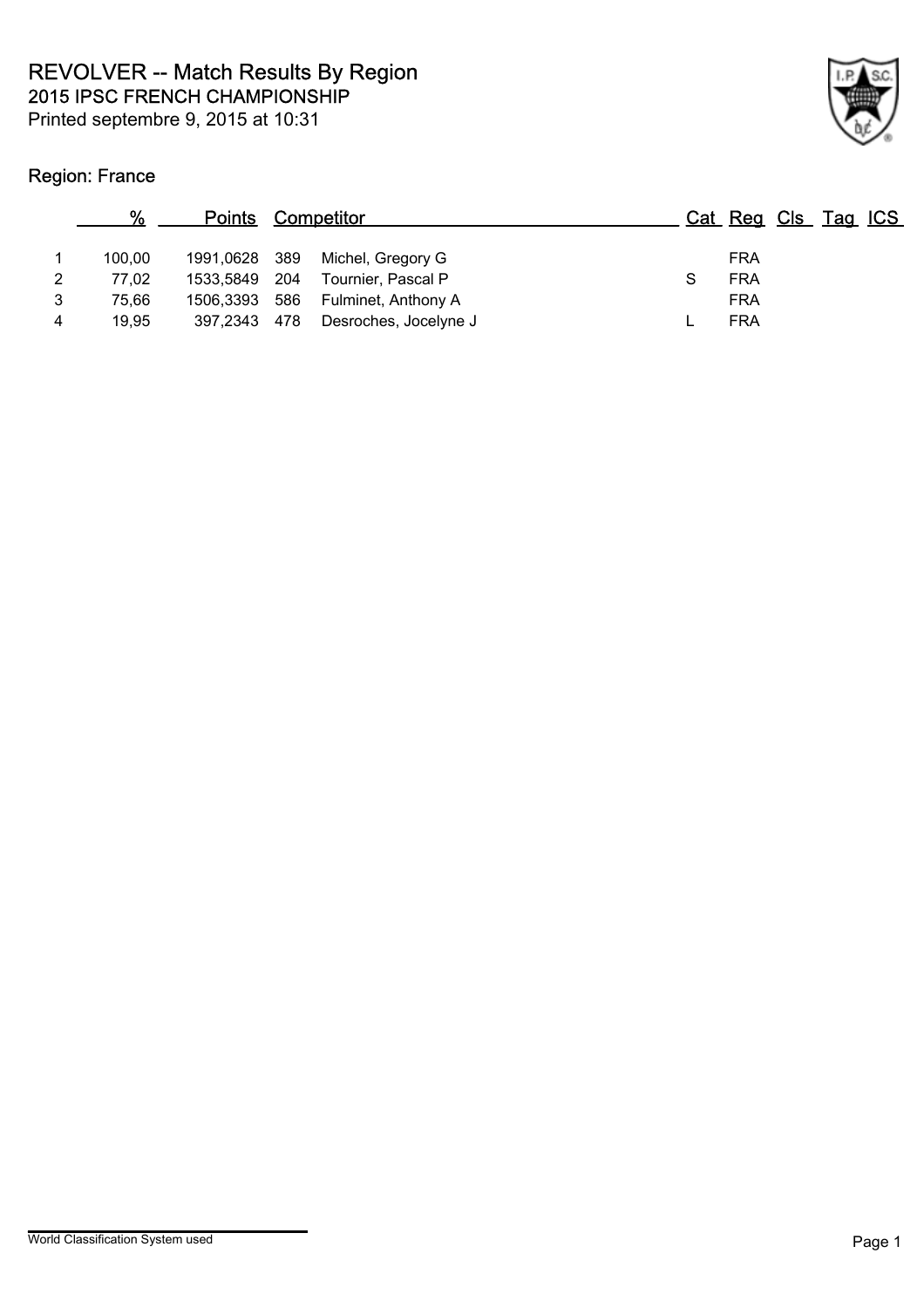

## Region: Andorra

| %      | <b>Points Competitor</b> |                               | Cat Reg Cls Tag ICS |  |
|--------|--------------------------|-------------------------------|---------------------|--|
| 100.00 |                          | 719,6188 231 Otero, Mark M    | <b>AND</b>          |  |
| 81.18  |                          | 584,1662 232 Pepito, Gacula G | AND                 |  |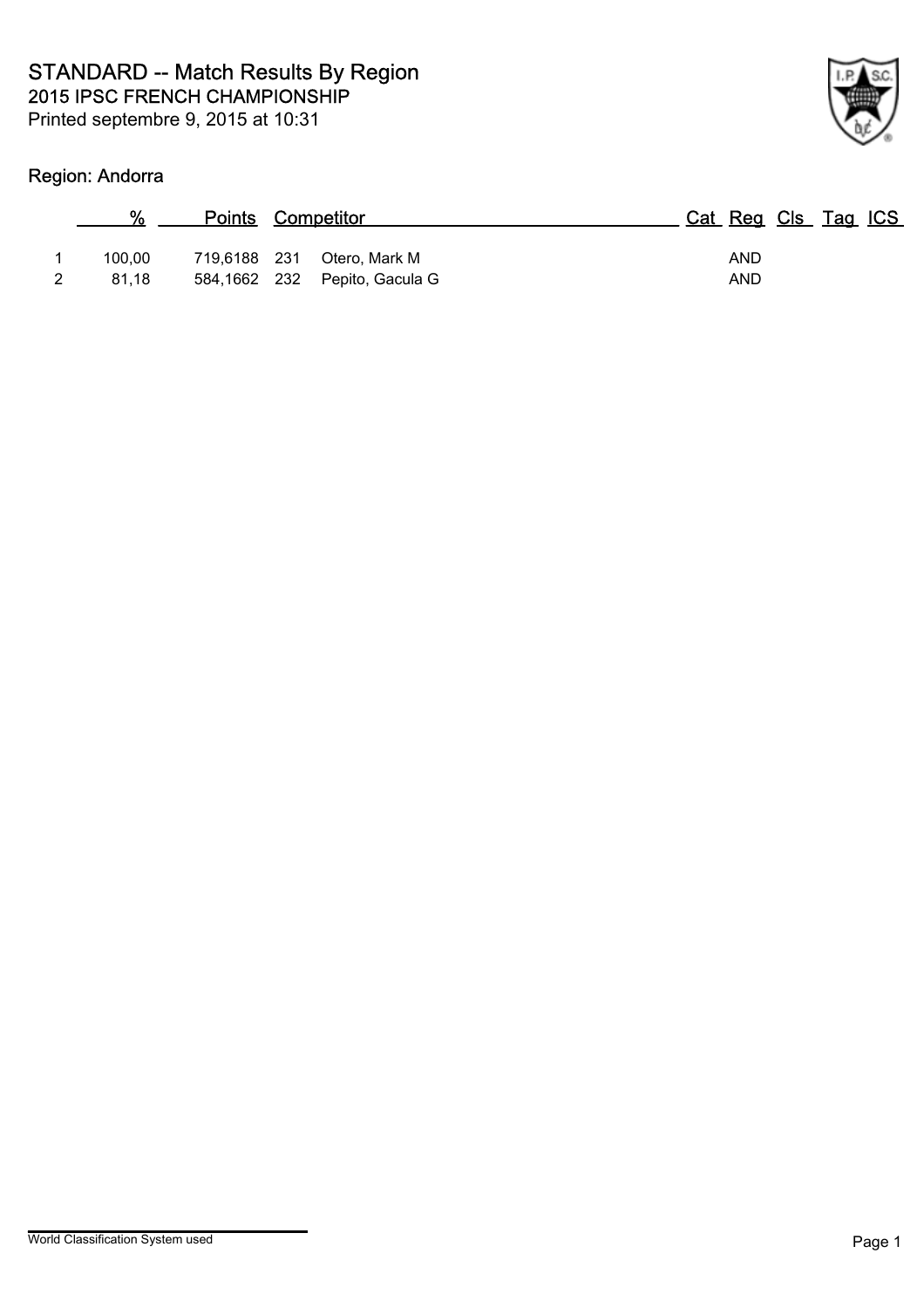2015 IPSC FRENCH CHAMPIONSHIP STANDARD -- Match Results By Region

Printed septembre 9, 2015 at 10:31



## Region: Belgium

|                | %      | <b>Points</b> |     | Competitor             |    | Cat Reg Cls Tag ICS |  |  |
|----------------|--------|---------------|-----|------------------------|----|---------------------|--|--|
| $\mathbf{1}$   | 100.00 | 1292.5409     | 470 | Margodt, Steve S       |    | <b>BEL</b>          |  |  |
| $\overline{2}$ | 97,08  | 1254,8524 241 |     | Roosen, Alwin A        |    | <b>BEL</b>          |  |  |
| 3              | 80,85  | 1045,0233 483 |     | Kollmann, Paul P       | S  | <b>BEL</b>          |  |  |
| 4              | 56,26  | 727.1517      | 484 | Vannederghem, Didier D | S  | <b>BEL</b>          |  |  |
| 5              | 47,91  | 619.2864      | 488 | Colle, Maurice M       | SS | BEL                 |  |  |
| 6              | 40,09  | 518.2347      | 495 | Rocca, Paola P         |    | <b>BEL</b>          |  |  |
| $\overline{7}$ | 31,52  | 407.4707      | 485 | Vannederghem, Dessy D  |    | <b>BEL</b>          |  |  |
| 8              | 29,93  | 386,8047      | 429 | Roccia, Salvatore S    | S  | <b>BEL</b>          |  |  |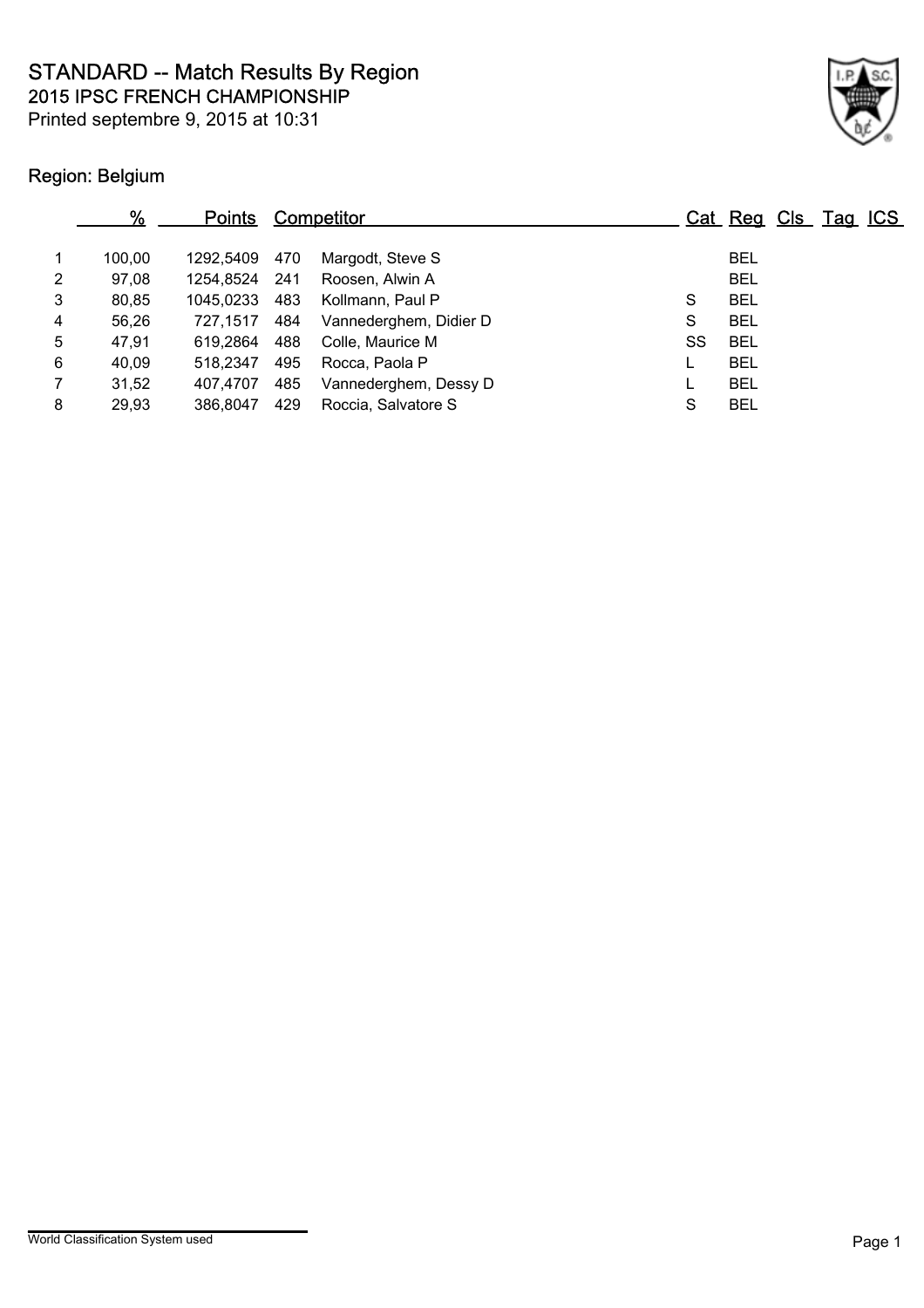

## Region: Czech Republic

| %      | <b>Points Competitor</b> |                                |     | Cat Reg Cls Tag ICS |
|--------|--------------------------|--------------------------------|-----|---------------------|
| 100.00 |                          | 1516,4903 593 Rakusan, Josef J | CZE |                     |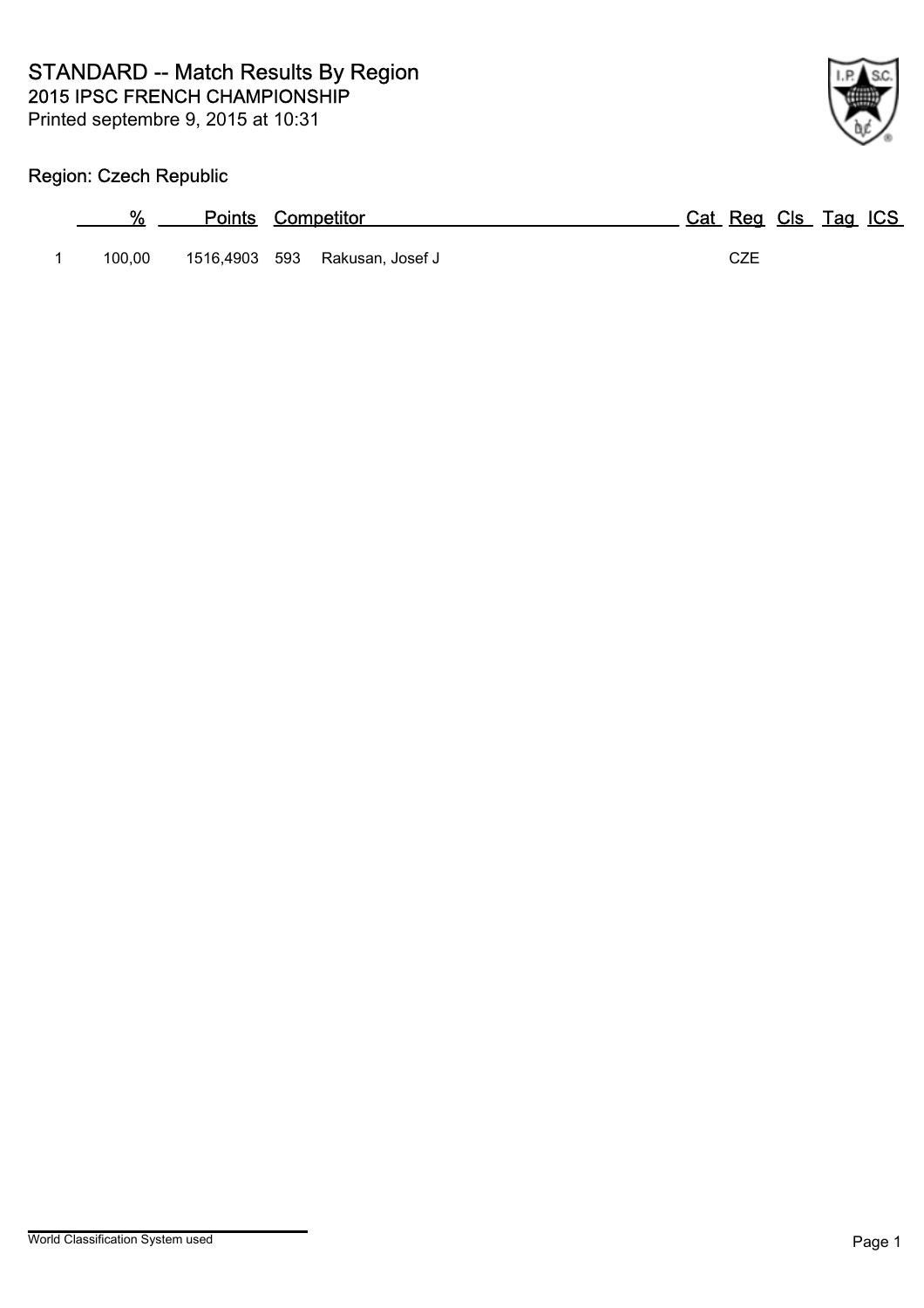2015 IPSC FRENCH CHAMPIONSHIP STANDARD -- Match Results By Region

Printed septembre 9, 2015 at 10:31

## Region: France

|    | %      | <u>Points</u> |     | Competitor                  |               | Cat Reg Cls Tag ICS |  |  |
|----|--------|---------------|-----|-----------------------------|---------------|---------------------|--|--|
| 1  | 100,00 | 2031,3108     | 315 | Grauffel, Eric E            |               | <b>FRA</b>          |  |  |
| 2  | 72,83  | 1479,3168     | 112 | Poiret, Jerome J            |               | <b>FRA</b>          |  |  |
| 3  | 62,75  | 1274,6973     | 35  | Lapeyre, Franck F           |               | <b>FRA</b>          |  |  |
| 4  | 61,97  | 1258,7617     | 637 | Perrot, Laurent L           |               | <b>FRA</b>          |  |  |
| 5  | 60,59  | 1230,8667     | 96  | Beaunier, Francois F        |               | <b>FRA</b>          |  |  |
| 6  | 59,58  | 1210,3433     | 171 | Baculard, Patrick P         |               | <b>FRA</b>          |  |  |
| 7  | 59,15  | 1201,6135     | 63  | Marchal, Florian F          |               | <b>FRA</b>          |  |  |
| 8  | 55,99  | 1137,2967     | 177 | Willmes, Siegfried S        |               | <b>FRA</b>          |  |  |
| 9  | 55,34  | 1124,2045     | 155 | Lamy, Jean Michel J         |               | <b>FRA</b>          |  |  |
| 10 | 54,29  | 1102,7240     | 218 | Cutaya, Chistian C          |               | <b>FRA</b>          |  |  |
| 11 | 53,61  | 1089,0261     | 71  | Da Ros, Philippe P          | $\mathbf S$   | <b>FRA</b>          |  |  |
| 12 | 53,49  | 1086,6071     | 138 | Moine, Christian C          |               | <b>FRA</b>          |  |  |
| 13 | 53,00  | 1076,4946     | 426 | Gardacci, Michel M          |               | <b>FRA</b>          |  |  |
| 14 | 50,97  | 1035,3687     | 310 | Vandenabeelle, Christian C  | $\mathbf S$   | <b>FRA</b>          |  |  |
| 15 | 48,11  | 977,1815      | 68  | Raclot, Gerard G            | S             | <b>FRA</b>          |  |  |
| 16 | 47,82  | 971,3250      | 62  | Coupe, Laurent L            |               | <b>FRA</b>          |  |  |
| 17 | 47,52  | 965,3522      | 203 | Brutto, Fabrice F           |               | <b>FRA</b>          |  |  |
| 18 | 47,23  | 959,4873      | 77  | Natalizio, Silvain S        |               | <b>FRA</b>          |  |  |
| 19 | 46,79  | 950,4338      | 40  | Coquelle, Philippe P        | S             | <b>FRA</b>          |  |  |
| 20 | 46,70  | 948,6669      | 181 | Cable, Xavier X             | $\mathbf S$   | <b>FRA</b>          |  |  |
| 21 | 46,34  | 941,3518      | 287 | Nestolat, Vincent V         | J             | <b>FRA</b>          |  |  |
| 22 | 46,16  | 937,6163      | 118 | Martin Privat, Pierre P     | SS            | <b>FRA</b>          |  |  |
| 23 | 46,09  | 936,2969      | 599 | Riedinger, Jonathan J       |               | <b>FRA</b>          |  |  |
| 24 | 46,05  | 935,4542      | 137 | Guintoli, Gilles G          |               | <b>FRA</b>          |  |  |
| 25 | 44,66  | 907,1693      | 180 | Thevenet, Guillaume G       |               | <b>FRA</b>          |  |  |
| 26 | 43,89  | 891,4615      | 452 | Foucrit, Jean-Christophe J  | S             | <b>FRA</b>          |  |  |
| 27 | 43,78  | 889,3864      | 388 | Cartier, Serge S            | S             | <b>FRA</b>          |  |  |
| 28 | 43,34  | 880,4297      | 116 | Jones, Adrian A             | $\mathbf S$   | <b>FRA</b>          |  |  |
| 29 | 43,02  | 873,7737      | 344 | Bellon, Yann Y              | $\mathbf S$   | <b>FRA</b>          |  |  |
| 30 | 42,89  | 871,1279      | 79  | Budillon-Rabatel, Sylvain S |               | <b>FRA</b>          |  |  |
| 31 | 42,17  | 856,5629      | 45  | Weber, Matthias M           |               | <b>FRA</b>          |  |  |
| 32 | 41,42  | 841,4375      | 364 | Dazzi, Georges G            | SS            | <b>FRA</b>          |  |  |
| 33 | 40,14  | 815,4460      | 42  | Lontin, Olivier O           |               | <b>FRA</b>          |  |  |
| 34 | 39,70  | 806,3357      | 196 | Valance, Thomas T           |               | <b>FRA</b>          |  |  |
| 35 | 39,37  | 799,7692      | 259 | Dagorno, Paul P             | J             | <b>FRA</b>          |  |  |
| 36 | 38,80  | 788,1637      | 638 | Stiefer, Joel J             |               | <b>FRA</b>          |  |  |
| 37 | 38,59  | 783,9515      | 119 | Mourgues, Jacques J         |               | <b>FRA</b>          |  |  |
| 38 | 38,06  | 773,1523      | 342 | Pepy, Pascal P              |               | <b>FRA</b>          |  |  |
| 39 | 36,97  | 750,9303      | 479 | Sendou, Frederic F          | $\mathbf S$   | <b>FRA</b>          |  |  |
| 40 | 35,86  | 728,4133      | 427 | Campos, Benoit B            |               | <b>FRA</b>          |  |  |
| 41 | 35,44  | 719,8452      | 221 | Bellat, Arnaud A            |               | <b>FRA</b>          |  |  |
| 42 | 33,60  | 682,4527      | 158 | Raoul, Catherine C          | L             | <b>FRA</b>          |  |  |
| 43 | 33,54  | 681,3459      | 93  | Joachim, Eric E             |               | <b>FRA</b>          |  |  |
| 44 | 33,20  | 674,3438      | 326 | Vannercq, Pascal P          |               | <b>FRA</b>          |  |  |
| 45 | 32,81  | 666,3960      | 182 | Cable, Nathalie N           | L             | <b>FRA</b>          |  |  |
| 46 | 32,20  | 654,0995      | 92  | Neri, Christian C           | ${\mathsf S}$ | <b>FRA</b>          |  |  |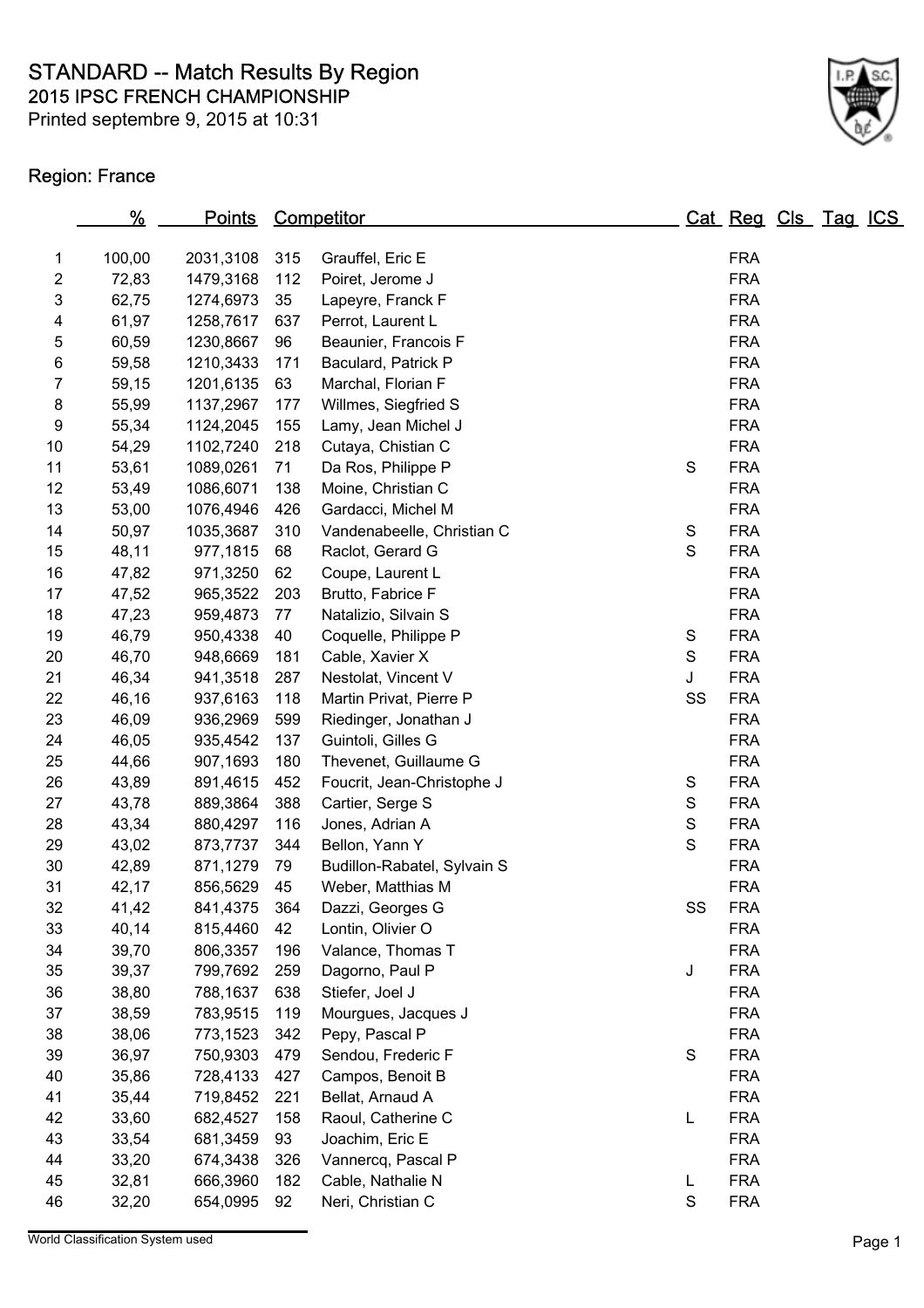2015 IPSC FRENCH CHAMPIONSHIP STANDARD -- Match Results By Region

Printed septembre 9, 2015 at 10:31

## Region: France

|    | %     | <u>Points</u> |     | <b>Competitor</b>       |    | Cat Reg Cls Tag ICS |  |  |
|----|-------|---------------|-----|-------------------------|----|---------------------|--|--|
|    |       |               |     |                         |    |                     |  |  |
| 47 | 32,20 | 654,0198      | 332 | Pace, Christelle C      | L  | <b>FRA</b>          |  |  |
| 48 | 31,69 | 643,7164      | 343 | Gouttebessis, Francis F |    | <b>FRA</b>          |  |  |
| 49 | 31,67 | 643,2447      | 321 | Melissa, Jose J         | SS | <b>FRA</b>          |  |  |
| 50 | 31,64 | 642,7854      | 607 | Truong, Duc Phung D     |    | <b>FRA</b>          |  |  |
| 51 | 30,89 | 627,5643      | 477 | Couvignou, Jerome J     |    | <b>FRA</b>          |  |  |
| 52 | 30,64 | 622,3772      | 128 | Fournier, Anne A        | L  | <b>FRA</b>          |  |  |
| 53 | 29,96 | 608,4922      | 476 | Chauveau, Audrey A      | L  | <b>FRA</b>          |  |  |
| 54 | 29,54 | 600,0235      | 229 | Demametz, Laurent L     | S  | <b>FRA</b>          |  |  |
| 55 | 29,50 | 599,2417      | 257 | Felt, Olivier O         |    | <b>FRA</b>          |  |  |
| 56 | 29,14 | 591,8397      | 183 | Muller, Jean Paul J     | SS | <b>FRA</b>          |  |  |
| 57 | 28,77 | 584,3403      | 193 | Bizouarn, Mireille M    | L  | <b>FRA</b>          |  |  |
| 58 | 28,07 | 570,0958      | 444 | Bussy, Isabelle I       | L  | <b>FRA</b>          |  |  |
| 59 | 27,91 | 567,0185      | 99  | Hocquet, Serge S        | S  | <b>FRA</b>          |  |  |
| 60 | 25,41 | 516,1085      | 249 | Adriansen, Aurélie A    | L  | <b>FRA</b>          |  |  |
| 61 | 25,30 | 513,9227      | 159 | Raoul, Eric E           | S  | <b>FRA</b>          |  |  |
| 62 | 23,52 | 477,7453      | 295 | Bezot, Delphine D       | L  | <b>FRA</b>          |  |  |
| 63 | 20,19 | 410,1657      | 151 | Bergamasco, Crystele C  | L  | <b>FRA</b>          |  |  |
| 64 | 18,98 | 385,6017      | 451 | Odelin, Patrick P       | SS | <b>FRA</b>          |  |  |
| 65 | 16,47 | 334,6306      | 274 | Blanquet, Carine C      | L  | <b>FRA</b>          |  |  |
| 66 | 15,03 | 305,3032      | 105 | Schumann, Yves Y        | SS | <b>FRA</b>          |  |  |
| 67 | 11,23 | 228,0305      | 104 | Drugeon, Yves Y         | S  | <b>FRA</b>          |  |  |
|    |       |               |     |                         |    |                     |  |  |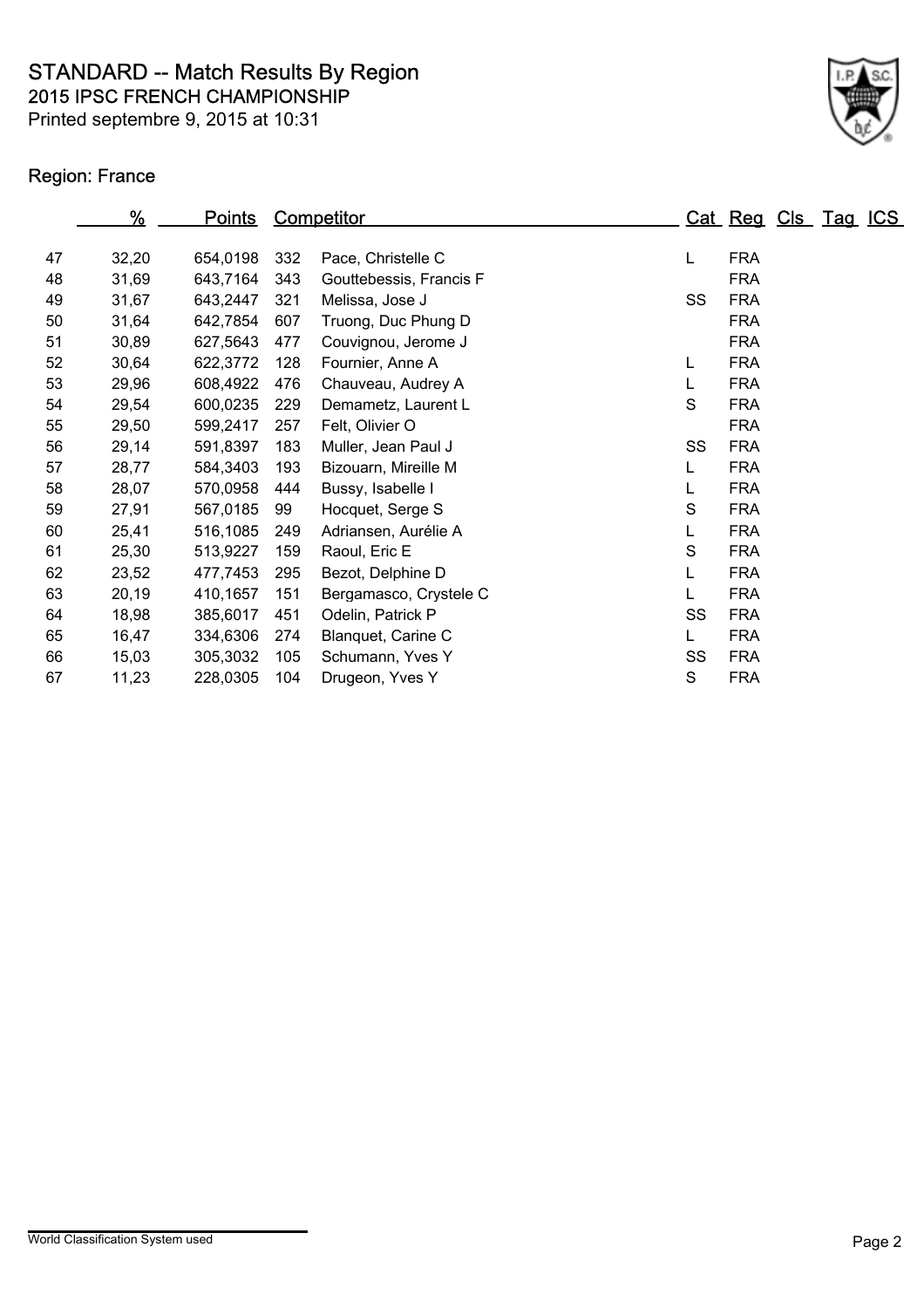

## Region: Germany

| ℀               | <b>Points Competitor</b> |                                                                 |                         | Cat Reg Cls Tag ICS |  |
|-----------------|--------------------------|-----------------------------------------------------------------|-------------------------|---------------------|--|
| 100.00<br>34.02 |                          | 1647,1725 621 Midgley, Gregory G<br>560,3875 511 Haug, Rudolf R | GER<br><b>GER</b><br>SS |                     |  |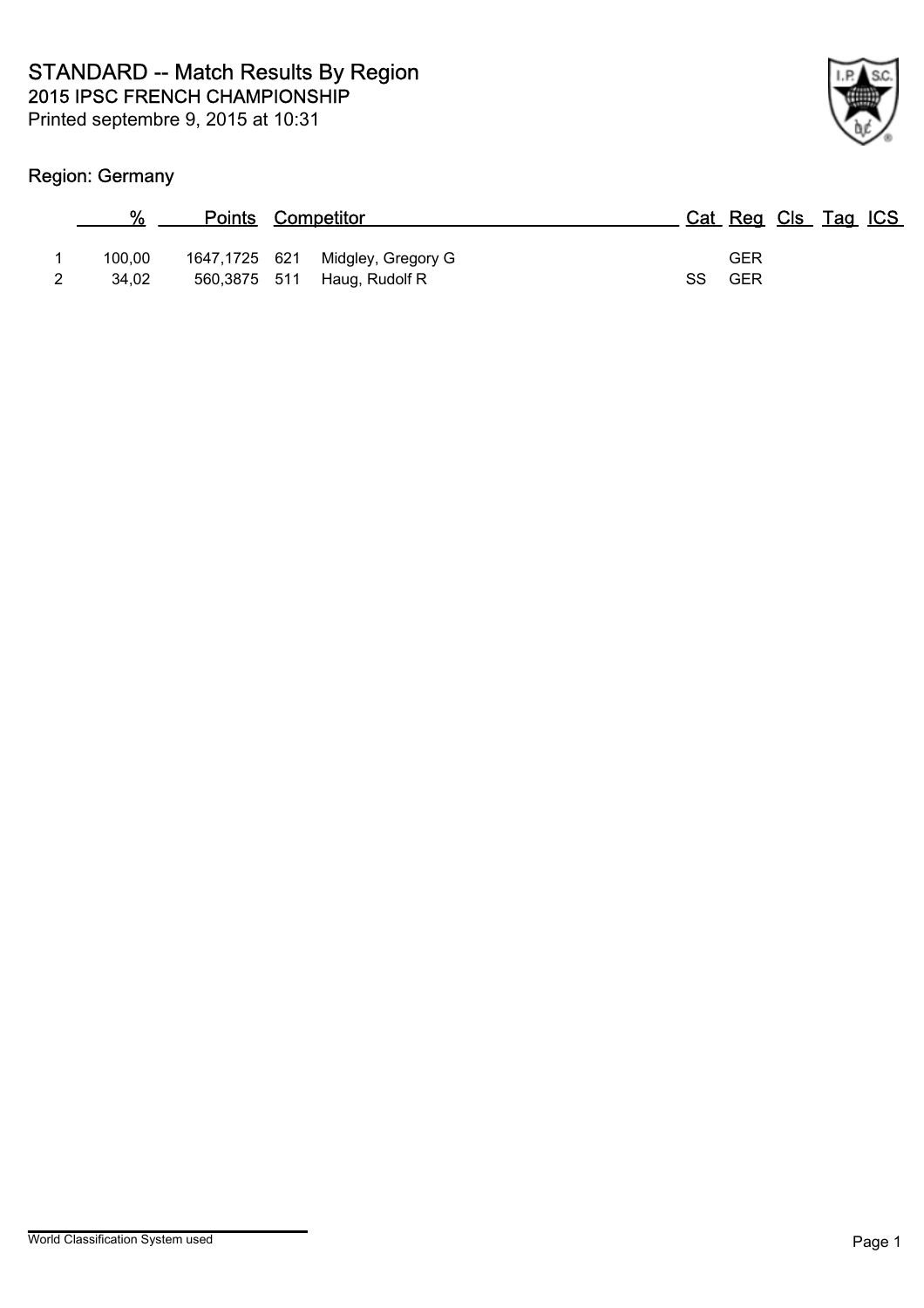

## Region: Hungary

|   | %      | <b>Points Competitor</b> |                                    |  | Cat Reg Cls Tag ICS |  |  |
|---|--------|--------------------------|------------------------------------|--|---------------------|--|--|
|   | 100.00 |                          | 1489,9114 632 Ciesielski, Marcin M |  | <b>HUN</b>          |  |  |
| 2 | 53.83  |                          | 802,0060 411 Leskó, Éva É          |  | <b>HUN</b>          |  |  |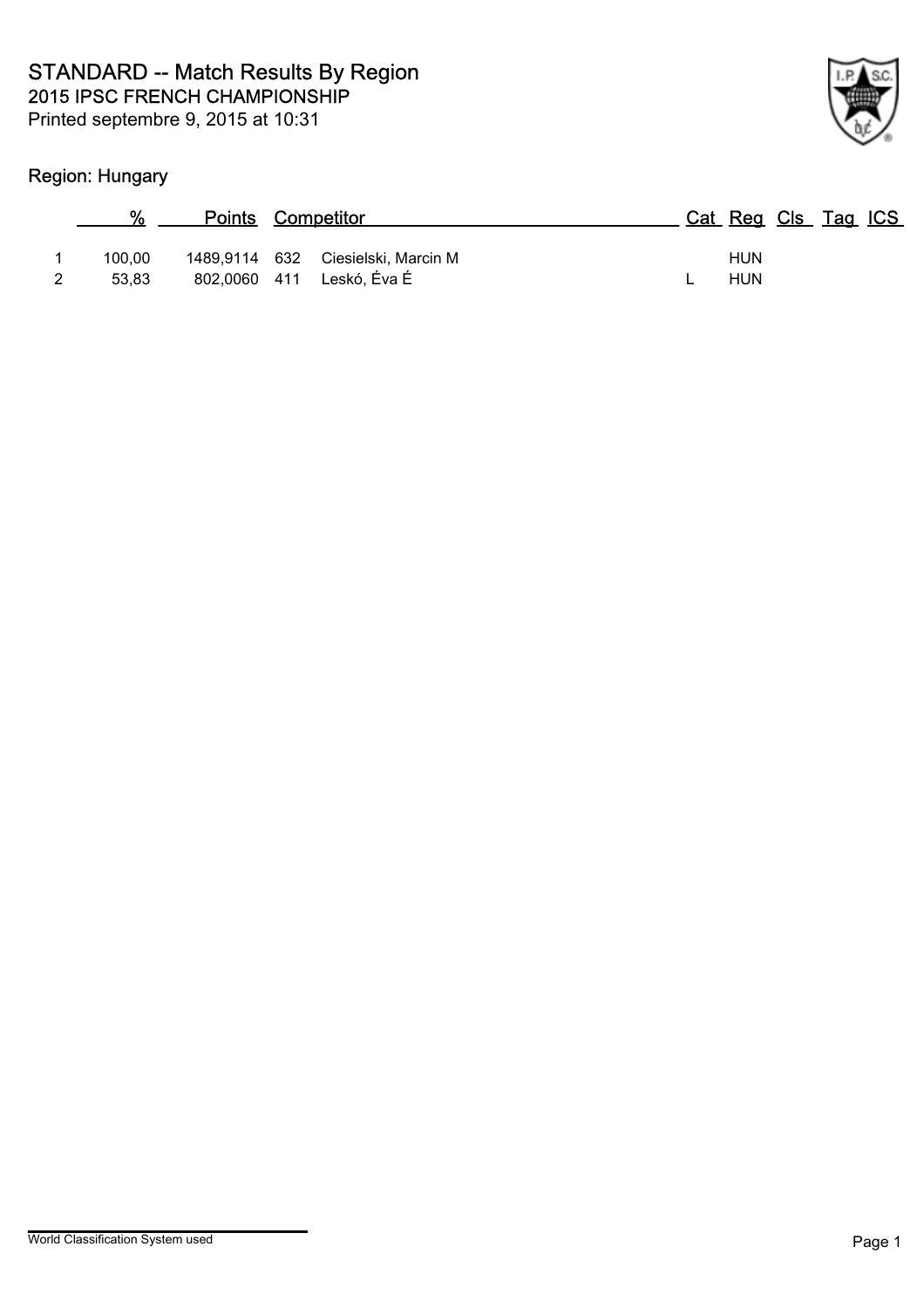## Region: Ireland

| %      | <b>Points Competitor</b>  |     | Cat Reg Cls Tag ICS |
|--------|---------------------------|-----|---------------------|
| 100.00 | 825,5619 111 Daly, Hugh H | IRL |                     |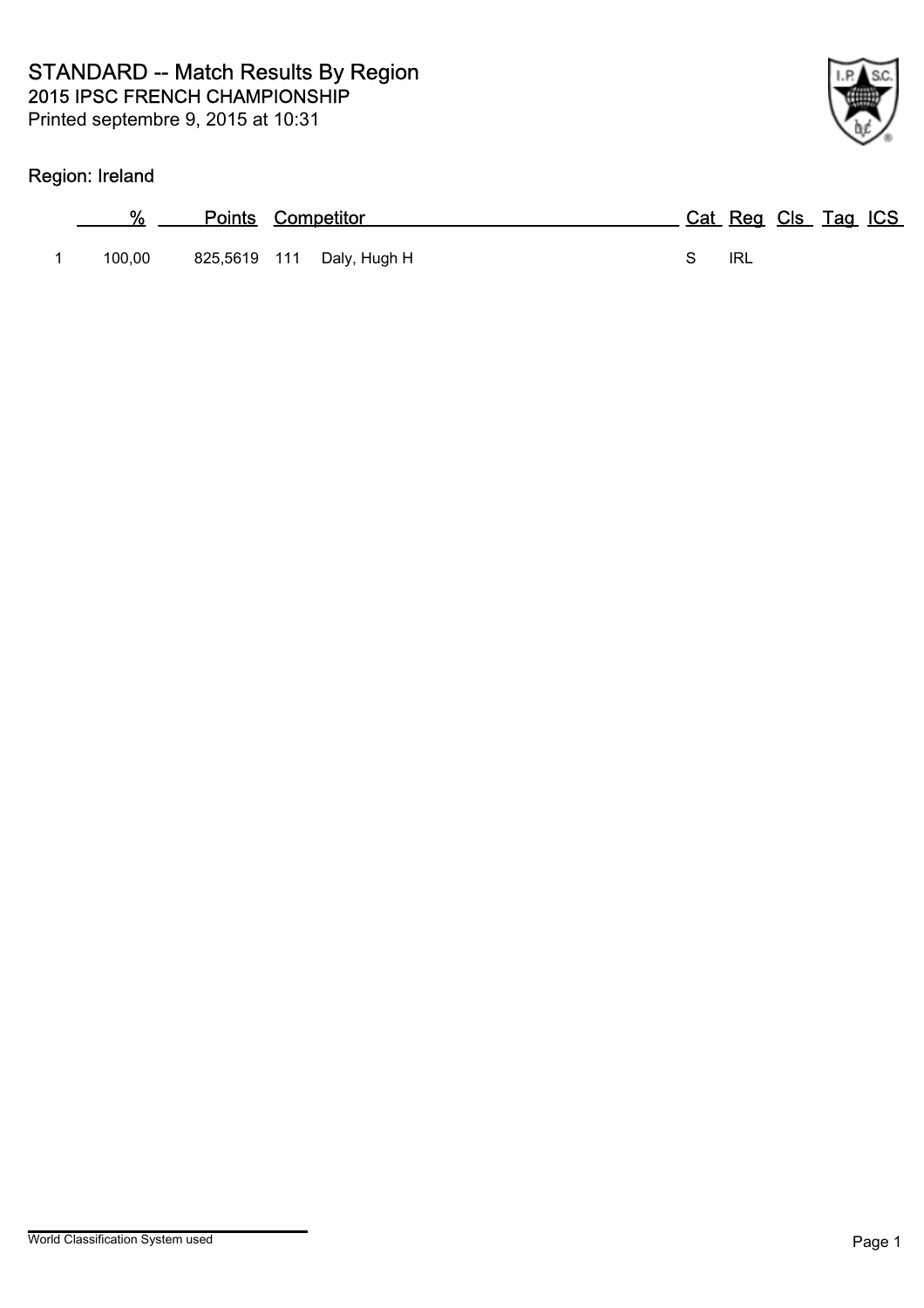## Region: Italy



| %      | <b>Points Competitor</b> |                             |    | Cat Reg Cls Tag ICS |  |  |
|--------|--------------------------|-----------------------------|----|---------------------|--|--|
| 100.00 |                          | 1074,6415 522 Levis, Luca L |    | S ITA               |  |  |
| 78.83  | 847,1601 523             | Guastella, Vincenzo V       | SS | - ITA               |  |  |
| 0.00   | 0,0000 297               | Formento, Federico Maria F  |    | ITA                 |  |  |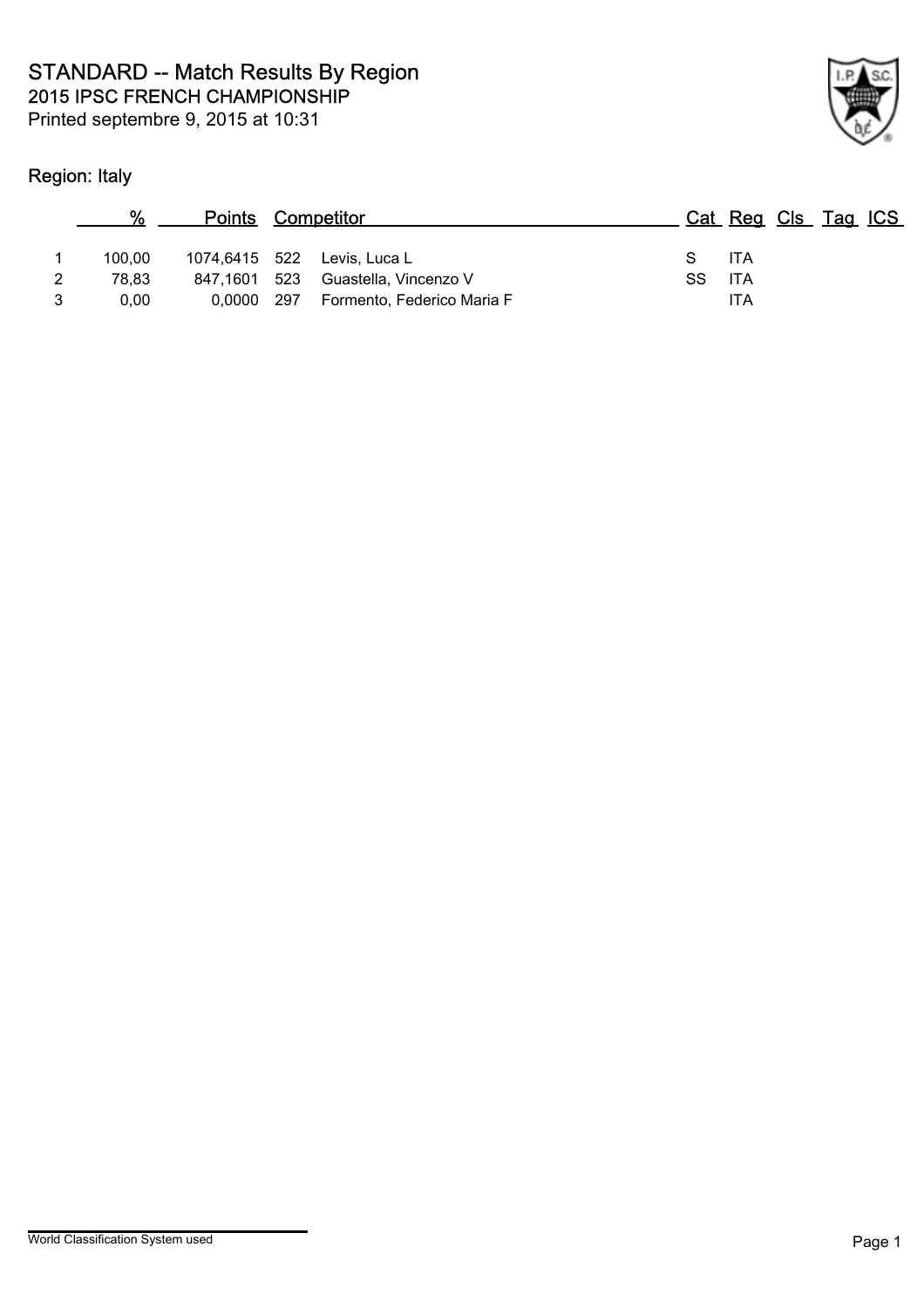## Region: Monaco

| %      | <b>Points Competitor</b> |                       | Cat Reg Cls Tag ICS |  |  |
|--------|--------------------------|-----------------------|---------------------|--|--|
| 100.00 | 662.7226 422             | Valeska Kern, Naomi N | <b>MON</b>          |  |  |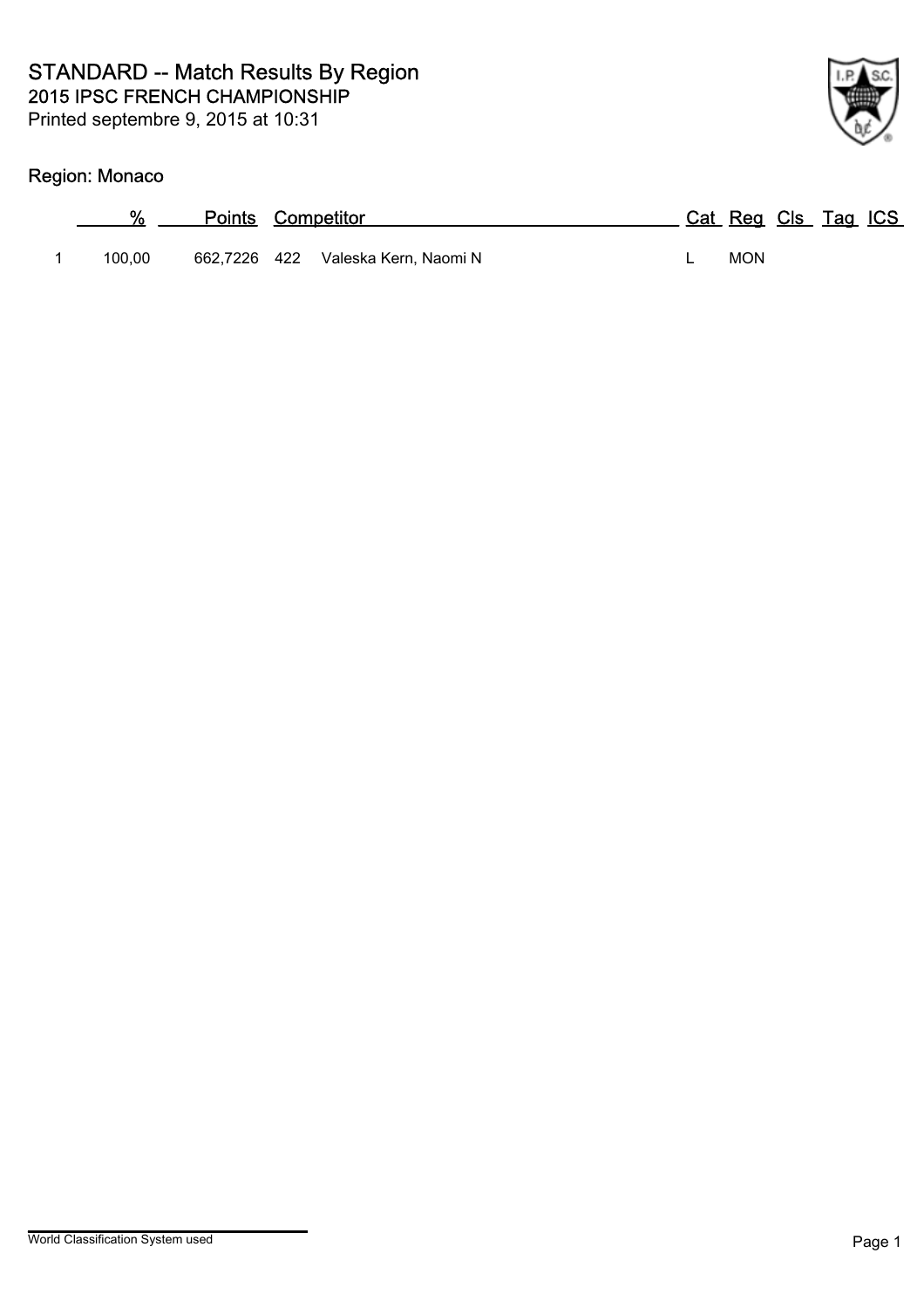

## Region: Portugal

|   |        | <b>Points Competitor</b> |                                              |            | Cat Reg Cls Tag ICS |
|---|--------|--------------------------|----------------------------------------------|------------|---------------------|
|   | 100.00 |                          | 1217,5017 515 Reis, Mauricio M               | <b>POR</b> |                     |
| 2 | 94.93  |                          | 1155,8295 514 Gomes Sousa, Alexandre Manue A | <b>POR</b> |                     |
| 3 | 94.44  |                          | 1149,8117 615 Reis, Francisco F              | <b>POR</b> |                     |
| 4 | 89.11  |                          | 1084,9132 626 Perera Gaspar, Abel A          | <b>POR</b> |                     |
| 5 | 26,52  | 322,9013 603             | Faria, Jorge J                               | <b>POR</b> |                     |
|   |        |                          |                                              |            |                     |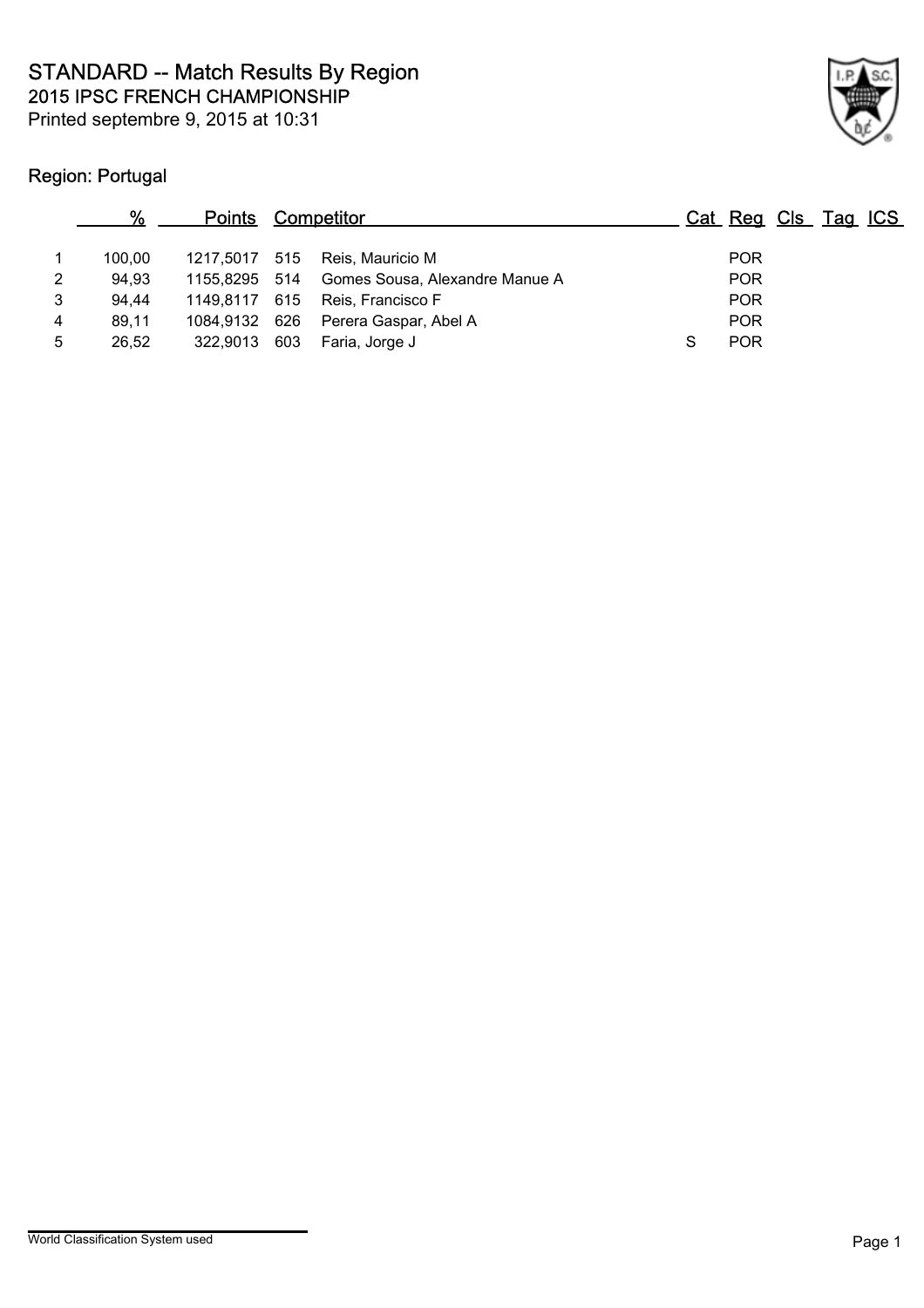2015 IPSC FRENCH CHAMPIONSHIP STANDARD -- Match Results By Region

Printed septembre 9, 2015 at 10:31



## Region: Spain

|                | %      | <b>Points</b> |     | Competitor                                  |    | Cat Reg Cls Tag ICS |  |  |
|----------------|--------|---------------|-----|---------------------------------------------|----|---------------------|--|--|
| 1              | 100.00 | 1220.4004     | 200 | Rectoret Gómez, Francisco F                 | S  | <b>ESP</b>          |  |  |
| 2              | 90,80  |               |     | 1108,0864 406 Fernandez-Bustillo, Eduardo E | S  | <b>ESP</b>          |  |  |
| $\mathbf{3}$   | 89,08  | 1087.0909     | 240 | Minguillon, Joan J                          |    | <b>ESP</b>          |  |  |
| 4              | 73,46  | 896.5548      | 563 | Duran Aisa, Lluis L                         | S  | <b>ESP</b>          |  |  |
| 5              | 66,90  | 816,3983 228  |     | Damià, Edo E                                | SS | <b>ESP</b>          |  |  |
| 6              | 65.40  | 798,1022 243  |     | Paqui, Haro H                               |    | <b>ESP</b>          |  |  |
| $\overline{7}$ | 60,44  | 737,5993      | 561 | Molina, Sergio S                            |    | <b>ESP</b>          |  |  |
|                |        |               |     |                                             |    |                     |  |  |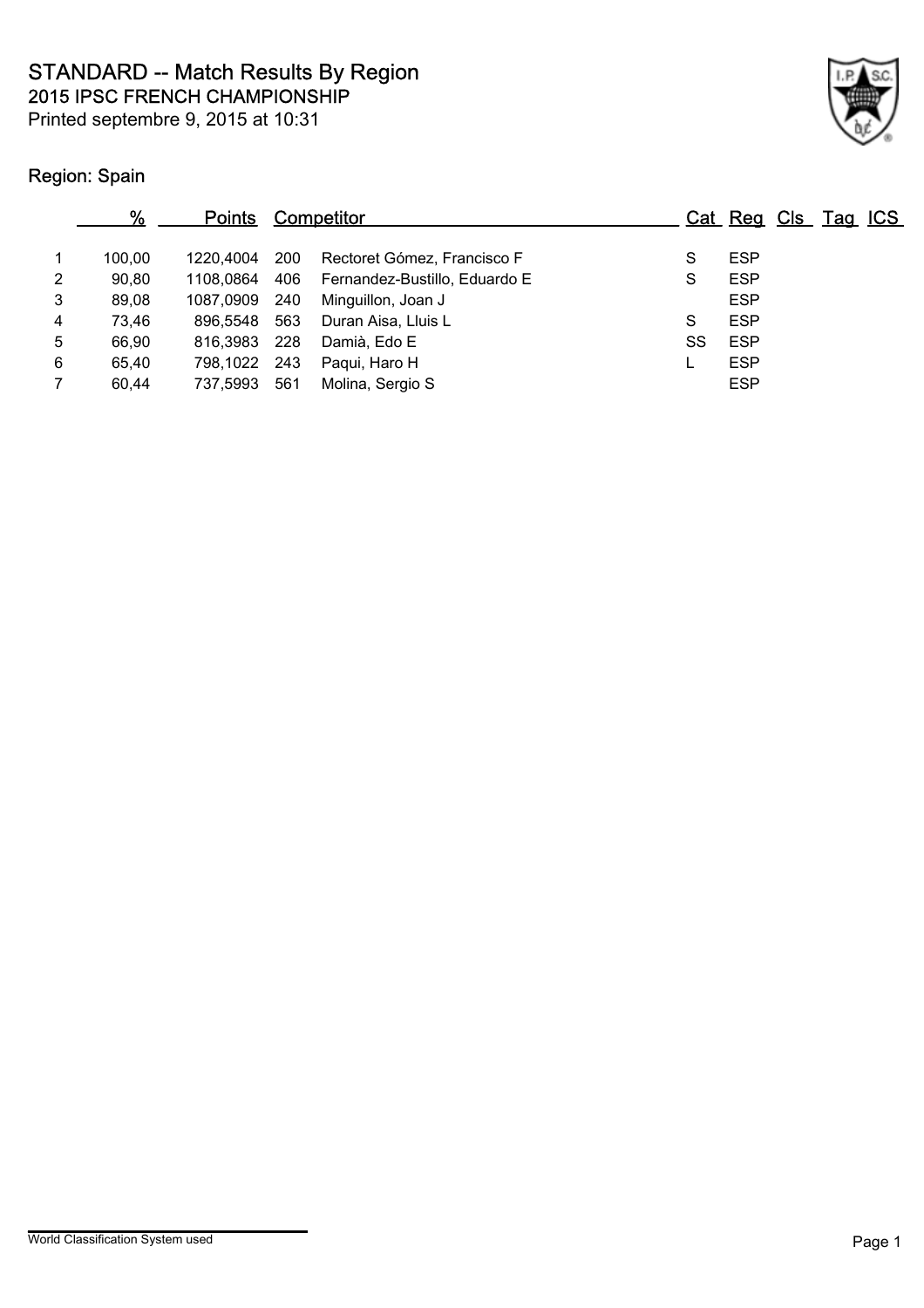## Region: Switzerland

| %               | <b>Points Competitor</b> |                                                                        | Cat Reg Cls Tag ICS |  |  |
|-----------------|--------------------------|------------------------------------------------------------------------|---------------------|--|--|
| 100.00<br>98.70 |                          | 1203,1626 120 Brosch, Hampi H<br>1187,4749 346 Burkhalter, Christine C | – SUI<br>-SUI       |  |  |